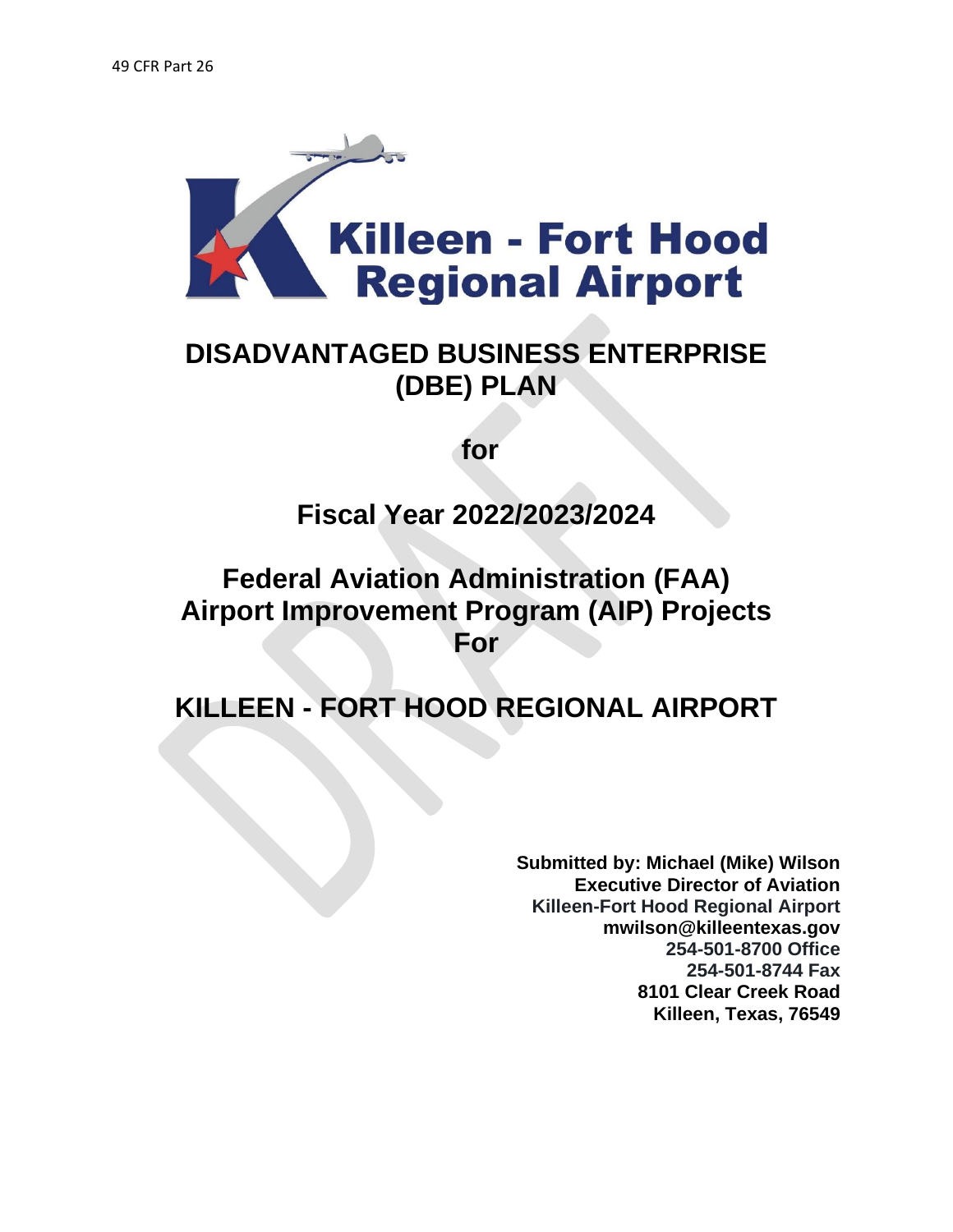## **POLICY STATEMENT**

#### **Section 26.1, 26.23 Objectives/Policy Statement**

The City of Killeen, owner of the Killeen - Fort Hood Regional Airport (GRK), has established a Disadvantaged Business Enterprise (DBE) Program in accordance with regulations of the U.S. Department of Transportation (DOT), 49 CFR Part 26. The City of Killeen Department of Aviation has received Federal financial assistance from the Department of Transportation, and as a condition of receiving this assistance, the City of Killeen Department of Aviation has signed an assurance that it will comply with 49 CFR Part 26 (hereafter referred to as "Part 26").

It is the policy of the City of Killeen Department of Aviation to ensure that DBEs as defined in Part 26, have an equal opportunity to receive and participate in DOT– assisted contracts. It is also the City of Killeen's policy to engage in the following actions on a continuing basis:

- 1. Ensure nondiscrimination in the award and administration of DOT- assisted contracts;
- 2. Create a level playing field on which DBEs can compete fairly for DOT assisted contracts;
- 3. Ensure that the DBE Program is narrowly tailored in accordance with applicable law;
- 4. Ensure that only firms that fully meet 49 CFR Part 26 eligibility standards are permitted to participate as DBEs;
- 5. Help remove barriers to the participation of DBEs in DOT assisted contracts;
- 6. Promote the use of DBEs in all types of federally assisted contracts and procurement activities;
- 7. Assist the development of firms that can compete successfully in the marketplace outside the DBE Program; and
- 8. Make appropriate use of the flexibility afforded to recipients of Federal financial assistance in establishing and providing opportunities for DBEs.

Mr. Roque A. Aguon, Jr., Airport Business Manager, has been delegated as the DBE Liaison Officer. In that capacity, the (GRK) Airport Business Manager is responsible for implementing all aspects of the DBE program. Implementation of the DBE program is accorded the same priority as compliance with all other legal obligations incurred by the City of Killeen Department of Aviation in its financial assistance agreements with the Department of Transportation.

The City of Killeen Department of Aviation has disseminated this policy statement to all of the components of our organization. This statement has been distributed to DBE and non-DBE business communities that perform work for us on DOT assisted contracts by posting on bulletin boards and websites (to include email messaging) in the building, by including GRK DBE requirements in advertisements for bids, and by including the DBE requirements in project specifications and contract documents.

\_\_\_\_\_\_\_\_\_\_\_\_\_\_\_\_\_\_\_\_\_\_\_\_\_\_\_\_\_\_\_\_\_\_\_\_\_\_\_\_\_\_\_\_\_\_\_\_\_\_\_\_ \_\_\_\_\_\_\_\_\_\_\_\_\_\_

*(Signature) Executive Director of Aviation, The City of Killeen, TX Date*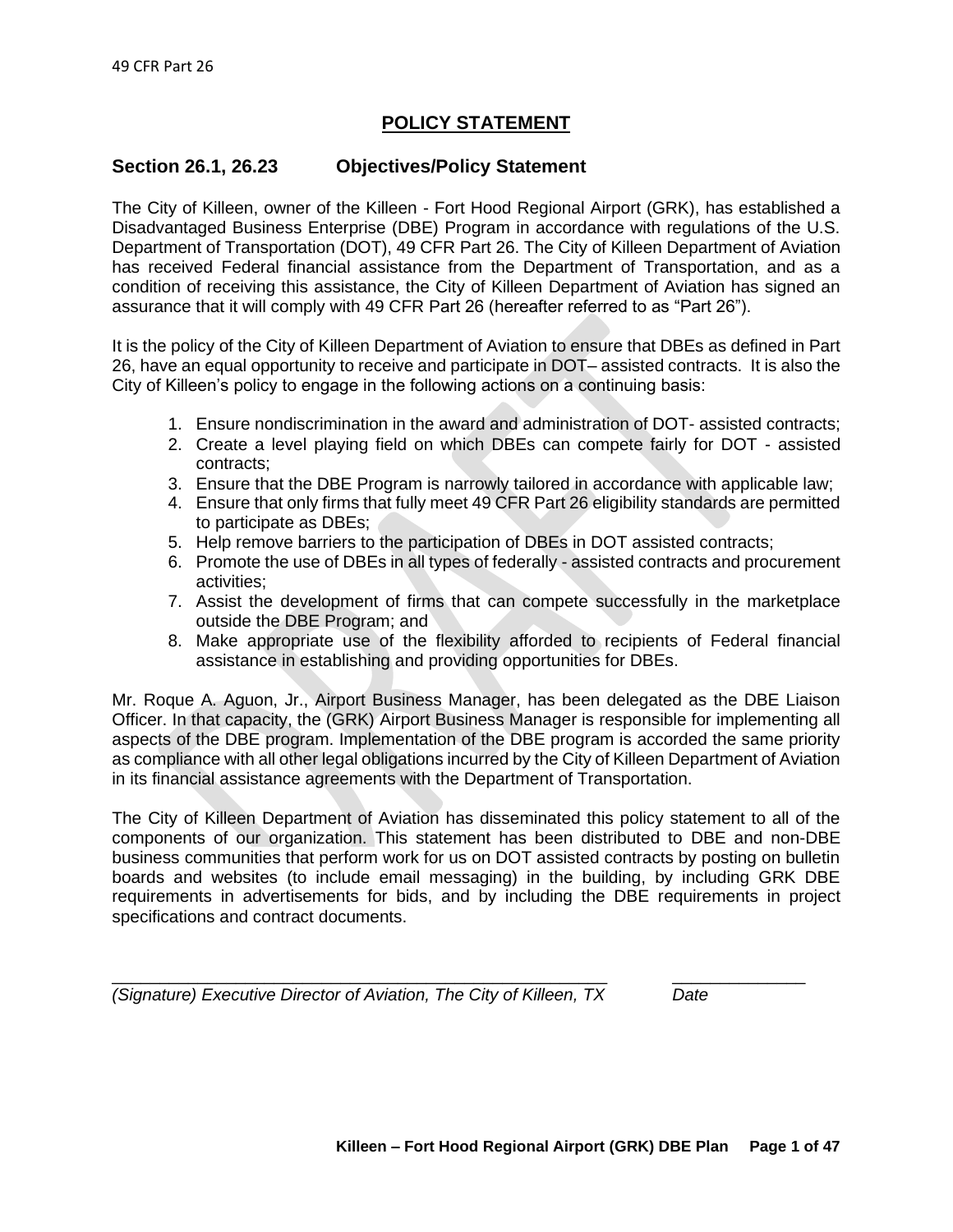## **GENERAL REQUIREMENTS**

### **Section 26.1 Objectives**

The objectives are elaborated in the policy statement on the first page of this program.

#### **Section 26.3 Applicability**

Killeen - Fort Hood Regional Airport is the recipient of Federal airport funds authorized by 49 U.S.C. 47101, et seq.

#### **Section 26.5 Definitions**

Killeen - Fort Hood Regional Airport will use terms in this program that have their meanings defined in Part 26, §26.5.

### **Section 26.7 Non-discrimination Requirements**

Killeen - Fort Hood Regional Airport will never exclude any person from participation in, deny any person the benefits of, or otherwise discriminate against anyone in connection with the award and performance of any contract covered by 49 CFR Part 26 on the basis of race, color, sex, or national origin.

In administering its DBE program, Killeen - Fort Hood Regional Airport will not, directly or through contractual or other arrangements, use criteria or methods of administration that have the effect of defeating or substantially impairing accomplishment of the objectives of the DBE program with respect to individuals of a particular race, color, sex, or national origin.

### **Section 26.11 Record Keeping Requirements**

#### Reporting to DOT

Killeen - Fort Hood Regional Airport will provide data about its DBE Program to the Department as directed by DOT operating administrations.

DBE participation will be reported to Federal Aviation Administration as follows:

Killeen - Fort Hood Regional Airport will transmit to FAA annually, by or before December 1, the information required for the "Uniform Report of DBE Awards or Commitments and Payments", as described in Appendix B to Part 26. Killeen - Fort Hood Regional Airport will similarly report the required information about participating DBE firms. All reporting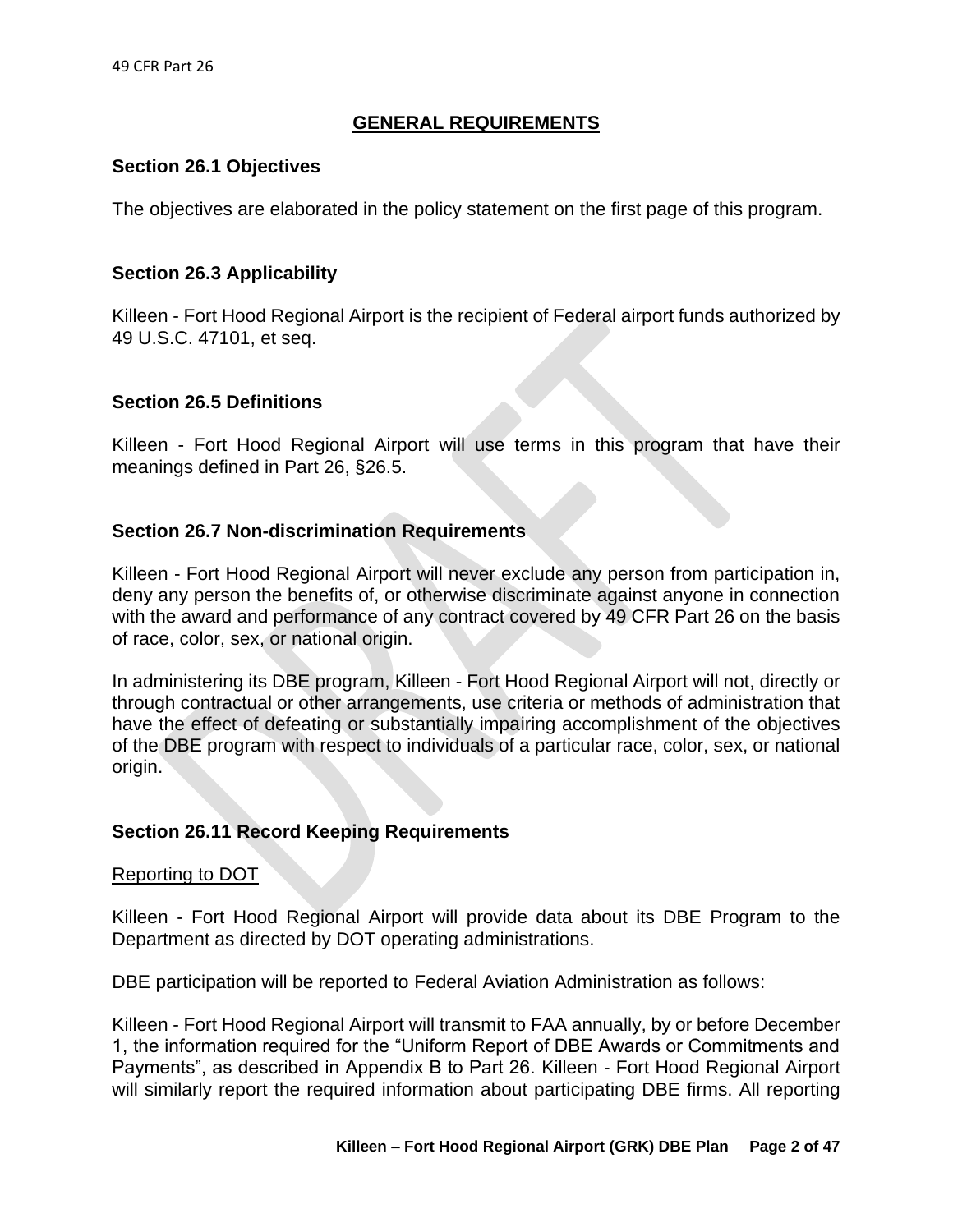will be done through the Federal Aviation Administration (FAA) official reporting system, or another format acceptable to FAA as instructed thereby.

#### Bidders List

Killeen - Fort Hood Regional Airport will create and maintain a bidders list. The purpose of the list is to provide as accurate data as possible about the universe of DBE and non-DBE contractors and subcontractors who seek to work on Killeen - Fort Hood Regional Airport DOT-assisted contracts, for use in helping to set overall goals. The bidders list will include the name, address, DBE and non-DBE status, age of firm, and annual gross receipts of firms.

Killeen - Fort Hood Regional Airport will collect this information in the following ways:

- 1. The bidders list will be voluntarily obtained from all prequalified prime contractors. Prequalified prime contractors will be requested to submit a form and list all potential sub-contractors or other contractors, material suppliers, and trucking firms who have submitted bids or quotes to them in the last year. The list of subcontractor or other contractor bidders will be compared to prequalified prime contractors. Information gained from this process will be used to complete the "Bidder's List Collection Form" shown in Attachment 3 of this document.
- 2. If the previous process becomes ineffective, the bidders list will be obtained by requiring each bidder on a U. S. DOT assisted project to submit the information as part of the bid proposal. Information gained from this process will be used to complete the "Bidder's List Collection Form" shown in Attachment 3 of this document.

### Records Retention and Reporting:

Killeen - Fort Hood Regional Airport will maintain records documenting a firm's compliance with the requirements of this part. At a minimum, Killeen - Fort Hood Regional Airport will keep a complete application package for each certified firm and all affidavits of no-change, change notices, and on-site reviews. These records will be retained in accordance with all applicable record retention requirements of Killeen - Fort Hood Regional Airport's financial assistance agreement.

## **Section 26.13 Federal Financial Assistance Agreement**

Killeen - Fort Hood Regional Airport has signed the following assurances, applicable to all DOT-assisted contracts and their administration.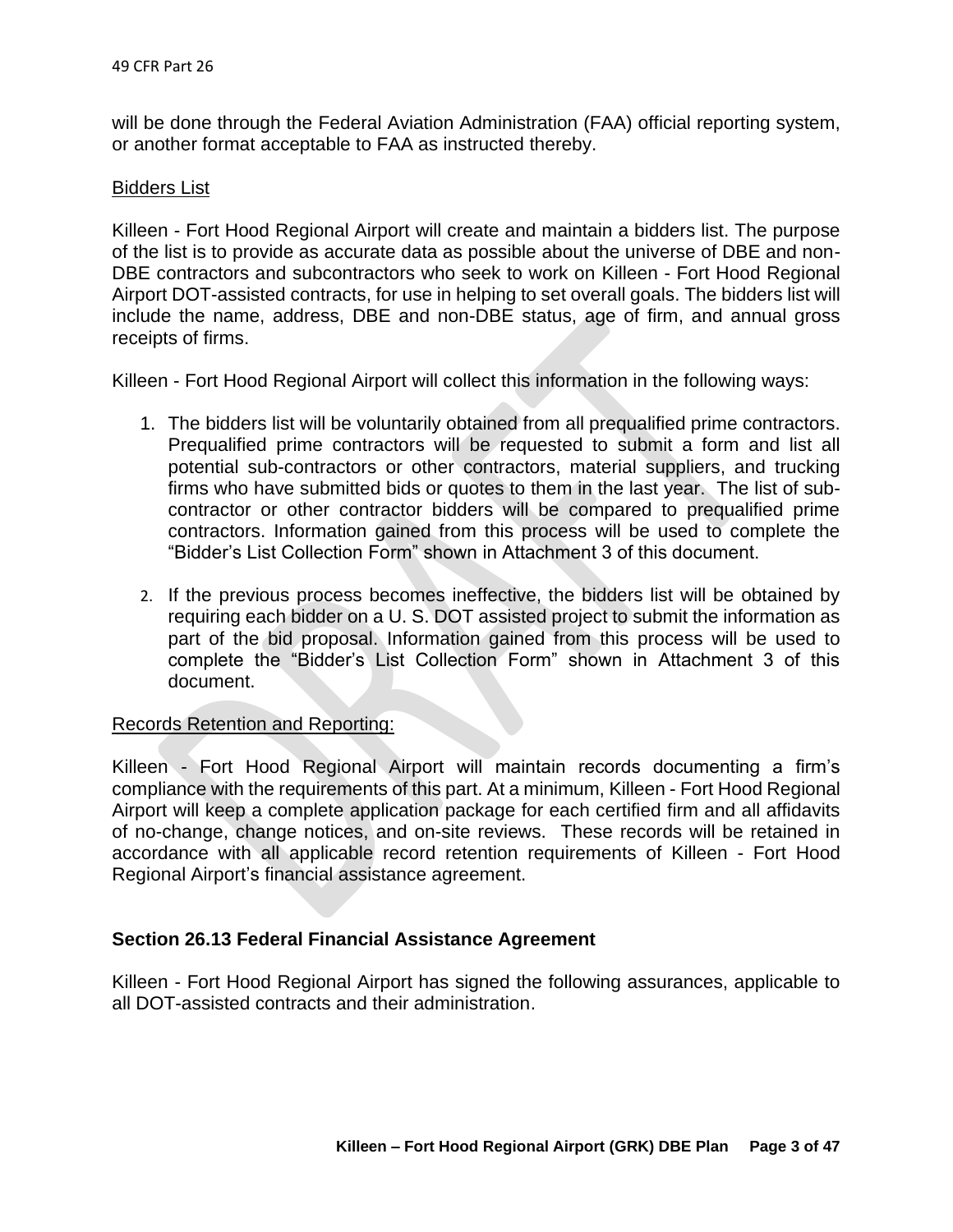Assurance: - Each financial assistance agreement Killeen - Fort Hood Regional Airport signs with a DOT operating administration (or a primary recipient) will include the following assurance:

Killeen - Fort Hood Regional Airport shall not discriminate on the basis of race, color, national origin, or sex in the award and performance of any DOT- assisted contract or in the administration of its DBE program or the requirements of 49 CFR Part 26. Killeen - Fort Hood Regional Airport shall take all necessary and reasonable steps under 49 CFR Part 26 to ensure nondiscrimination in the award and administration of DOT-assisted contracts.

Killeen - Fort Hood Regional Airport DBE program, as required by 49 CFR Part 26 and as approved by DOT, is incorporated by reference in this agreement. Implementation of this program is a legal obligation and failure to carry out its terms shall be treated as a violation of this agreement. Upon notification to Killeen - Fort Hood Regional Airport of its failure to carry out its approved program, the Department may impose sanctions as provided for under 49 CFR Part 26 and may, in appropriate cases, refer the matter for enforcement under 18 U.S.C. 1001 and/or the Program Fraud Civil Remedies Act of 1986 (31 U.S.C. 3801 et seq.).

Contract Assurance: Killeen - Fort Hood Regional Airport will ensure that the following clause is included in each DOT-funded contract it signs with a contractor (and each subcontract the prime contractor signs with a subcontractor):

The contractor, sub recipient or subcontractor shall not discriminate on the basis of race, color, national origin, or sex in the performance of this contract. The contractor shall carry out applicable requirements of 49 CFR part 26 in the award and administration of DOTassisted contracts. Failure by the contractor to carry out these requirements is a material breach of this contract, which may result in the termination of this contract or such other remedy as the recipient deems appropriate, which may include, but is not limited to:

- 1) Withholding monthly progress payments;
- 2) Assessing sanctions;
- 3) Liquidated damages; and/or
- 4) Disqualifying the contractor from future bidding as non-responsible.

## **ADMINISTRATIVE REQUIREMENTS**

## **Section 26.21 DBE Program Updates**

Killeen - Fort Hood Regional Airport is required to have a DBE program meeting the requirements of this part as it will receive grants for airport planning or development and will award prime contracts, cumulative total value of which exceeds \$250,000 in FAA funds in a federal fiscal year. Killeen - Fort Hood Regional Airport is not eligible to receive DOT financial assistance unless DOT has approved this DBE program and Killeen - Fort Hood Regional Airport is in compliance with it and Part 26. Killeen - Fort Hood Regional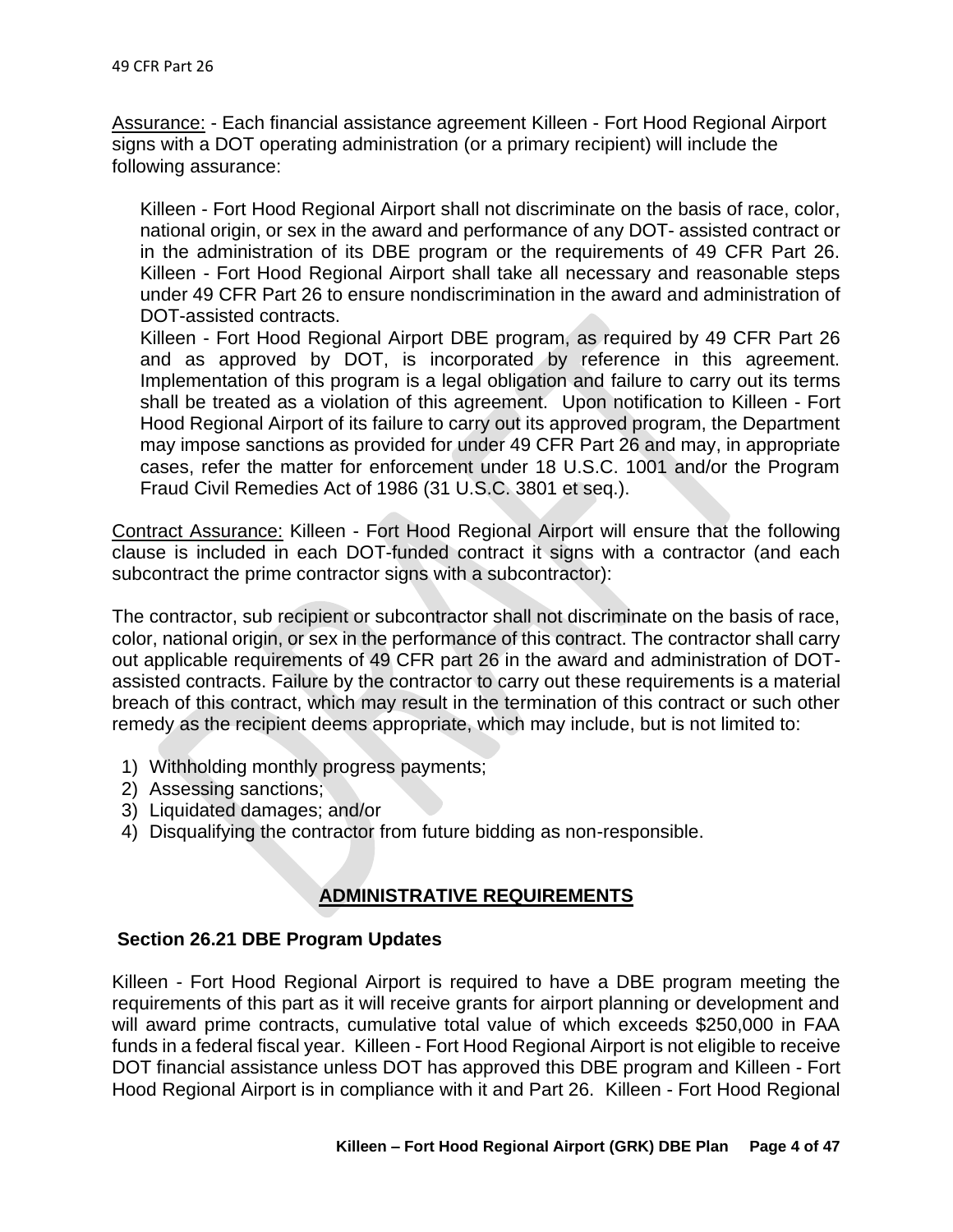Airport will continue to carry out this program until all funds from DOT financial assistance have been expended. Killeen - Fort Hood Regional Airport does not have to submit regular updates of the DBE program document, as long as it remains in compliance. However, significant changes in the program, including those required by regulatory updates, will be submitted for DOT approval.

## **Section 26.23 Policy Statement**

The Policy Statement is elaborated on the first page of this DBE Program.

## **Section 26.25 DBE Liaison Officer (DBELO)**

The following individual has been designated as the DBE Liaison Officer for Killeen - Fort Hood Regional Airport:

Mr. Roque A. Aguon, Jr. Airport Business Manager 8101 Clear Creek Road Killeen, TX 76549 **Phone:** 254.501.8704 **Fax:** 254-501-8744 **Email:** raguon@killeentexas.gov

In that capacity, the DBELO is responsible for implementing all aspects of the DBE program and ensuring that Killeen - Fort Hood Regional Airport complies with all provision of 49 CFR Part 26. The DBELO has direct, independent access to the Mayor of GRK concerning DBE program matters. An organizational chart displaying the DBELO's position in the organization is included in Attachment 2 to this program.

The DBELO is responsible for developing, implementing and monitoring the DBE program, in coordination with other appropriate officials. The DBELO has access to staff from other offices for coordination including legal offices and the consulting engineers to assist in the administration of the program. The duties and responsibilities include the following:

- 1. Gathers and reports statistical data and other information as required by DOT.
- 2. Reviews third party contracts and purchase requisitions for compliance with this program.
- 3. Works with all departments to set overall annual goals.
- 4. Ensures that bid notices and requests for proposals are available to DBEs in a timely manner.
- 5. Identifies contracts and procurements so that DBE goals are included in solicitations (both race-neutral methods and contract specific goals) and monitors results.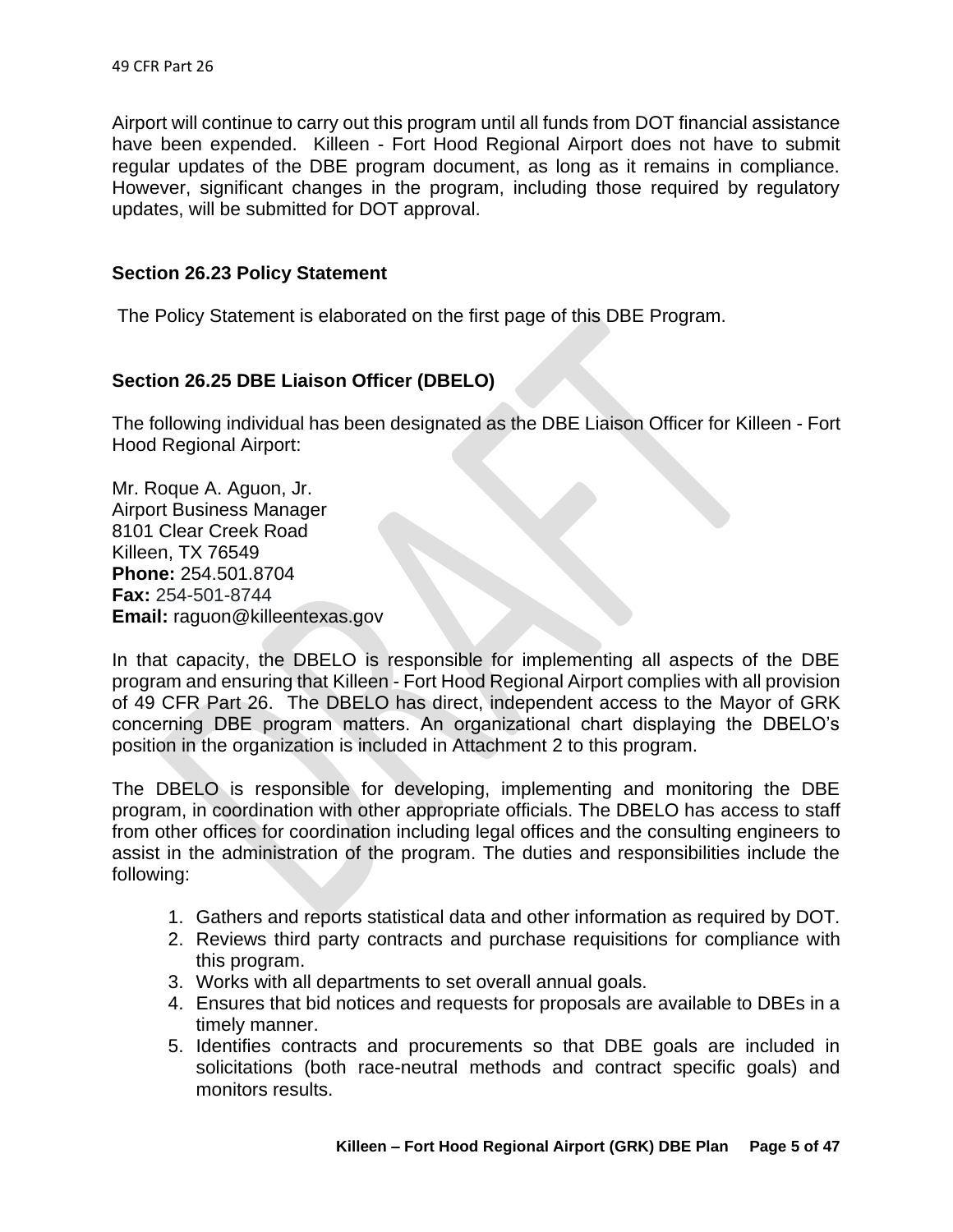- 6. Analyzes Killeen Fort Hood Regional Airport's progress toward attainment and identifies ways to improve progress.
- 7. Participates in pre-bid meetings.
- 8. Advises the CEO/governing body on DBE matters and achievement.
- 9. Chairs the DBE Advisory Committee.
- 10.Determine contractor compliance with good faith efforts.
- 11.Provides DBEs with information and assistance in preparing bids, obtaining bonding and insurance.
- 12.Plans and participates in DBE training seminars.
- 13.Provides outreach to DBEs and community organizations to advise them of opportunities.

## **Section 26.27 DBE Financial Institutions**

It is the policy of Killeen - Fort Hood Regional Airport to investigate the full extent of services offered by financial institutions owned and controlled by socially and economically disadvantaged individuals in the community, to make reasonable efforts to use these institutions, and to encourage prime contractors on DOT-assisted contracts to make use of these institutions.

Killeen - Fort Hood Regional Airport will seek the existence of DBE financial institutions as well as encourage prime contractors to seek opportunities for using DBE financial institutions by reviewing the most recent list of the Minority-Owned Depository Institutions found on the Federal Reserve website at the following link:

<http://www.federalreserve.gov/releases/mob/current/default.htm>

## **Section 26.29 Prompt Payment Mechanisms**

Killeen - Fort Hood Regional Airport requires that all subcontractors performing work on DOT-assisted contracts shall be promptly paid for work performed pursuant to their agreements, in accordance with all relevant federal, state, and local law. In accordance with 49 CFR §26.29, Killeen - Fort Hood Regional Airport established a contract clause implementing this requirement and requires prime contractors to pay subcontractors for satisfactory performance of their contracts no later than 30 days from the prime contractor's receipt of each payment from Killeen - Fort Hood Regional Airport.

Killeen - Fort Hood Regional Airport ensures prompt and full payment of retainage from the prime contractor to the subcontractor within 30 days after the subcontractor's work is satisfactorily completed. Pursuant to §26.29, Killeen - Fort Hood Regional Airport has selected the following method to comply with this requirement:

• Killeen - Fort Hood Regional Airport will hold retainage from prime contractors and provide for prompt and regular incremental acceptances of portions of the prime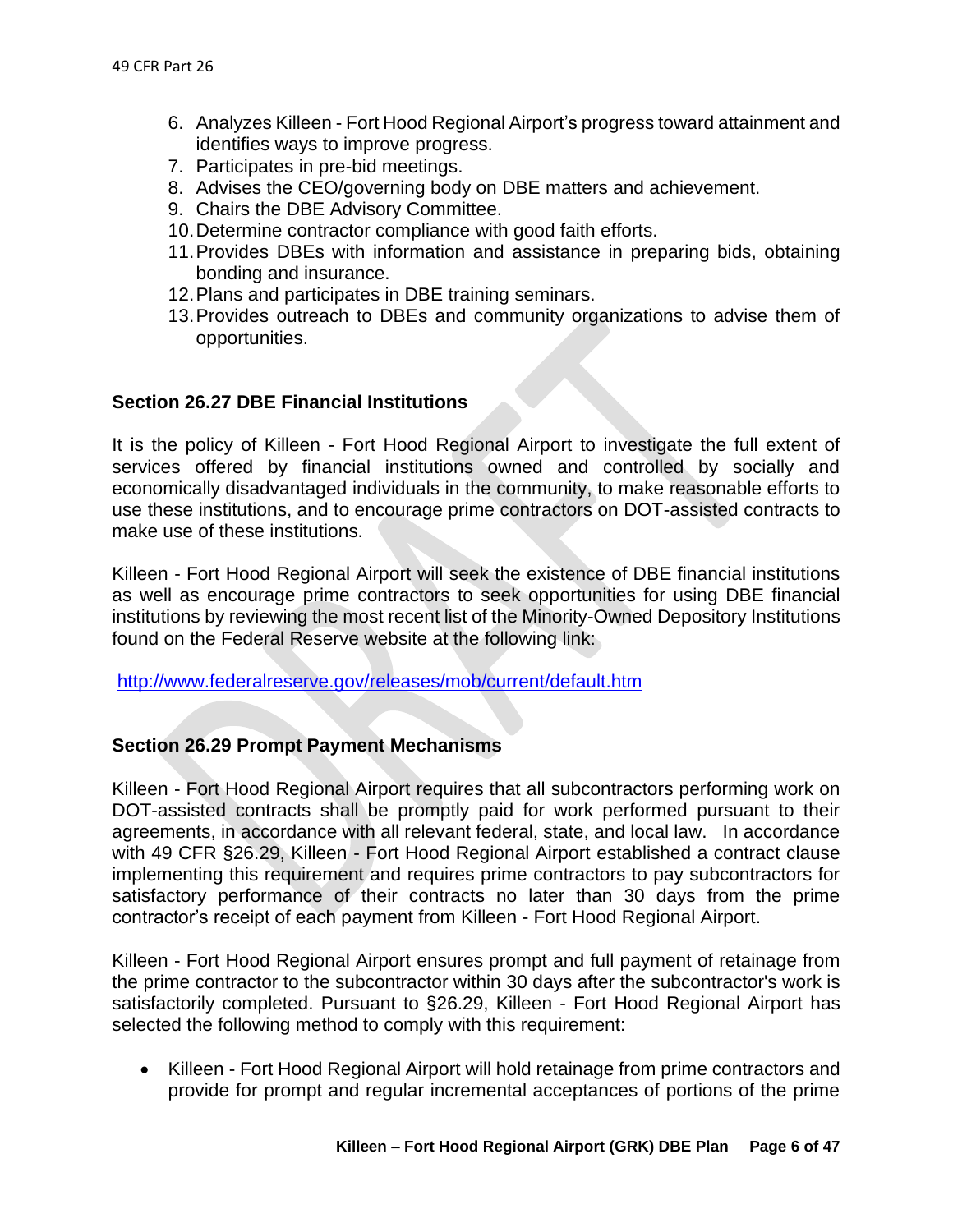contract, pay retainage to prime contractors based on these acceptances, and require a contract clause obligating the prime contractor to pay all retainage owed to the subcontractor for satisfactory completion of the accepted work within 30 days after your payment to the prime contractor.

To implement this measure, Killeen - Fort Hood Regional Airport includes the following clause from FAA Advisory Circular 150/5370-10H, Section 90, paragraph 90-06 Partial payments in each DOT-assisted prime contract:

Option 3: The Owner may hold retainage from prime Contractors and provide for prompt and regular incremental acceptances of portions of the prime contract, pay retainage to prime Contractors based on these acceptances, and require a contract clause obligating the prime Contractor to pay all retainage owed to the subcontractor for satisfactory completion of the accepted work within 30 days after the Owner's payment to the prime Contractor. The retainage value protects Killeen - Fort Hood Regional Airport's interests. Performance and payment bonds also provide similar protection of the City's interests. The Option 3 contract clause and suitable values are as follows:

a. From the total of the amount determined to be payable on a partial payment, five percent (5%) of contracts totaling \$400,000.00 or greater, and ten percent (10%) of contracts totaling under \$400,000.00 will be deducted and retained by the Owner for protection of the Owner's interests. Unless otherwise instructed by the Owner, the amount retained by the Owner will be in effect until the final payment is made except as follows:

(1) Contractor may request release of retainage on work that has been partially accepted by the Owner in accordance with Section 50-03. Contractor must provide a certified invoice to the Resident Project Representative (RPR) that supports the value of retainage held by the Owner for partially accepted work.

(2) In lieu of retainage, the Contractor may exercise at its option the establishment of an escrow account per paragraph 90-08.

b. The Contractor is required to pay all subcontractors for satisfactory performance of their contracts no later than 30 days after the Contractor has received a partial payment. Contractor must provide the Owner evidence of prompt and full payment of retainage held by the prime Contractor to the subcontractor within 30 days after the subcontractor's work is satisfactorily completed. A subcontractor's work is satisfactorily completed when all the tasks called for in the subcontract have been accomplished and documented as required by the Owner. When the Owner has made an incremental acceptance of a portion of a prime contract, the work of a subcontractor covered by that acceptance is deemed to be satisfactorily completed.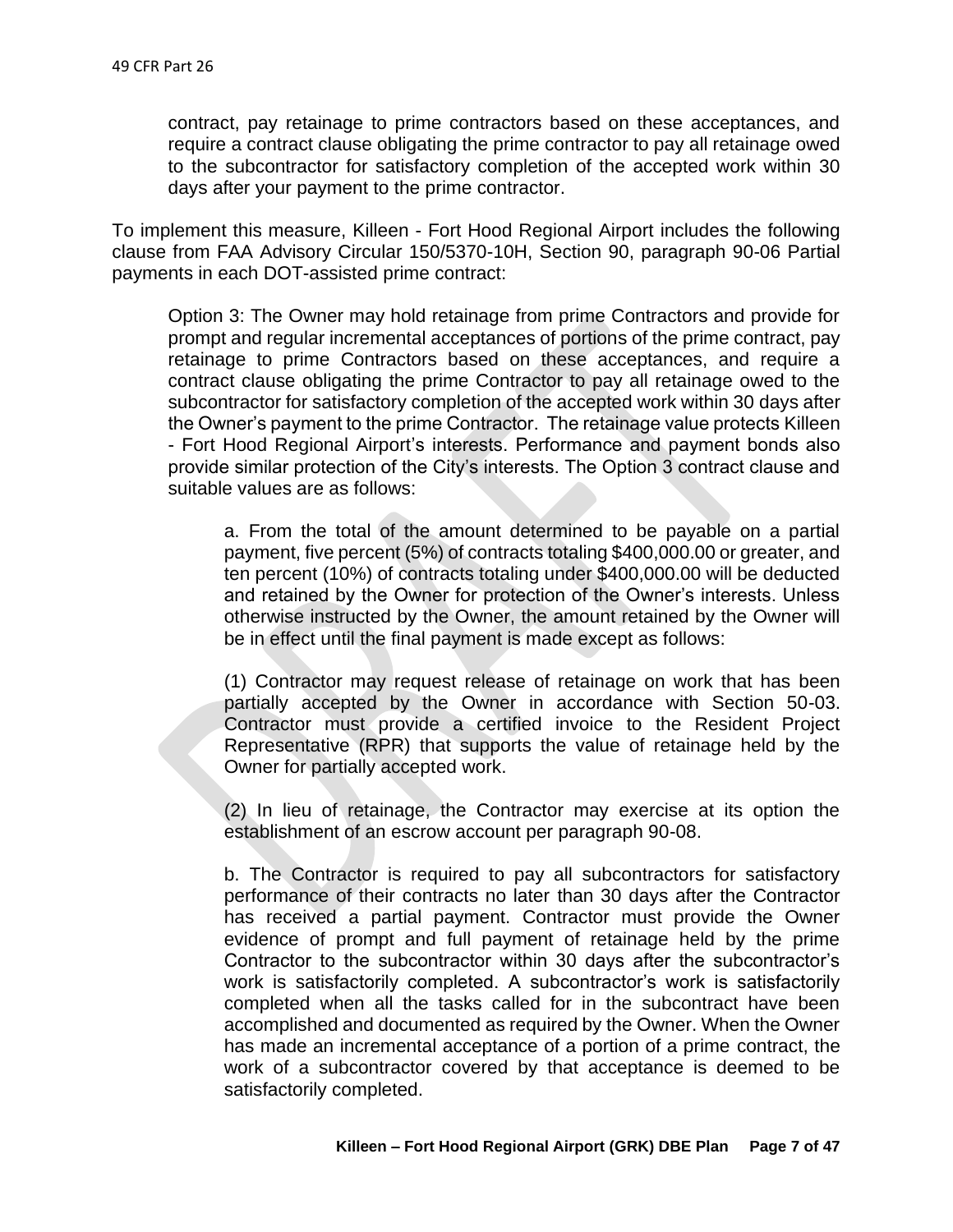c. When at least 95% of the work has been completed to the satisfaction of the RPR, the RPR shall, at the Owner's discretion and with the consent of the surety, prepare estimates of both the contract value and the cost of the remaining work to be done. The Owner may retain an amount not less than twice the contract value or estimated cost, whichever is greater, of the work remaining to be done. The remainder, less all previous payments and deductions, will then be certified for payment to the Contractor.

### **Section 26.31 Directory**

Killeen - Fort Hood Regional Airport is a non-certifying member of the Texas Unified Certification Program (UCP). The UCP maintains a directory identifying all firms eligible to participate as DBEs, which contains all the elements required by §26.31. The State of Texas – Texas Department of Transportation (TXDOT) revises the Directory monthly which can be found at: <https://txdot.txdotcms.com/>

#### **Section 26.33 Over-concentration**

Killeen - Fort Hood Regional Airport has not identified that over-concentration exists in the types of work that DBEs perform.

## **Section 26.35 Business Development Programs**

Killeen - Fort Hood Regional Airport has not established a Business Development Program.

### **Section 26.37 Monitoring Responsibilities**

Killeen - Fort Hood Regional Airport implements and carries out appropriate mechanisms to ensure compliance with 49 CFR Part 26 program requirements by all program participants, including prompt payment, and describes and sets forth these mechanisms in Killeen - Fort Hood Regional Airport DBE program.

Killeen - Fort Hood Regional Airport actively monitors participation by maintaining a running tally of actual DBE attainments (e.g., payments actually made to DBE firms), including a means of comparing these attainments to commitments.

#### Monitoring Payments to DBEs and Non-DBEs

Killeen - Fort Hood Regional Airport undertakes ongoing monitoring of prime payments to subcontractors over the course of any covered contract. Such monitoring activities will be accomplished through the following method(s):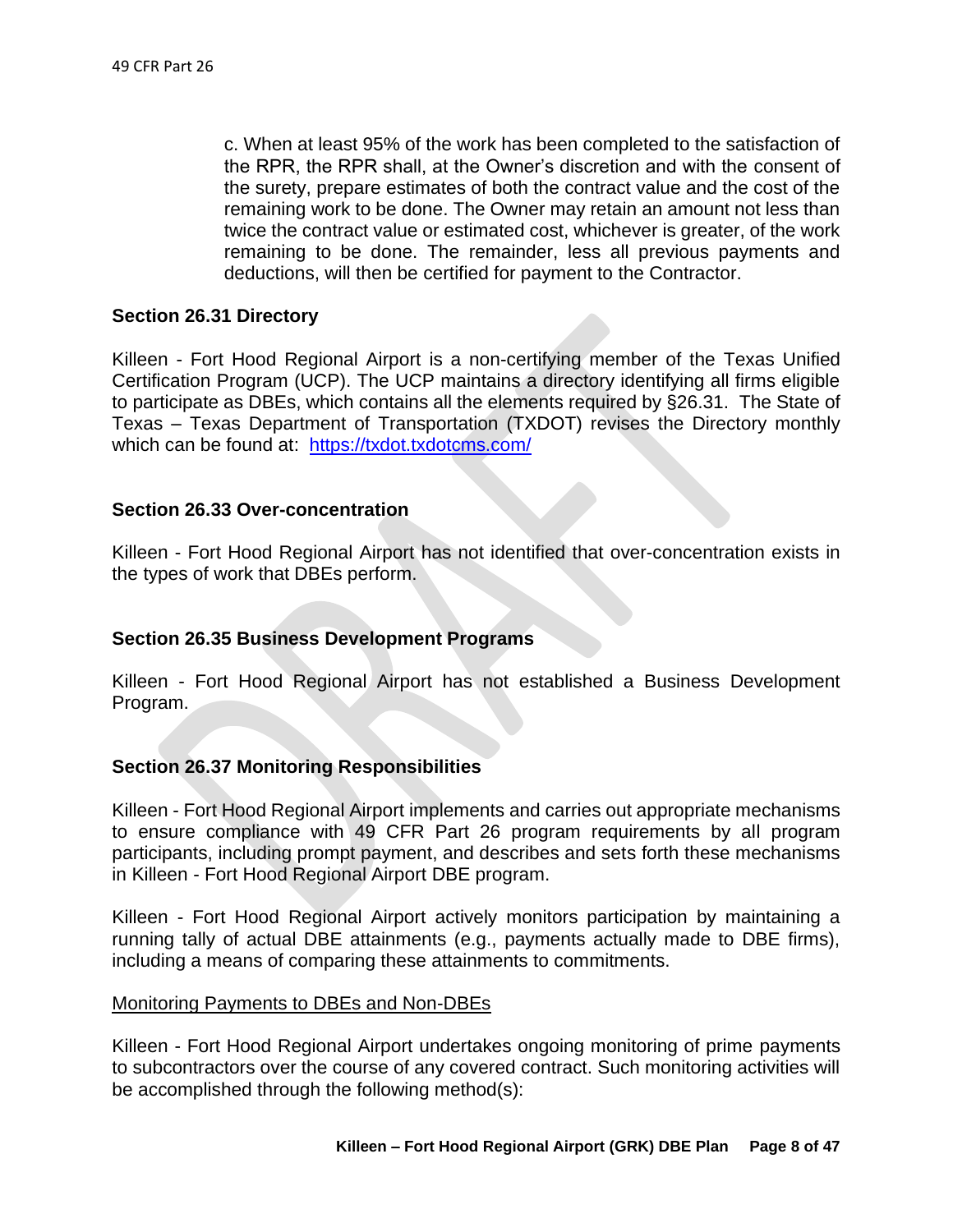- Other affirmative steps to monitor prompt payment and retainage requirements.
	- o Killeen Fort Hood Regional Airport will bring to the attention of the Department of Transportation any false, fraudulent, or dishonest conduct in connection with the program, so that DOT can take the steps (e.g., referral to the Department of Justice for criminal prosecution, referral to the DOT Inspector General, action under suspension and debarment or Program Fraud and Civil Penalties rules) provided in 26.107.
	- o Killeen Fort Hood Regional Airport will consider similar action under our own legal authorities, including responsibility determinations in future contracts.
	- o During the construction project, on-site construction observers will note the operations conducted by DBE firms, their staffing levels and activity on a weekly basis to observe compliance.
	- o Killeen Fort Hood Regional Airport will keep a running tally of actual payments to DBE firms for work committed to them at the time of contract award. Prime Contractor and DBE Subcontractors will be required to sign a compliance form documenting the actual dollar amount of DBE– participation utilized during the construction project prior to release of retainage.

Killeen - Fort Hood Regional Airport requires prime contractors to maintain records and documents of payments to subcontractors, including DBEs, for a minimum of three (3) years unless otherwise provided by applicable record retention requirements for Killeen - Fort Hood Regional Airport's financial assistance agreement, whichever is longer. These records will be made available for inspection upon request by any authorized representative of Killeen - Fort Hood Regional Airport or DOT. This reporting requirement extends to all subcontractors, both DBE and non-DBE.

Killeen - Fort Hood Regional Airport proactively reviews contract payments to subcontractors including DBEs quarterly to ensure compliance. Payment reviews will evaluate whether the actual amount paid to DBE subcontractors is equivalent to the amounts reported to Killeen - Fort Hood Regional Airport by the prime contractor.

#### Prompt Payment Dispute Resolution

Killeen - Fort Hood Regional Airport will take the following steps to resolve disputes as to whether work has been satisfactorily completed for purposes of §26.29.

Killeen - Fort Hood Regional Airport has established, as part of its DBE program, the following mechanism(s) to ensure prompt payment and return of retainage: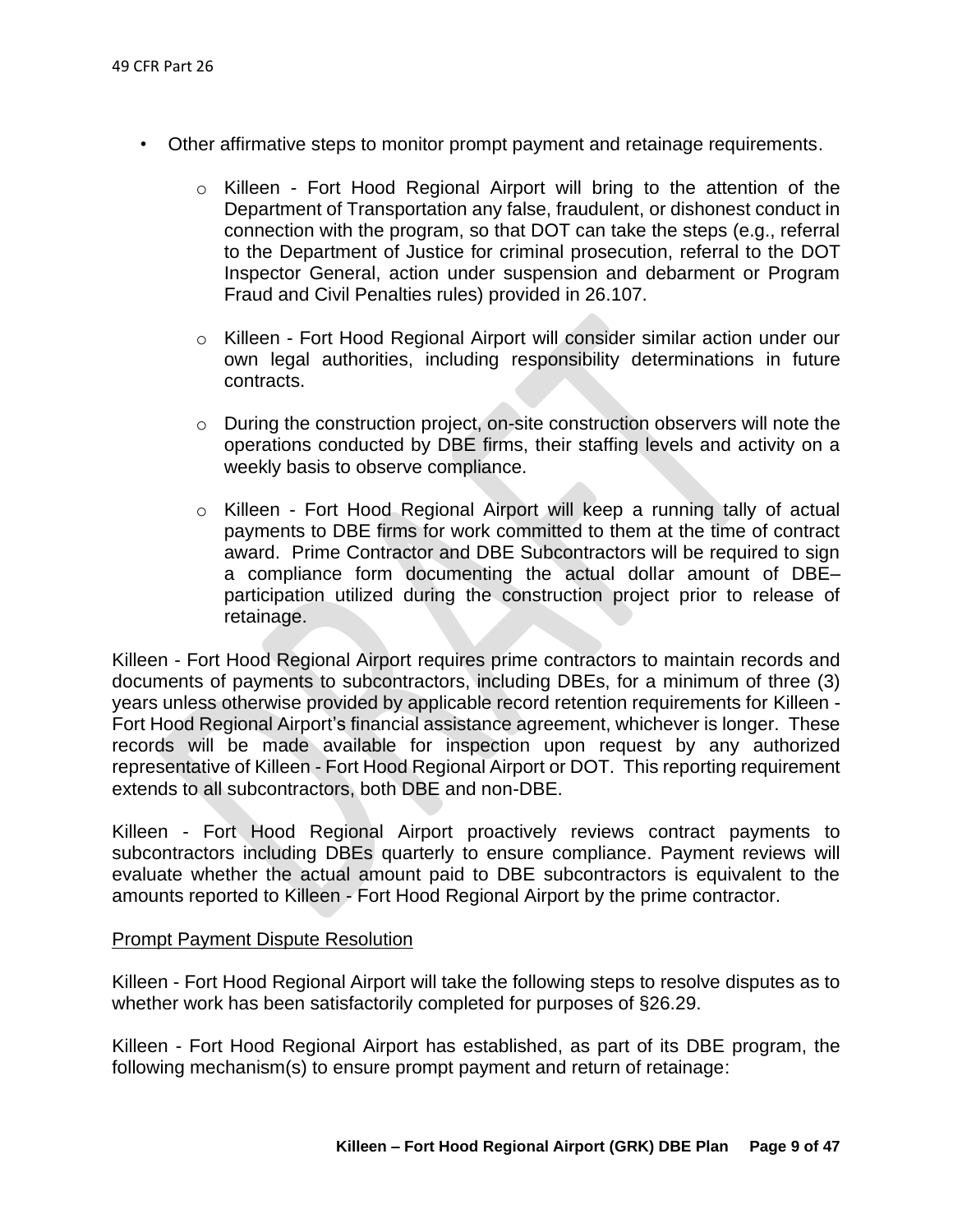• A contract clause providing that the prime contractor will not be reimbursed for work performed by subcontractors unless and until the prime contractor ensures that the subcontractors are promptly paid for the work they have performed.

The applicable contract clause is in accordance with FAA Advisory Circular 150/5370- 10H, Section 90, paragraph 90-06 Partial Payments – Option 3:

Option 3: The Owner may hold retainage from prime Contractors and provide for prompt and regular incremental acceptances of portions of the prime contract, pay retainage to prime Contractors based on these acceptances, and require a contract clause obligating the prime Contractor to pay all retainage owed to the subcontractor for satisfactory completion of the accepted work within 30 days after the Owner's payment to the prime Contractor. The retainage value protects Killeen - Fort Hood Regional Airport's interests. Performance and payment bonds also provide similar protection of the City's interests.

### Prompt Payment Complaints

Complaints by subcontractors regarding the prompt payment requirements are handled according to the following procedure:

- The subcontractor should first seek resolution of any payment discrepancies from the prime contractor using the terms of the contract agreement between the parties.
- If the subcontractor is unsuccessful, then they should see resolution from Killeen Fort Hood Regional Airport DBELO. The subcontractor should be prepared to cite the term of the contractual agreement that they believe has not been met. The DBELO will consult with the Project Engineer (PE) or Resident Project Representative (RPR) verify the completion of work if applicable.
- If the subcontractor is unsuccessful in gaining timely and meaningful action or resolution from Killeen - Fort Hood Regional Airport within 90 days, the subcontractor may contact the appropriate Federal Aviation Administration Airport District Office (ADO).

#### Enforcement Actions for Noncompliance of Participants

Killeen - Fort Hood Regional Airport will provide appropriate means to enforce the requirements of §26.29. These means include:

 $\circ$  In accordance with the contract, assess liquidated damages against the prime contractor for each day beyond the required time period the prime contractor fails to pay the subcontractor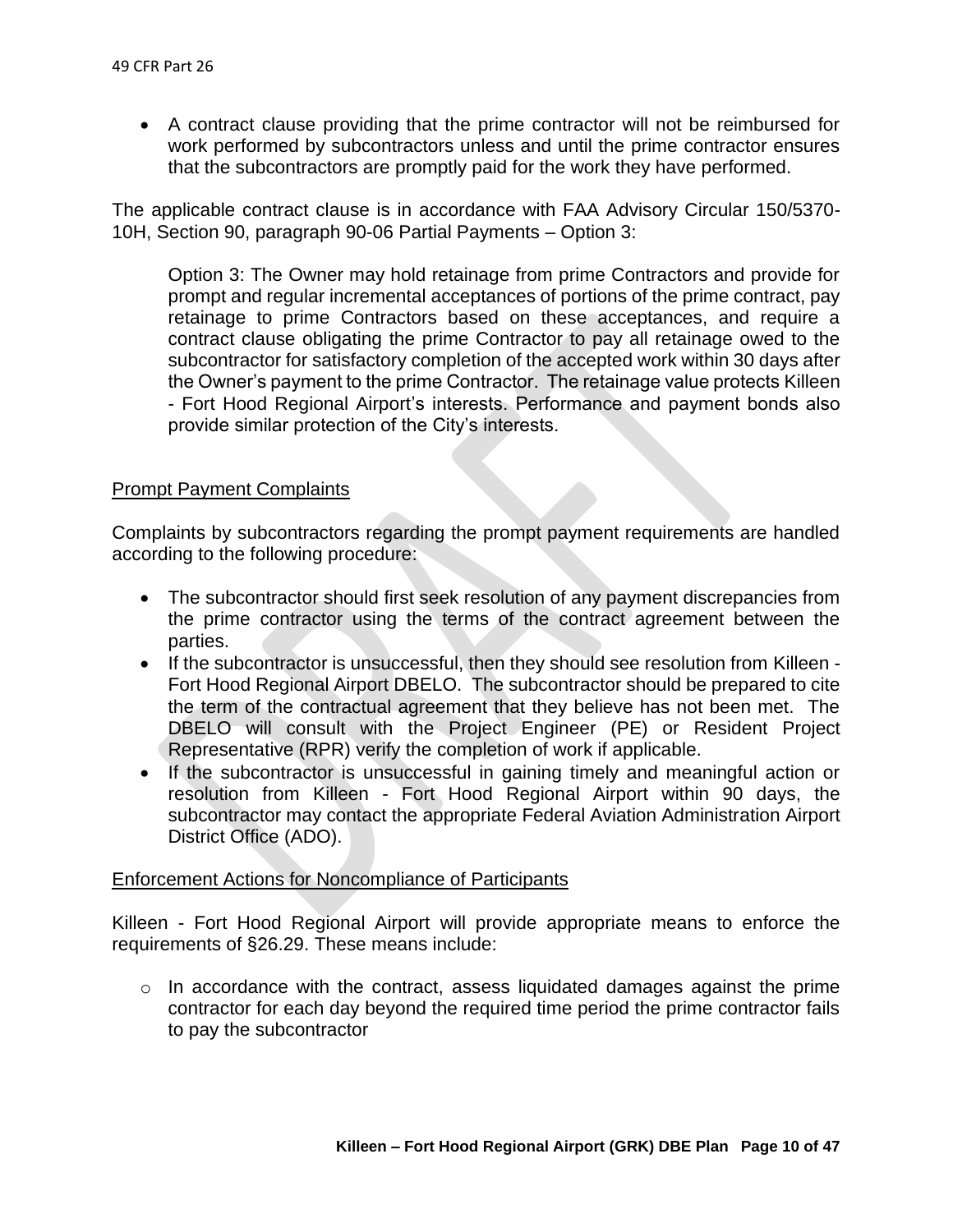- $\circ$  Advise subcontractors of the availability of the payment and performance bond to assure payment for labor and materials in the execution of the work provided for in the contract
- $\circ$  Pay subcontractors directly and deduct this amount from the retainage owed to the prime
- o Issue a stop-work order until payments are released to subcontractors, specifying in the contract that such orders constitute unauthorized delays for the purposes of calculating liquidated damages if milestones are not met

The applicable contract clause is in accordance with FAA Advisory Circular 150/5370- 10H, Section 90, paragraph 90-06 Partial payments – subparagraph b.:

> b. The Contractor is required to pay all subcontractors for satisfactory performance of their contracts no later than 30 days after the Contractor has received a partial payment. Contractor must provide the Owner evidence of prompt and full payment of retainage held by the prime Contractor to the subcontractor within 30 days after the subcontractor's work is satisfactorily completed. A subcontractor's work is satisfactorily completed when all the tasks called for in the subcontract have been accomplished and documented as required by the Owner. When the Owner has made an incremental acceptance of a portion of a prime contract, the work of a subcontractor covered by that acceptance is deemed to be satisfactorily completed.

Killeen - Fort Hood Regional Airport will actively implement the enforcement actions detailed above.

### Monitoring Contracts and Work Sites

Killeen - Fort Hood Regional Airport reviews contracting records and engages in active monitoring of work sites to ensure that work committed to DBEs at contract award or subsequently (e.g., as the result of modification to the contract) is actually performed by the DBEs to which the work was committed.

Work site monitoring is performed by Resident Project Representative (RPR) and/or the Project Engineer (PE). Contracting records are reviewed by the RPR, the PE, and the DBELO. Killeen - Fort Hood Regional Airport will maintain written certification that contracting records have been reviewed and work sites have been monitored for this purpose.

### **Section 26.39 Fostering Small Business Participation**

Killeen - Fort Hood Regional Airport has created an element to structure contracting requirements to facilitate competition by small business concerns, taking all reasonable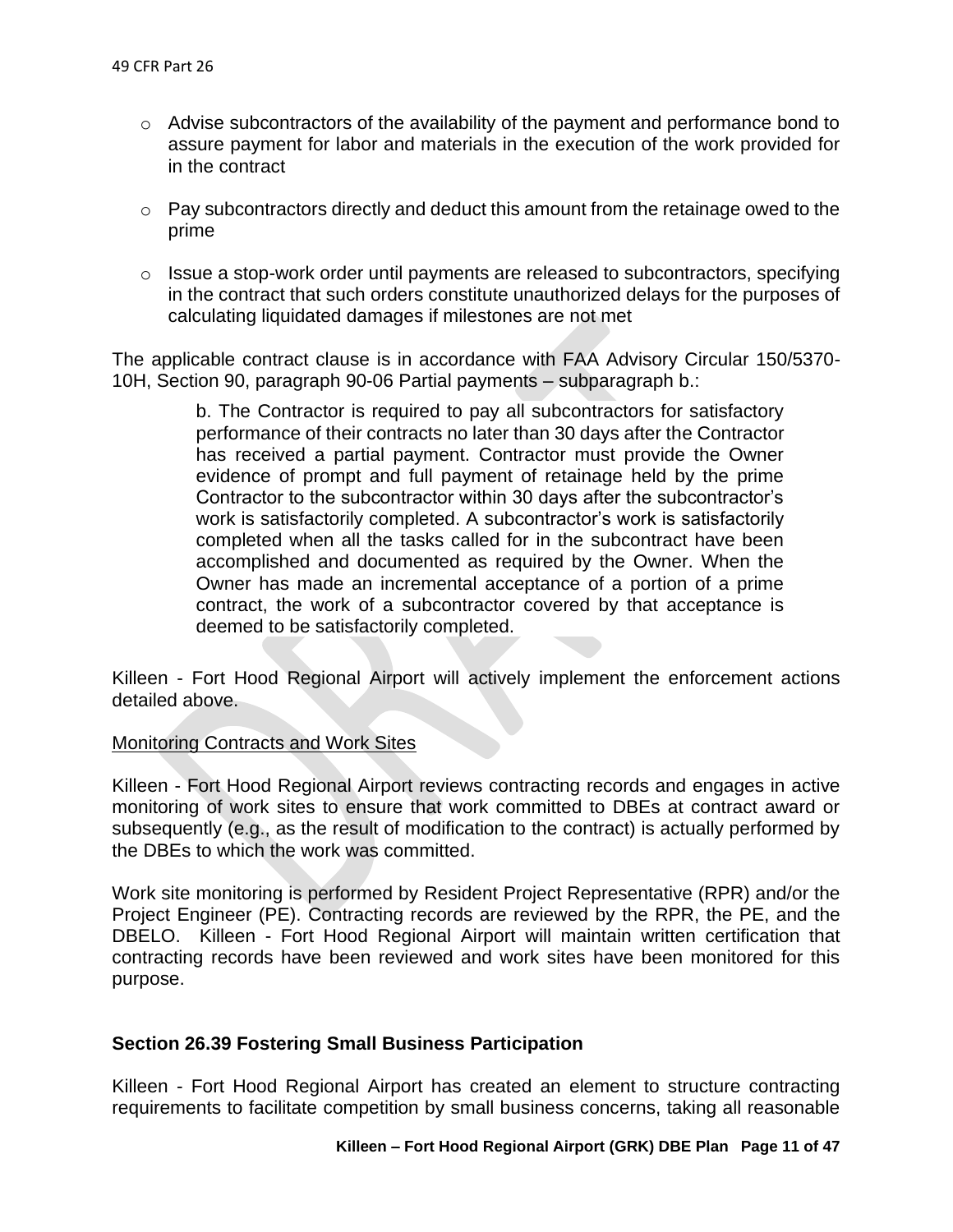steps to eliminate obstacles to their participation, including unnecessary and unjustified bundling of contract requirements that may preclude small business participation in procurements as prime contractors or subcontractors. The program element is included as Attachment 10. The program element will be actively implemented to foster small businesses.

As part of this program element, we will include the following strategies:

- (1) In multi-year design-build contracts or other large contracts (e.g., for ''megaprojects'') we will require the bidders on prime contracts to specify elements of the contract or specific subcontracts that are of a size that small businesses, including DBEs, can reasonably perform.
- (2) On prime contracts not having DBE contract goals, we will require the prime contractor to provide subcontracting opportunities of a size that small businesses, including DBEs, can reasonably perform, rather than self-performing all the work involved.
- (3) Identifying alternative acquisition strategies and structuring procurements to facilitate the ability of consortia or joint ventures consisting of small businesses, including DBEs, to compete for and perform prime contracts.

We will actively implement the program elements to foster small business participation. Doing so is a requirement of good faith implementation of our DBE program

## **SUBPART C – GOALS, GOOD FAITH EFFORTS, AND COUNTING**

## **Section 26.43 Set-asides or Quotas**

Killeen - Fort Hood Regional Airport does not use quotas in any way in the administration of this DBE program.

### **Section 26.45 Overall Goals**

Killeen - Fort Hood Regional Airport will establish an overall DBE goal covering a threeyear federal fiscal year period if it anticipates awarding DOT-funded prime contracts the cumulative total value of which exceeds \$250,000 in DOT funds during any one or more of the reporting fiscal years within the three-year goal period. In accordance with §26.45(f), Killeen - Fort Hood Regional Airport will submit its Overall Three-year DBE Goal to FAA by August 1<sup>st</sup>. The schedule established by and posted to the website of The Federal Aviation Administration (FAA) can be found at:

[https://www.faa.gov/about/office\\_org/headquarters\\_offices/acr/bus\\_ent\\_program/media/](https://www.faa.gov/about/office_org/headquarters_offices/acr/bus_ent_program/media/DBE%20and%20ACDBE%20Reporting%20Requirements%20for%20Airport%20Grant%20Recipients.pdf) [DBE%20and%20ACDBE%20Reporting%20Requirements%20for%20Airport%20Grant](https://www.faa.gov/about/office_org/headquarters_offices/acr/bus_ent_program/media/DBE%20and%20ACDBE%20Reporting%20Requirements%20for%20Airport%20Grant%20Recipients.pdf) [%20Recipients.pdf](https://www.faa.gov/about/office_org/headquarters_offices/acr/bus_ent_program/media/DBE%20and%20ACDBE%20Reporting%20Requirements%20for%20Airport%20Grant%20Recipients.pdf)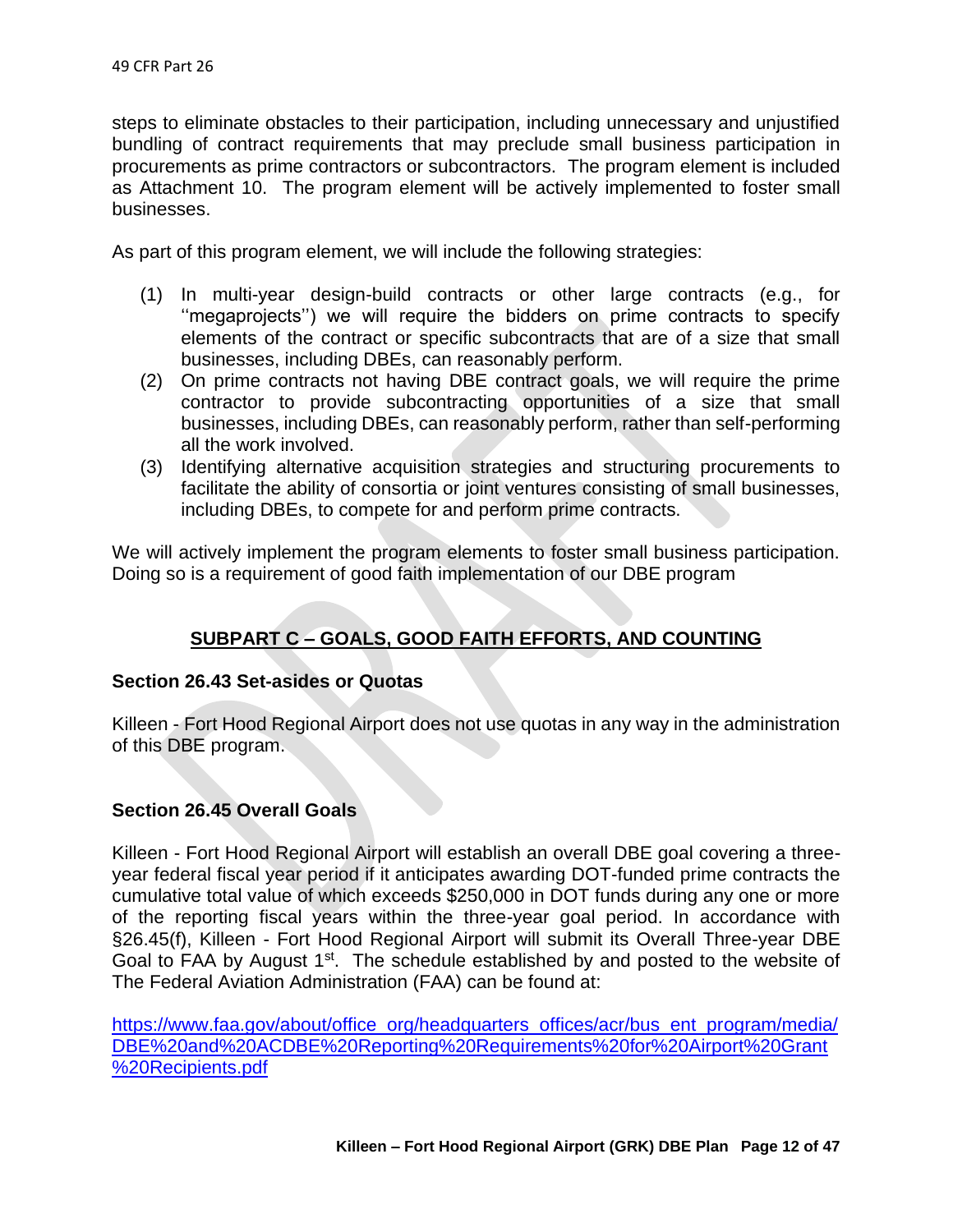The DBE goals will be established in accordance with the 2-step process as specified in 49 CFR Part 26.45. If Killeen - Fort Hood Regional Airport does not anticipate awarding prime contracts the cumulative total value of which exceeds \$250,000 in DOT funds during any of the years within the three-year reporting period, an overall goal will not be developed. However, this DBE Program will remain in effect and Killeen - Fort Hood Regional Airport will seek to fulfill the objectives outlined in 49 CFR Part 26.1.

Step 1. The first step is to determine a base figure for the relative availability of DBEs in the market area.

- Killeen Fort Hood Regional Airport will use the TXDOT DBE Directory information and Census Bureau Data as a method to determine the base figure.
- Killeen Fort Hood Regional Airport understands that the exclusive use of a list of prequalified contractors or plan holders, or a bidders list that does not comply with the requirements of 49 CFR Part 26.45(c)(2), is not an acceptable alternative means of determining the availability of DBEs.

Step 2. The second step is to adjust, if necessary, the "base figure" percentage from Step 1 so that it reflects as accurately as possible the DBE participation the recipient would expect in the absence of discrimination.

- Adjustments may be made based on past participation, information from a disparity study (to the extent it is not already accounted for in the base goal), and/or information about barriers to entry to past competitiveness of DBEs on contracts. Killeen - Fort Hood Regional Airport will examine all of the evidence available in its jurisdiction to determine what adjustment, if any, is needed. If the evidence does not suggest an adjustment is necessary, then no adjustment shall be made.
- A description of the methodology to calculate the overall goal and the goal calculations can be found in Attachment 5 to this program.

Any methodology selected will be based on demonstrable evidence of local market conditions and be designed to ultimately attain a goal that is rationally related to the relative availability of DBEs in Killeen - Fort Hood Regional Airport's market.

In establishing the overall goal, Killeen - Fort Hood Regional Airport will provide for consultation and publication. This includes consultation with minority, women's and general contractor groups, community organizations, and other officials or organizations which could be expected to have information concerning the availability of disadvantaged and non-disadvantaged businesses, the effects of discrimination on opportunities for DBEs, and the efforts by Killeen - Fort Hood Regional Airport to establish a level playing field for the participation of DBEs. The consultation will include a scheduled, direct, interactive exchange (e.g., a face-to-face meeting, video conference, teleconference) with as many interested stakeholders as possible focused on obtaining information relevant to the goal setting process, and it will occur before Killeen - Fort Hood Regional Airport is required to submit the goal methodology to the operating administration for review pursuant to §26.45(f). The goal submission will document the consultation process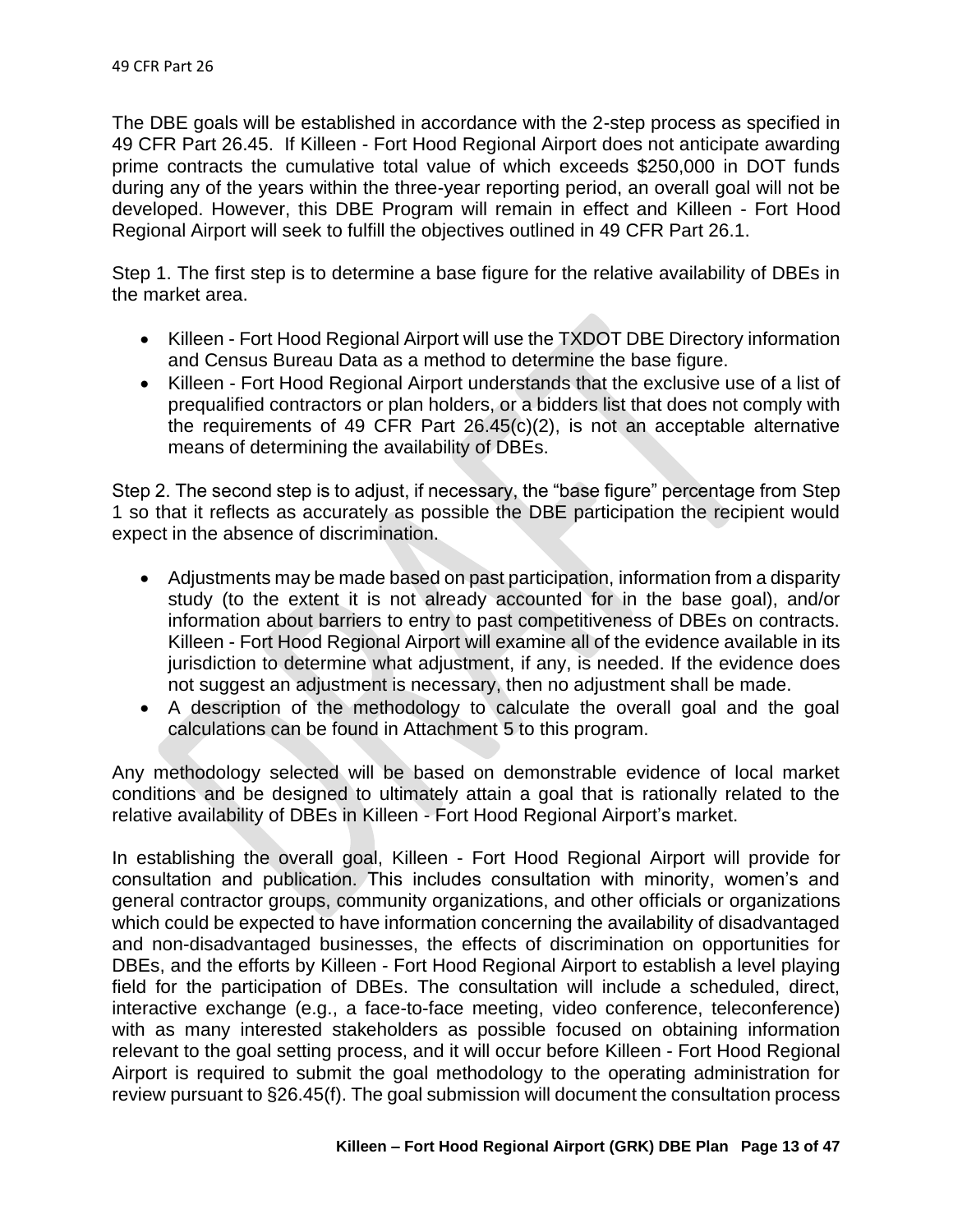in which Killeen - Fort Hood Regional Airport engaged. Notwithstanding paragraph (f)(4) of §26.45, the proposed goal will not be implemented until this requirement is met.

In addition to the consultation described above, Killeen - Fort Hood Regional Airport will publish a notice announcing the proposed overall goal before submission to the Federal Aviation Administration (FAA). The notice will be posted on the City's official internet web site and may be posted in other sources (e.g., minority-focused media, trade association publications). If the proposed goal changes following review by the Federal Aviation Administration (FAA), the revised goal will be posted on the official internet web site.

The public will also be informed that the proposed overall goal and its rationale are available for inspection during normal business hours at the principal office of Killeen - Fort Hood Regional Airport. This notice will provide that Killeen - Fort Hood Regional Airport and FAA will accept comments on the goals for 30 days from the date of the notice. Notice of the comment period will include the addresses to which comments may be sent (including offices and websites) where the proposal may be reviewed. The public comment period will not extend the August 1st deadline.

The Overall Three-Year DBE Goal submission to FAA will include a summary of information and comments received, if any, during this public participation process and Killeen - Fort Hood Regional Airport responses.

Killeen - Fort Hood Regional Airport will begin using the overall goal on October 1 of the relevant period, unless other instructions from Federal Aviation Administration have been received.

### Project Goals

If permitted or required by the FAA Administrator, an overall goal may be expressed as a percentage of funds for a particular grant or project or group of grants and/or projects, including entire projects. Like other overall goals, a project goal may be adjusted to reflect changed circumstances, with the concurrence of the appropriate operating administration. A project goal is an overall goal and must meet all the substantive and procedural requirements of this section pertaining to overall goals. A project goal covers the entire length of the project to which it applies. The project goal will include a projection of the DBE participation anticipated to be obtained during each fiscal year covered by the project goal. The funds for the project to which the project goal pertains are separated from the base from which the regular overall goal, applicable to contracts not part of the project covered by a project goal, is calculated.

If a goal is established on a project basis, the goal will be used by the time of the first solicitation for a DOT-assisted contract for the project.

### **Prior Operating Administration Concurrence**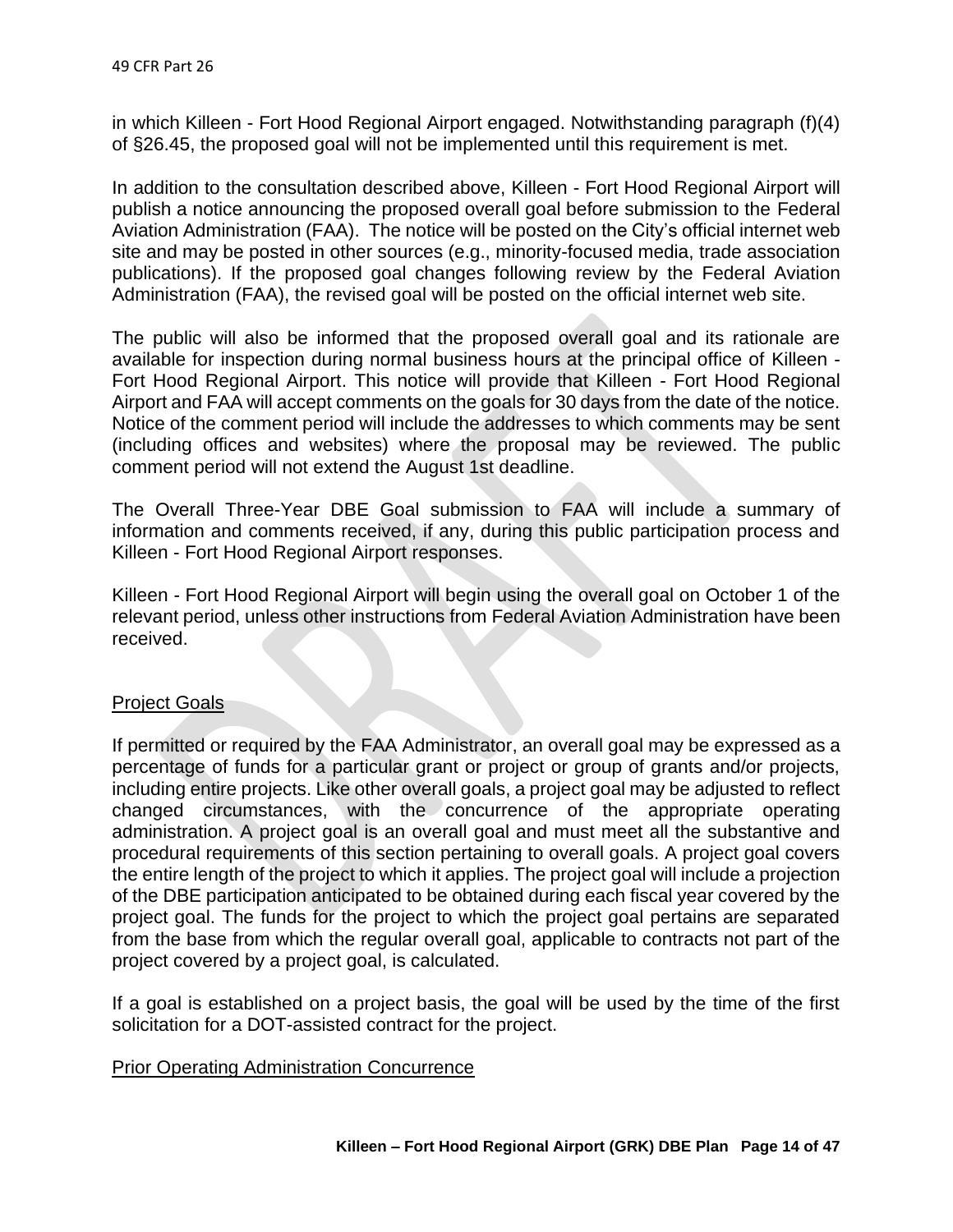Killeen - Fort Hood Regional Airport understands that prior FAA concurrence with the overall goal is not required. However, if the FAA review suggests that the overall goal has not been correctly calculated or that the method employed by Killeen - Fort Hood Regional Airport for calculating goals is inadequate, FAA may, after consulting with Killeen - Fort Hood Regional Airport, adjust the overall goal or require that the goal be adjusted by Killeen - Fort Hood Regional Airport. The adjusted overall goal is binding. In evaluating the adequacy or soundness of the methodology used to derive the overall goal, the U.S. DOT operating administration will be guided by the goal setting principles and best practices identified by the Department in guidance issued pursuant to §26.9.

A description of the methodology to calculate the overall goal and the goal calculations can be found in Attachment 5 to this program.

## **Section 26.47 Failure to meet overall goals**

Killeen - Fort Hood Regional Airport cannot be penalized or treated by the Department as being in noncompliance with Part 26, because DBE participation falls short of an overall goal, unless Killeen - Fort Hood Regional Airport fails to administer its DBE program in good faith. Killeen - Fort Hood Regional Airport understands that to be considered to be in compliance with this part, an approved DBE Program and overall DBE goal, if applicable, must be maintained, and this DBE Program must be administered in good faith.

Killeen - Fort Hood Regional Airport understands that if the awards and commitments shown on the Uniform Report of Awards or Commitments and Payments at the end of any fiscal year are less than the overall goal applicable to that fiscal year, the following actions must be taken in order to be regarded by the Department as implementing this DBE Program in good faith:

- (1) Analyze in detail the reasons for the difference between the overall goal and the awards and commitments in that fiscal year;
- (2) Establish specific steps and milestones to correct the problems identified in the analysis to enable the goal for the new fiscal year to be fully met;
- (3) Killeen Fort Hood Regional Airport will submit, within 90 days of the end of the fiscal year, the analysis and corrective actions developed under paragraphs (1) and (2) above to the Federal Aviation Administration for approval.

## **Section 26.51 Means Recipients Use to Meet Overall Goals**

Breakout of Estimated Race-Neutral & Race-Conscious Participation

Killeen - Fort Hood Regional Airport will meet the maximum feasible portion of its overall goal by using race-neutral means of facilitating race-neutral DBE participation. Raceneutral DBE participation includes any time a DBE wins a prime contract through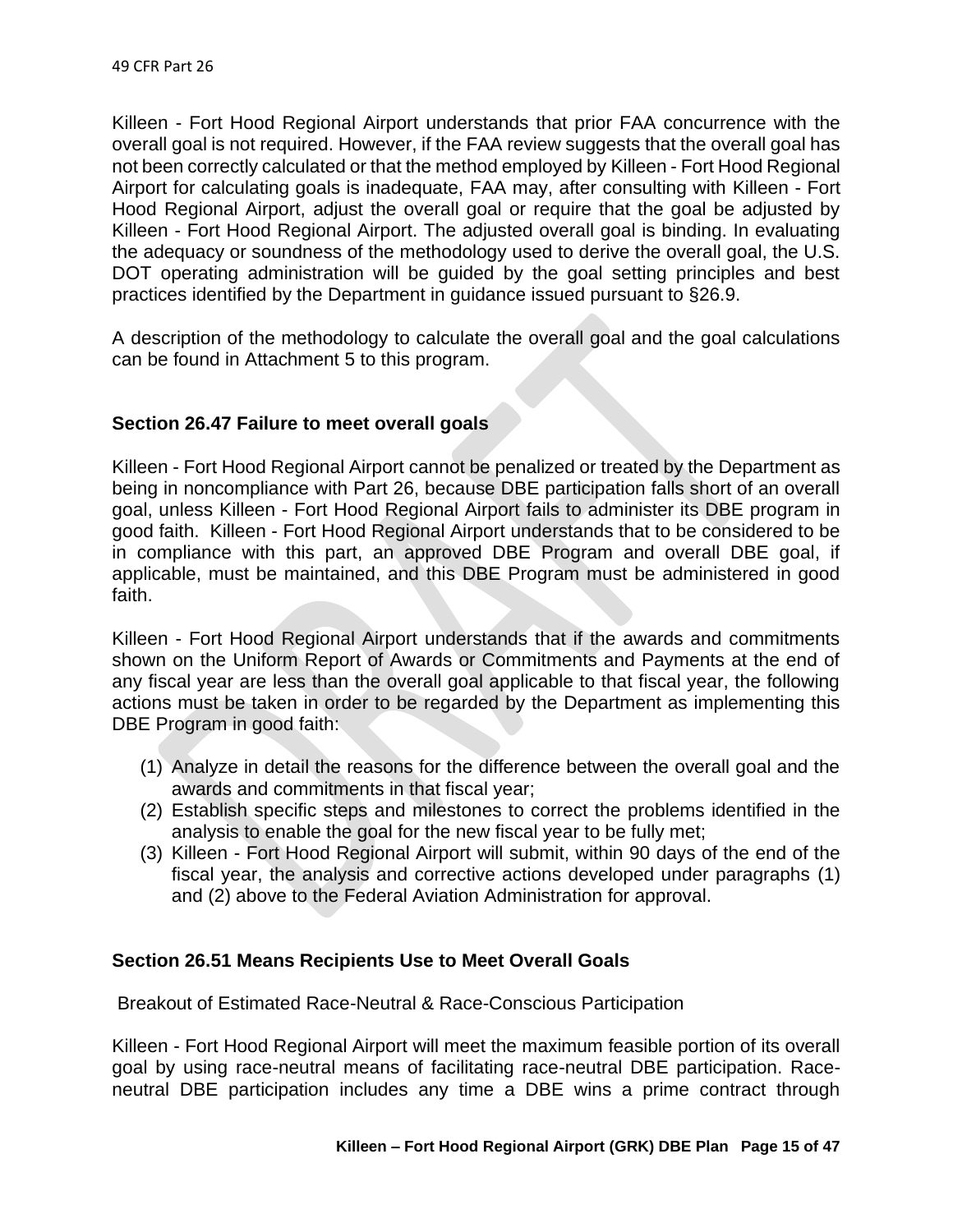customary competitive procurement procedures or is awarded a subcontract on a prime contract that does not carry a DBE contract goal.

Race-neutral means include, but are not limited to the following:

- (1) Arranging solicitations, times for the presentation of bids, quantities, specifications, and delivery schedules in ways that facilitate participation by DBEs and other small businesses and by making contracts more accessible to small businesses, by means such as those provided under §26.39.
- (2) Providing assistance in overcoming limitations such as inability to obtain bonding or financing (e.g., by such means as simplifying the bonding process, reducing bonding requirements, eliminating the impact of surety costs from bids, and providing services to help DBEs, and other small businesses, obtain bonding and financing);
- (3) Providing technical assistance and other services;
- (4) Carrying out information and communications programs on contracting procedures and specific contract opportunities (e.g., ensuring the inclusion of DBEs, and other small businesses, on recipient mailing lists for bidders; ensuring the dissemination to bidders on prime contracts of lists of potential subcontractors; provision of information in languages other than English, where appropriate);
- (5) Implementing a supportive services program to develop and improve immediate and long-term business management, record keeping, and financial and accounting capability for DBEs and other small businesses;
- (6) Providing services to help DBEs, and other small businesses, improve long-term development, increase opportunities to participate in a variety of kinds of work, handle increasingly significant projects, and achieve eventual self-sufficiency;
- (7) Establishing a program to assist new, start-up firms, particularly in fields in which DBE participation has historically been low;
- (8) Ensuring distribution of the DBE directory, through print and electronic means, to the widest feasible universe of potential prime contractors; and
- (9) Assisting DBEs, and other small businesses, to develop their capability to utilize emerging technology and conduct business through electronic media.

The breakout of estimated race-neutral and race-conscious participation can be found in Attachment 5 to this program.

Killeen - Fort Hood Regional Airport will arrange solicitations, times for the presentation of bids, quantities, specifications, and delivery schedules in ways that facilitate participation by DBEs and other small businesses and by making contracts more accessible to small businesses, by means such as those provided under §26.39.

### Contract Goals

If our approved projection under paragraph (c) of this section estimates that we can meet our entire overall goal for a given year through race-neutral means, we will implement our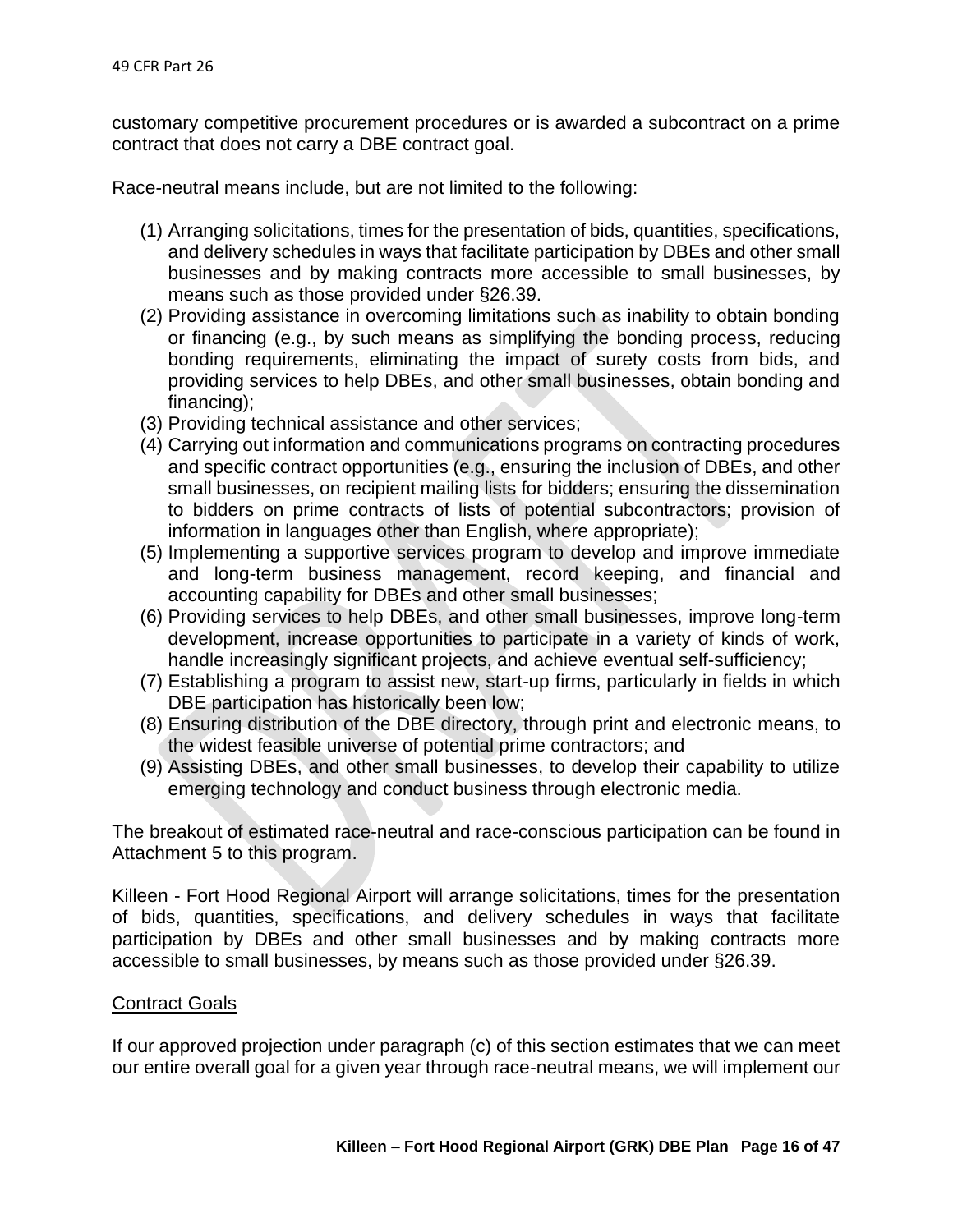program without setting contract goals during that year, unless it becomes necessary in order meet our overall goal.

We will establish contract goals only on those DOT-assisted contracts that have subcontracting possibilities. We need not establish a contract goal on every such contract, and the size of contract goals will be adapted to the circumstances of each such contract (e.g., type and location of work, availability of DBEs to perform the particular type of work.)

We will express our contract goals as a percentage of the total amount of a DOT assisted contract.

## **Section 26.53 Good Faith Efforts Procedures in Situations where there are Contract Goals**

## Demonstration of good faith efforts (pre-award)

The obligation of the bidder/offeror is to make good faith efforts. The bidder/offeror can demonstrate that it has done so either by meeting the contract goal or documenting good faith efforts. Examples of good faith efforts are found in Appendix A to Part 26.

The GRK Regional Airport Director is responsible for determining whether a bidder/offeror who has not met the contract goal has documented sufficient good faith efforts to be regarded as responsive.

Killeen - Fort Hood Regional Airport will ensure that all information is complete and accurate and adequately documents the bidder/offeror's good faith efforts before committing to the performance of the contract by the bidder/offeror.

### The following information will be required of every bidder/offeror:

Killeen - Fort Hood Regional Airport treats bidder/offers' compliance with good faith efforts' requirements as a matter of responsiveness.

- (1) Award of the contract will be conditioned on meeting the requirements of this section;
- (2) All bidders or offerors will be required to submit the following information to GRK Regional Airport at the time provided in paragraph (3) of this section:
	- (i) The names and addresses of DBE firms that will participate in the contract;
	- (ii) A description of the work that each DBE will perform. To count toward meeting a goal, each DBE firm must be certified in a North American Industry Classification Standard (NAICS) code applicable to the kind of work the firm would perform on the contract;
	- (iii) The dollar amount of the participation of each DBE firm participating;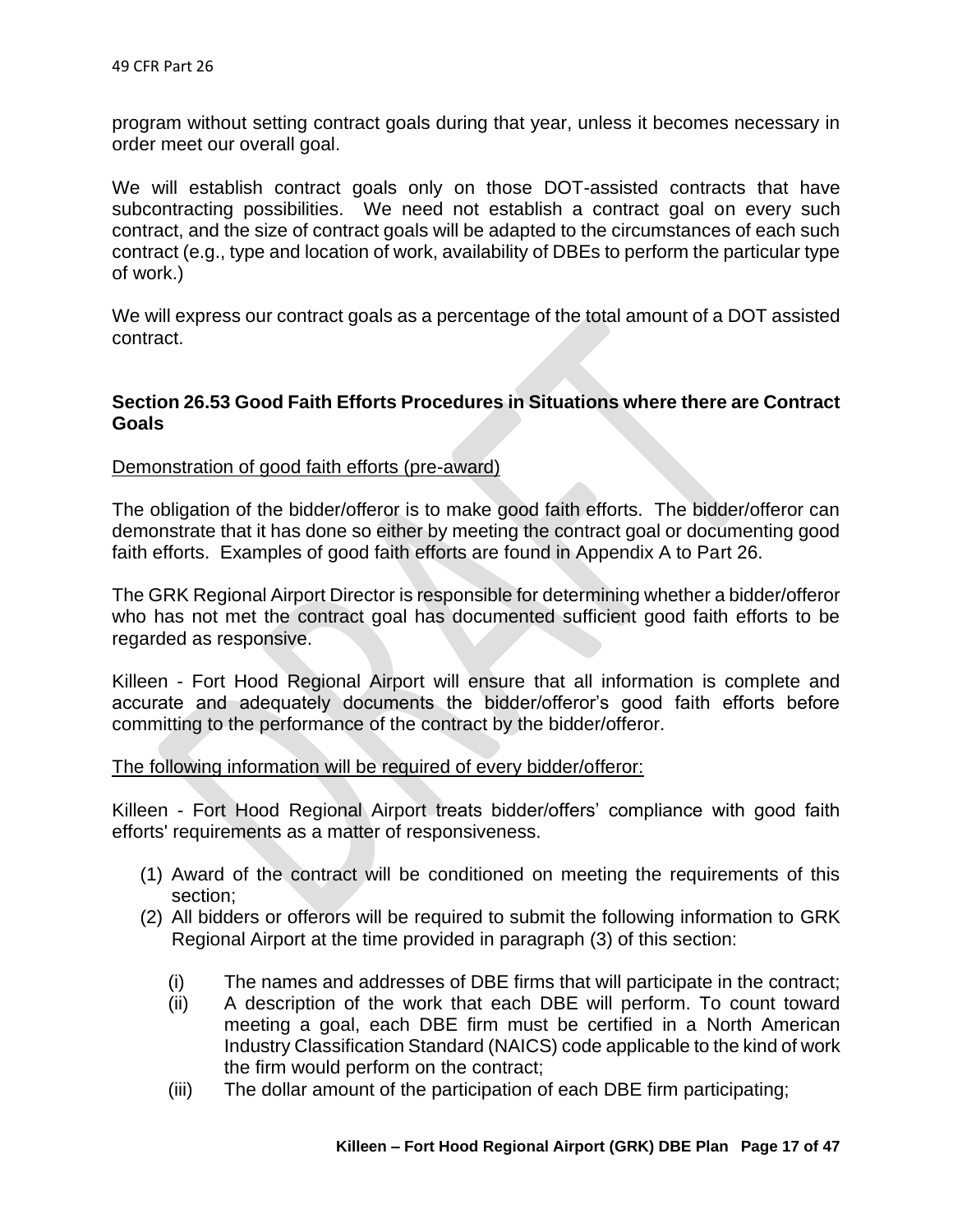- (iv) Written documentation of the bidder/offeror's commitment to use a DBE subcontractor whose participation it submits to meet a contract goal; and
- (v) Written confirmation from each listed DBE firm that it is participating in the contract in the kind and amount of work provided in the prime contractor's commitment.
- (vi) If the contract goal is not met, evidence of good faith efforts (as elaborated in Appendix A of Part 26). The documentation of good faith efforts must include copies of each DBE and non-DBE subcontractor quote submitted to the bidder when a non-DBE subcontractor was selected over a DBE for work on the contract; and
- (3) The bidder/offeror will be required to present the information stipulated in paragraph (2) of this section no later than 5 days after bid opening as a matter of responsibility.

#### Administrative reconsideration

Within three (3) days of being informed by Killeen - Fort Hood Regional Airport that it is not responsive because it has not documented adequate good faith efforts, a bidder/offeror may request administrative reconsideration. Bidder/offerors should make this request in writing to the following reconsideration official:

**Michael (Mike) Wilson Executive Director of Aviation Killeen-Fort Hood Regional Airport mwilson@killeentexas.gov Office: 254-501-8700 Fax: 254-501-8744 8101 Clear Creek Road Killeen, Texas, 76549**

The reconsideration official will not have played any role in the original determination that the bidder/offeror did not document sufficient good faith efforts.

As part of this reconsideration, the bidder/offeror will have the opportunity to provide written documentation or argument concerning the issue of whether it met the goal or made adequate good faith efforts to do so. The bidder/offeror will have the opportunity to meet in person with the reconsideration official to discuss the issue of whether the goal was met, or the bidder/offeror made adequate good faith efforts to do. The bidder/offeror will be sent a written decision on reconsideration, explaining the basis for finding that the bidder did or did not meet the goal or make adequate good faith efforts to do so. The result of the reconsideration process is not administratively appealable to the Department of Transportation.

Good Faith Efforts procedural requirements (post-solicitation)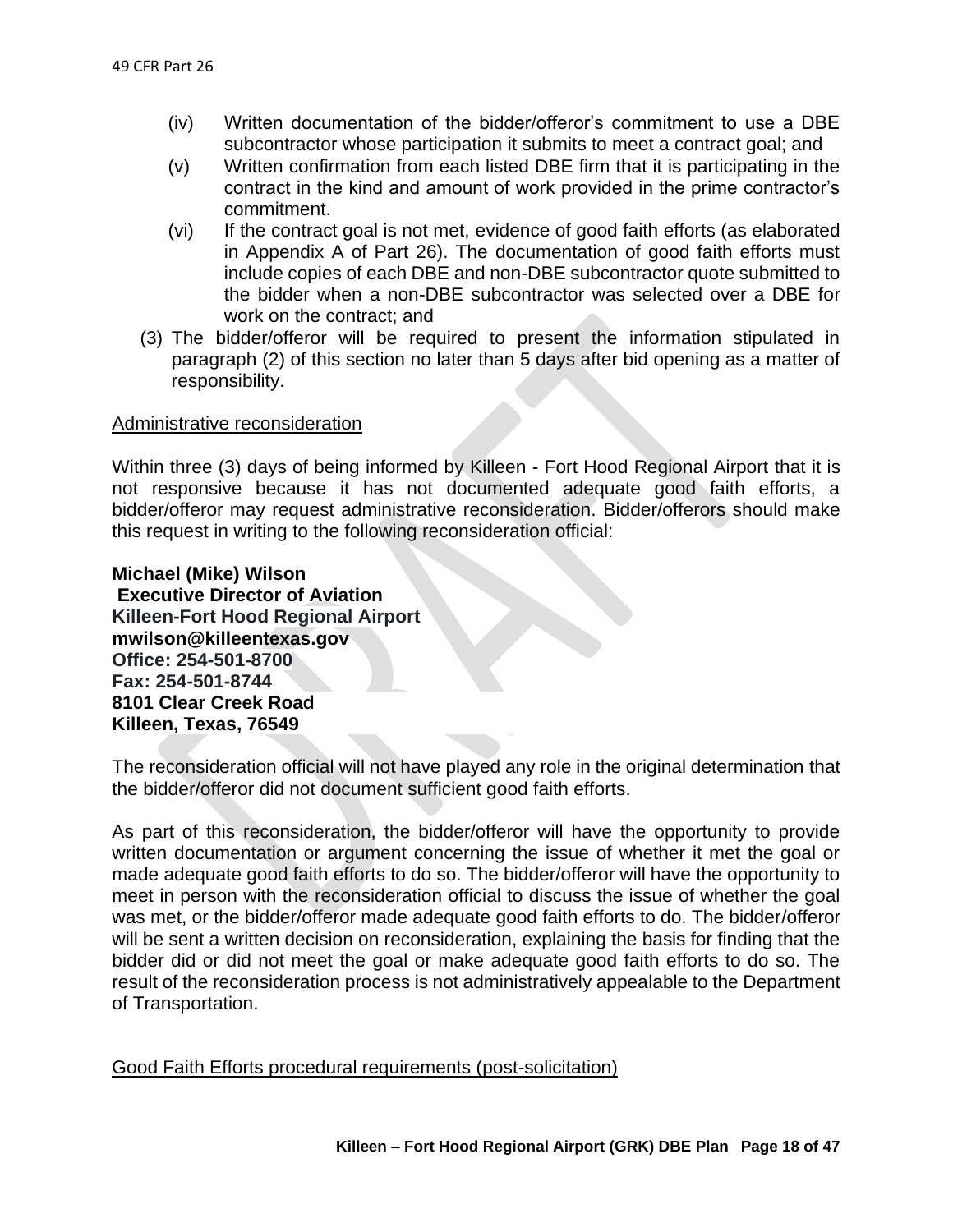The awarded contractor will be required to make available upon request a copy of all DBE subcontracts. The contractor shall ensure that all subcontracts or agreements with DBEs to supply labor or materials include all required contract provisions and mandate that the subcontractor and all lower tier subcontractors perform in accordance with the provisions of Part 26.

Prime contractors will be prohibited from terminating a DBE subcontractor listed in response to a covered solicitation (or an approved substitute DBE firm) without the prior written consent of Killeen - Fort Hood Regional Airport. This includes, but is not limited to, instances in which a prime contractor seeks to perform work originally designated for a DBE subcontractor with its own forces or those of an affiliate, a non-DBE firm, or another DBE firm.

Such written consent will be provided only if Killeen - Fort Hood Regional Airport agrees, for reasons stated in the concurrence document, that the prime contractor has good cause to terminate the DBE firm. For purposes of this paragraph, good cause includes the following circumstances:

- 1. The listed DBE subcontractor fails or refuses to execute a written contract;
- 2. The listed DBE subcontractor fails or refuses to perform the work of its subcontract in a way consistent with normal industry standards. Provided however, that good cause does not exist if the failure or refusal of the DBE subcontractor to perform its work on the subcontract results from the bad faith or discriminatory action of the prime contractor;
- 3. The listed DBE subcontractor fails or refuses to meet the prime contractor's reasonable, non-discriminatory bond requirements.
- 4. The listed DBE subcontractor becomes bankrupt, insolvent, or exhibits credit unworthiness;
- 5. The listed DBE subcontractor is ineligible to work on public works projects because of suspension and debarment proceedings pursuant to 2 CFR Parts 180, 215 and 1,200 or applicable state law;
- 6. Killeen Fort Hood Regional Airport determined that the listed DBE subcontractor is not a responsible contractor;
- 7. The listed DBE subcontractor voluntarily withdraws from the project and provides Killeen - Fort Hood Regional Airport written notice of its withdrawal;
- 8. The listed DBE is ineligible to receive DBE credit for the type of work required;
- 9. A DBE owner dies or becomes disabled with the result that the listed DBE contractor is unable to complete its work on the contract;
- 10.Other documented good cause that Killeen Fort Hood Regional Airport has determined compels the termination of the DBE subcontractor. Provided, that good cause does not exist if the prime contractor seeks to terminate a DBE it relied upon to obtain the contract so that the prime contractor can self-perform the work for which the DBE contractor was engaged or so that the prime contractor can substitute another DBE or non-DBE contractor after contract award.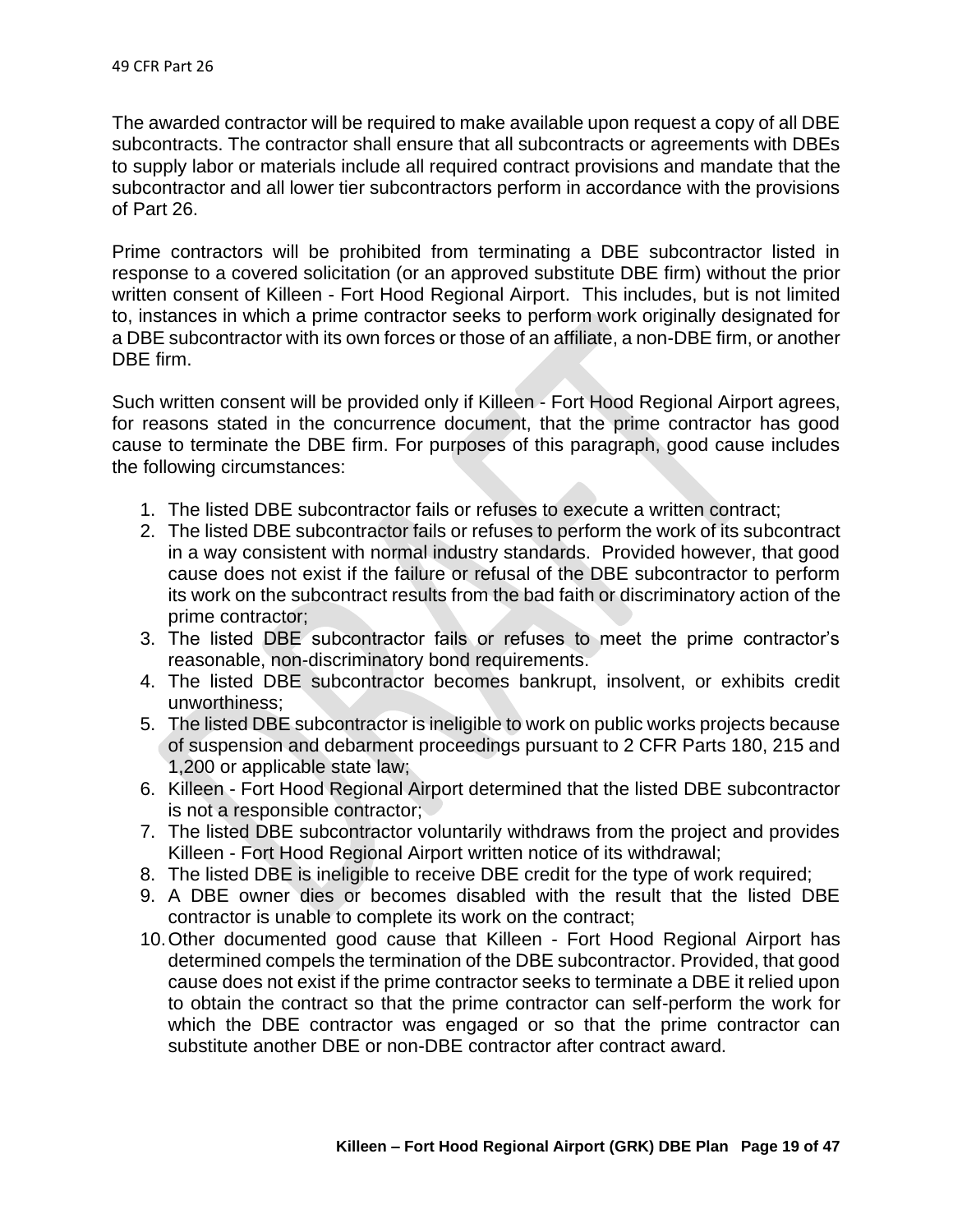Before transmitting to Killeen - Fort Hood Regional Airport a request to terminate and/or substitute a DBE subcontractor, the prime contractor must give notice in writing to the DBE subcontractor, with a copy to Killeen - Fort Hood Regional Airport, of its intent to request to terminate and/or substitute the DBE, and the reason(s) for the request.

The prime contractor must give the DBE five days to respond to the prime contractor's notice and advise Killeen - Fort Hood Regional Airport and the prime contractor of the reasons, if any, why the DBE objects to the proposed termination of its subcontract and why the prime contractor's action should not be approved. If required in a particular case as a matter of public necessity (e.g., safety), a response period shorter than five days may be provided.

In addition to post-award terminations, the provisions of this section apply to pre-award deletions of or substitutions for DBE firms put forward by offerors in negotiated procurements.

Each prime contract will include a provision stating:

The contractor shall utilize the specific DBEs listed in the contractor's bid response to perform the work and supply the materials for which each is listed unless the contractor obtains prior written consent of Killeen - Fort Hood Regional Airport as provided in 49 CFR Part 26, §26.53(f). Unless such consent is provided, the contractor shall not be entitled to any payment for work or material unless it is performed or supplied by the listed DBE.

Killeen - Fort Hood Regional Airport will require a contractor to make good faith efforts to replace a DBE that is terminated or has otherwise failed to complete its work on a contract with another certified DBE. These good faith efforts shall be directed at finding another DBE to perform at least the same amount of work under the contract as the DBE that was terminated, to the extent needed to meet the contract goal that was established for the procurement. The good faith efforts shall be documented by the contractor. If Killeen - Fort Hood Regional Airport requests documentation from the contractor under this provision, the contractor shall submit the documentation within 7 days, which may be extended for an additional 7 days, if necessary, at the request of the contractor. Killeen - Fort Hood Regional Airport shall provide a written determination to the contractor stating whether or not good faith efforts have been demonstrated.

If the contractor fails or refuses to comply in the time specified, the contracting office/representative of Killeen - Fort Hood Regional Airport may issue an order stopping all or part of payment/work until satisfactory action has been taken. If the contractor still fails to comply, the contracting officer may issue a termination for default proceeding.

## **Section 26.55 Counting DBE Participation**

DBE participation will be counted toward overall and contract goals as provided in §26.55. The participation of a DBE subcontractor will not be counted toward a contractor's final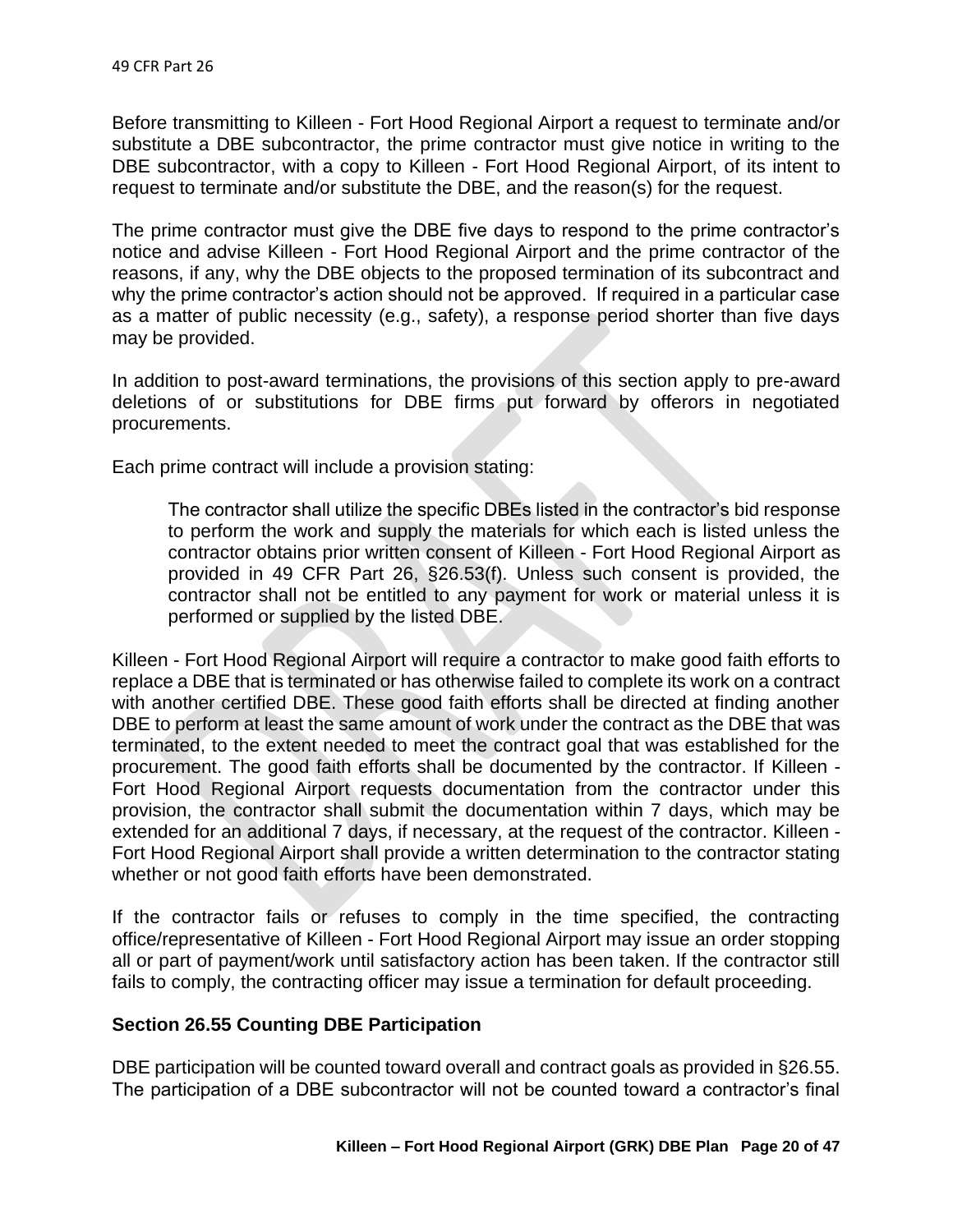compliance with its DBE obligations on a contract until the amount being counted has actually been paid to the DBE.

In the case of post-award substitutions or additions, if a firm is not currently certified as a DBE in accordance with the standards of subpart D of this part at the time of the execution of the contract, the firm's participation will not be counted toward any DBE goals, except as provided for in §26.87(j).

## **SUBPART D – CERTIFICATION STANDARDS**

## **Section 26.61 – 26.73 Certification Process**

Killeen - Fort Hood Regional Airport is a non-certifying member of the Texas Unified Certification Program (UCP). Texas UCP will use the certification standards of Subpart D of Part 26 to determine the eligibility of firms to participate as DBEs in DOT-assisted contracts. To be certified as a DBE, a firm must meet all certification eligibility standards. Certifying Texas UCP members make all certification decisions based on the facts as a whole.

For information about the certification process or to apply for certification, firms should contact: <https://txdot.txdotcms.com/>

The Uniform Certification Application form and documentation requirements are found in Attachment 8 to this program.

## **SUBPART E – CERTIFICATION PROCEDURES**

### **Section 26.81 Unified Certification Programs**

Killeen - Fort Hood Regional Airport is the member of a Unified Certification Program (UCP) administered by The State of Texas. The UCP will meet all of the requirements of this section.

## **SUBPART F – COMPLIANCE AND ENFORCEMENT**

## **Section 26.101 Compliance Procedures Applicable to Killeen - Fort Hood Regional Airport**

Killeen - Fort Hood Regional Airport understands that if it fails to comply with any requirement of this part, Killeen - Fort Hood Regional Airport may be subject to formal enforcement action under §26.103 or §26.105 or appropriate program sanctions by the concerned operating administration, such as the suspension or termination of Federal funds, or refusal to approve projects, grants or contracts until deficiencies are remedied. Program sanctions may include, in the case of the FHWA program, actions provided for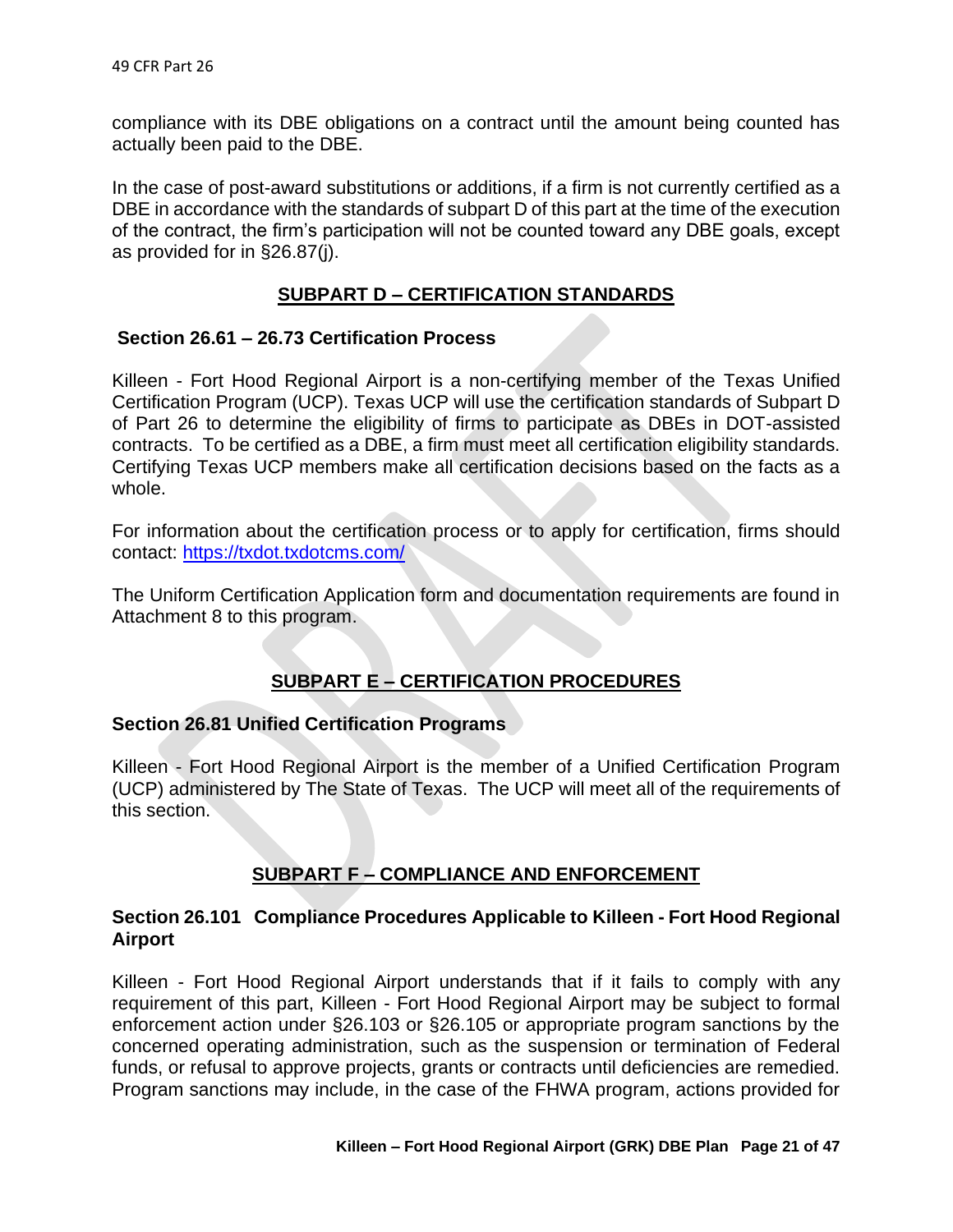under 23 CFR 1.36; in the case of the FAA program, actions consistent with 49 U.S.C. 47106(d), 47111(d), and 47122; and in the case of the FTA program, any actions permitted under 49 U.S.C. chapter 53 or applicable FTA program requirements.

## **Section 26.109 Information, Confidentiality, Cooperation and intimidation or retaliation**

Information that may reasonably be regarded as confidential business information, consistent with Federal, state, and local law will be safeguarded from disclosure to third parties.

Notwithstanding any provision of Federal or state law, information that may reasonably be construed as confidential business information will not be released to any third party without the written consent of the firm that submitted the information, including applications for DBE certification and supporting information. However, this information will be transmitted to DOT in any certification appeal proceeding under §26.89 or to any other state to which the individual's firm has applied for certification under §26.85.

All participants in the Department's DBE program (including, but not limited to, recipients, DBE firms and applicants for DBE certification, complainants and appellants, and contractors using DBE firms to meet contract goals) are required to cooperate fully and promptly with DOT and recipient compliance reviews, certification reviews, investigations, and other requests for information. Failure to do so shall be a ground for appropriate action against the party involved (e.g., with respect to recipients, a finding of noncompliance; with respect to DBE firms, denial of certification or removal of eligibility and/or suspension and debarment; with respect to a complainant or appellant, dismissal of the complaint or appeal; with respect to a contractor which uses DBE firms to meet goals, findings of non-responsibility for future contracts and/or suspension and debarment).

Killeen - Fort Hood Regional Airport, contractor, or any other participant in the program will not intimidate, threaten, coerce, or discriminate against any individual or firm for the purpose of interfering with any right or privilege secured by this part or because the individual or firm has made a complaint, testified, assisted, or participated in any manner in an investigation, proceeding, or hearing under this part. Killeen - Fort Hood Regional Airport understands that it is in noncompliance with Part 26 if it violates this prohibition.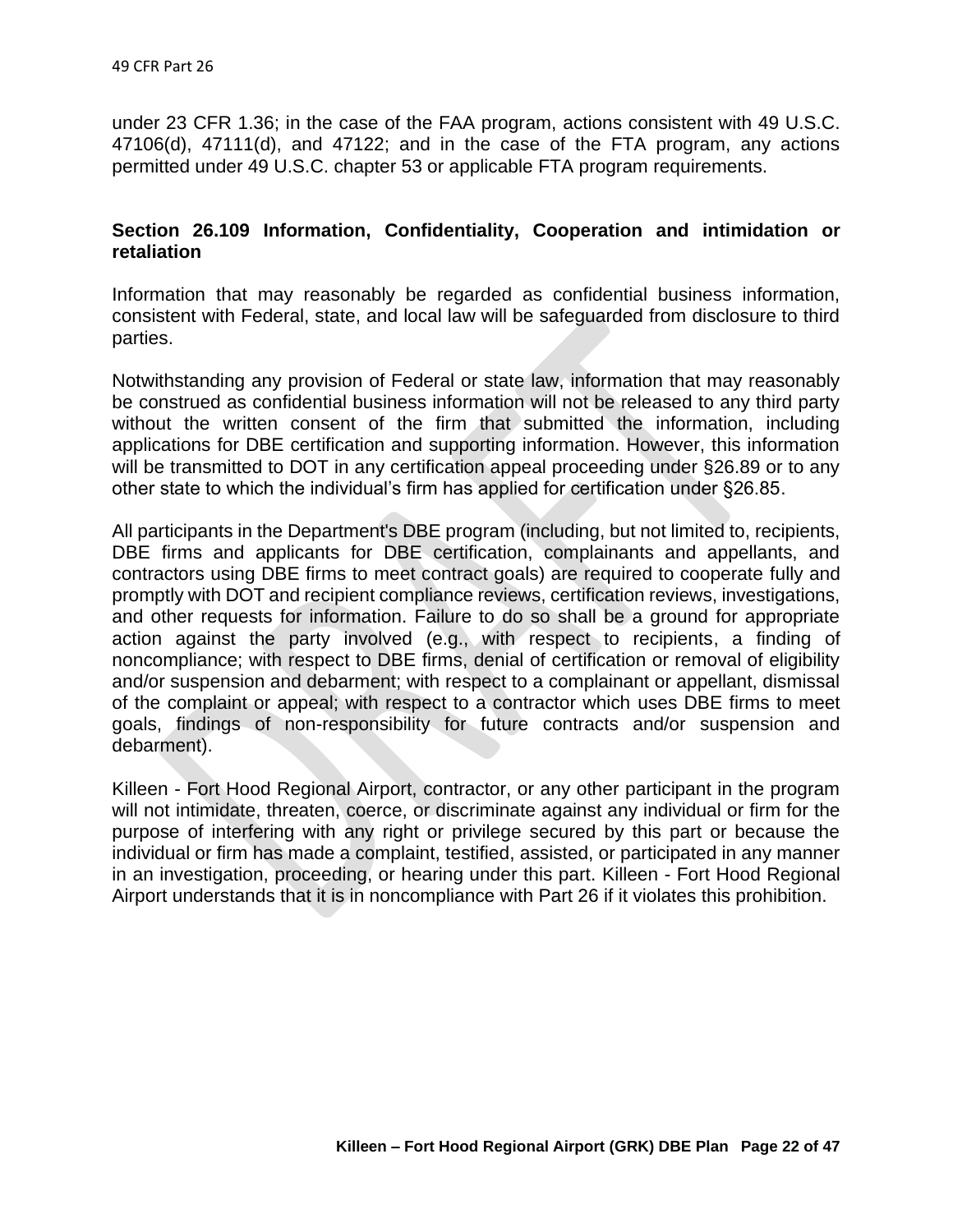Attachment 1 Regulations: 49 CFR Part 26 or website link

Attachment 2 Organizational Chart

Attachment 3 Bidder's List Collection Form

Attachment 4 DBE Directory or link to DBE Directory

Attachment 5 Overall Goal Calculations

Attachment 6 Demonstration of Good Faith Efforts or Good Faith Effort Plan-Forms 1&2

Attachment 7 DBE Monitoring and Enforcement Mechanisms

Attachment 8 DBE Certification Application Form

Attachment 9 State of Texas Unified Certification Program (UCP)

Attachment 10 Small Business Element Program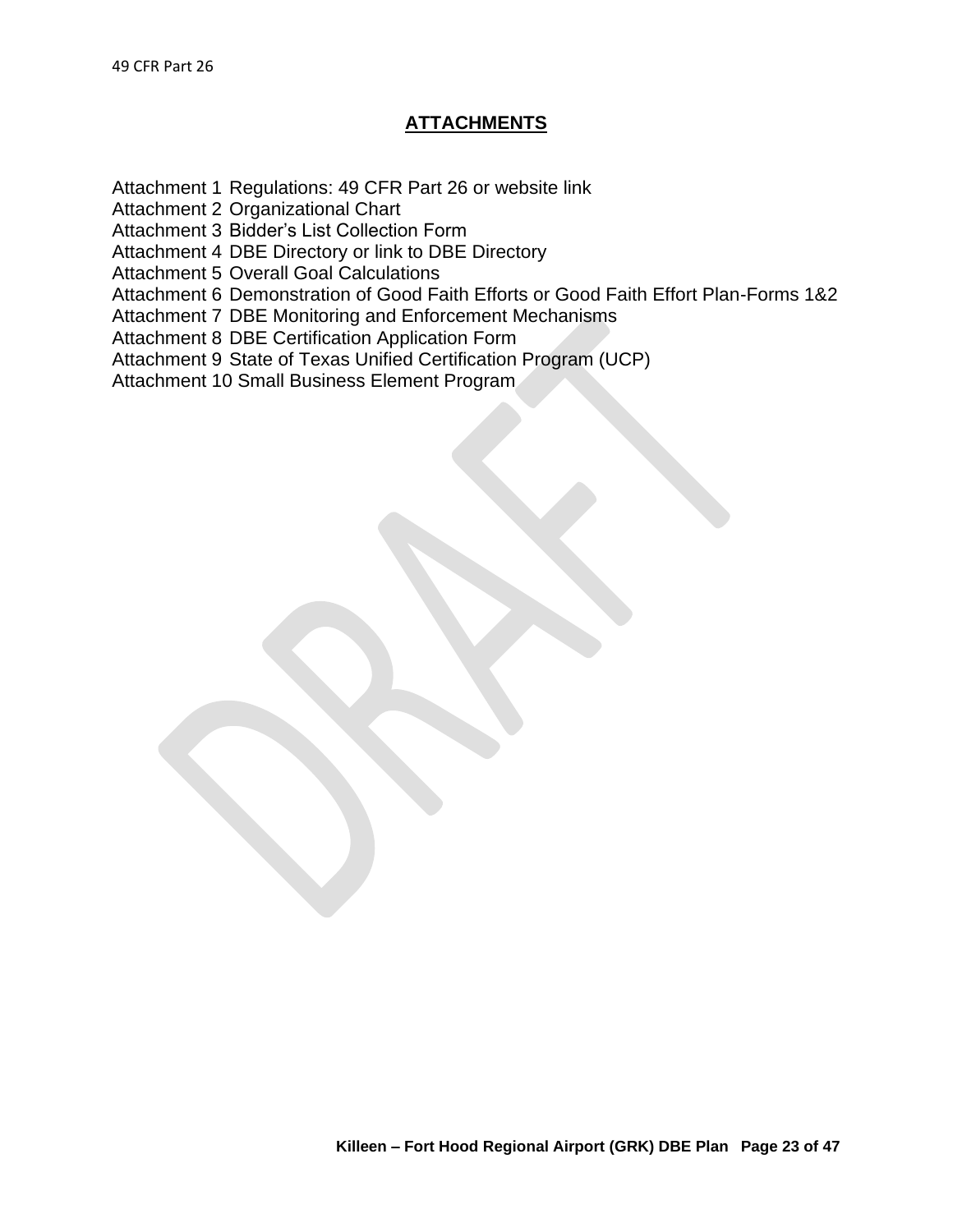Regulations: 49 CFR Part 26 or website link

[https://www.govinfo.gov/content/pkg/CFR-2017-title49-vol1/xml/CFR-2017-title49-vol1](https://www.govinfo.gov/content/pkg/CFR-2017-title49-vol1/xml/CFR-2017-title49-vol1-part26.xml) [part26.xml](https://www.govinfo.gov/content/pkg/CFR-2017-title49-vol1/xml/CFR-2017-title49-vol1-part26.xml)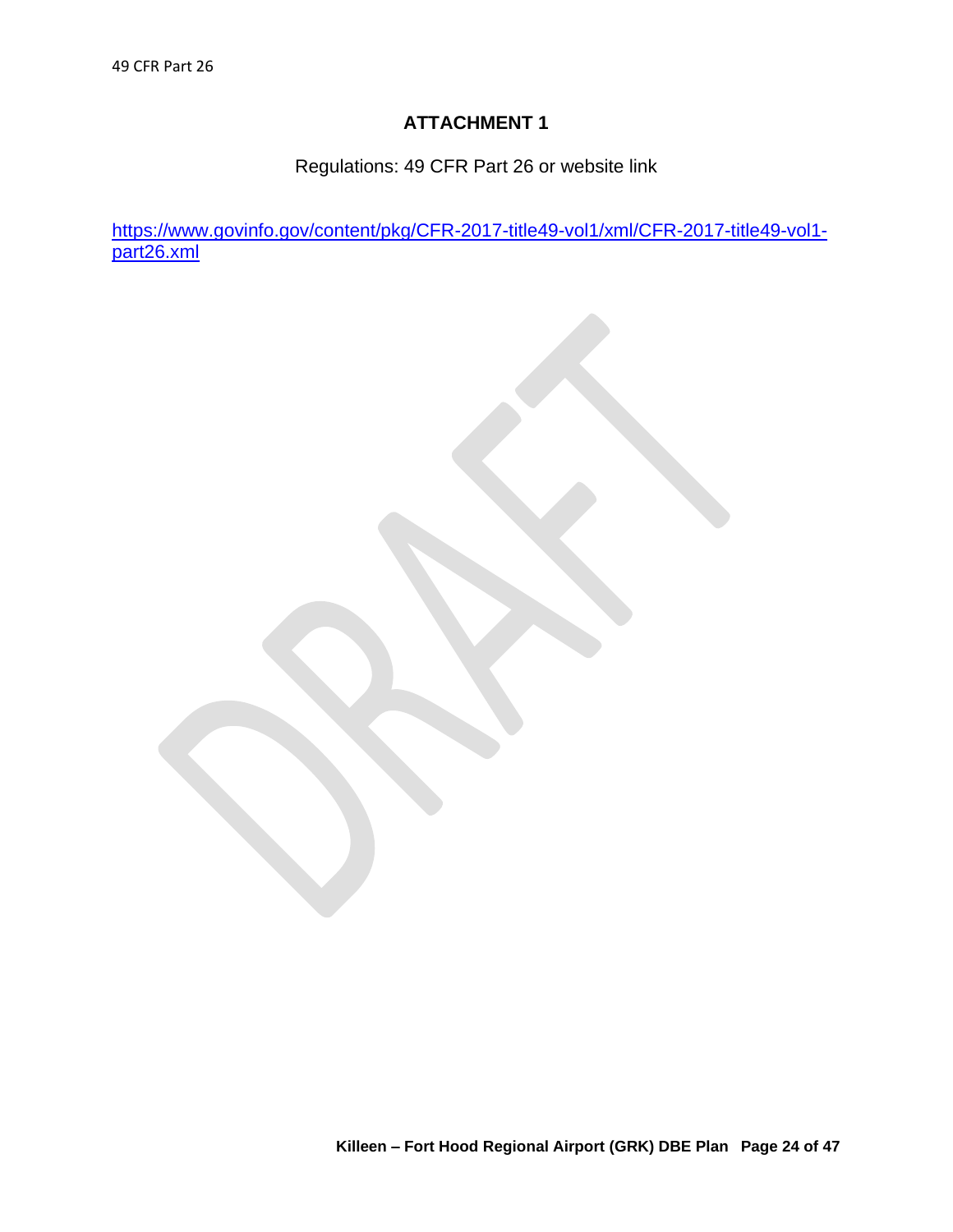## **Organizational Chart**

**MICHAEL (MIKE) WILSON EXECUTIVE DIRECTOR OF AVIATION KILLEEN DEPARTMENT OF AVIATION** 

**ROQUE A. AGUON, JR. AIRPORT BUSINESS MANAGER DISADVANTAGED BUSINESS ENTERPRISE**

**LIAISON OFFICER (DBELO)**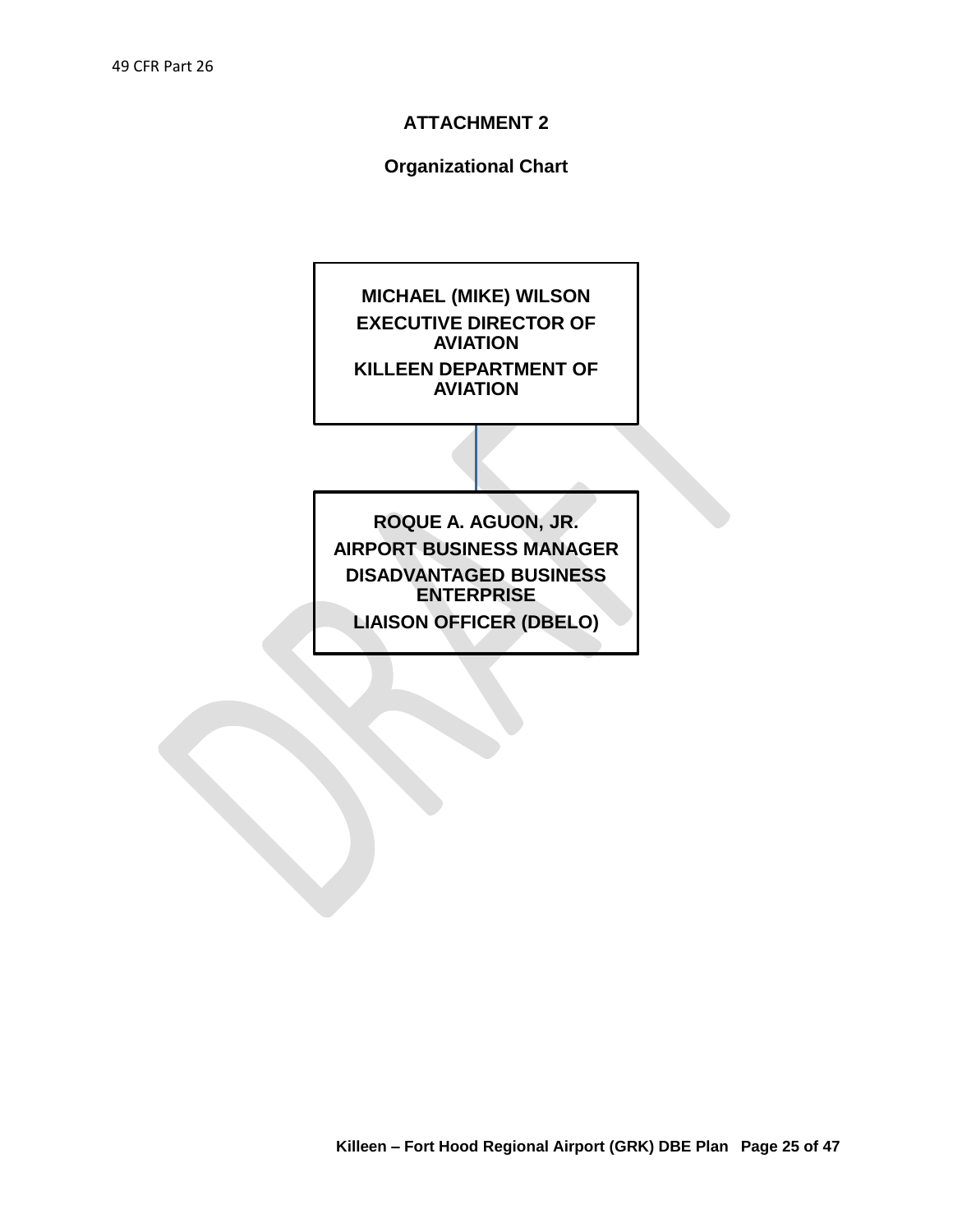## **ATTACHMENT 3 Bidder's List Collection Form**

## (SAMPLE BIDDERS LIST COLLECTION FORM)

The following information will be collected from every bidder who submits a quote/bid to the recipient and every potential subcontractor who submitted a quote/bid to each bidder.

| <b>Firm Name</b> | Firm Address /<br><b>Phone number</b> | <b>DBE or Non-</b><br><b>DDBE Status</b> | <b>Age of Firm</b>           | <b>Annual Gross Receipts</b>       |
|------------------|---------------------------------------|------------------------------------------|------------------------------|------------------------------------|
|                  |                                       | (Verify via                              |                              |                                    |
|                  |                                       | <b>State's UCP</b>                       |                              |                                    |
|                  |                                       | <b>Directory</b>                         | Less than 1 year<br>0.       | Less than \$500K<br>$\Box$         |
|                  |                                       |                                          | 1-3 years<br>E               | \$500K - \$1 million<br>$\Box$     |
|                  |                                       |                                          | 4-7 years<br>$\Box$          | \$1-2 million<br>$\Box$            |
|                  |                                       |                                          | Ó<br>8-10 years              | \$2-5 million<br>$\Box$            |
|                  |                                       |                                          | More than 10 years<br>Ω      | Greater than \$5 million<br>□      |
|                  |                                       |                                          |                              |                                    |
|                  |                                       |                                          | Less than 1 year<br>D.       | Less than \$500K<br>$\Box$         |
|                  |                                       |                                          | 1-3 years<br>$\Box$          | \$500K - \$1 million<br>$\Box$     |
|                  |                                       |                                          | 4-7 years<br>$\Box$          | \$1-2 million<br>$\Box$            |
|                  |                                       |                                          | 8-10 years<br>$\Box$         | \$2-5 million<br>$\Box$            |
|                  |                                       |                                          | More than 10 years<br>$\Box$ | Greater than \$5 million<br>$\Box$ |
|                  |                                       |                                          |                              |                                    |
|                  |                                       |                                          | Less than 1 year<br>$\Box$   | Less than \$500K<br>$\Box$         |
|                  |                                       |                                          | $\Box$<br>1-3 years          | \$500K - \$1 million<br>$\Box$     |
|                  |                                       |                                          | 4-7 years<br>$\Box$          | \$1-2 million<br>$\Box$            |
|                  |                                       |                                          | 8-10 years<br>$\Box$         | \$2-5 million<br>$\Box$            |
|                  |                                       |                                          | More than 10 years<br>Ω      | Greater than \$5 million<br>$\Box$ |
|                  |                                       |                                          | Less than 1 year<br>$\Box$   | Less than \$500K<br>$\Box$         |
|                  |                                       |                                          | 1-3 years<br>$\Box$          | \$500K - \$1 million<br>$\Box$     |
|                  |                                       |                                          | 4-7 years<br>$\square$       | \$1-2 million<br>$\Box$            |
|                  |                                       |                                          | 8-10 years<br>$\Box$         | \$2-5 million<br>$\Box$            |
|                  |                                       |                                          | More than 10 years<br>□      | Greater than \$5 million<br>Ω      |
|                  |                                       |                                          | Less than 1 year<br>Ω        | Less than \$500K<br>$\Box$         |
|                  |                                       |                                          | 1-3 years<br>0               | \$500K - \$1 million<br>$\Box$     |
|                  |                                       |                                          | 4-7 years<br>$\Box$          | \$1-2 million<br>$\Box$            |
|                  |                                       |                                          | 8-10 years<br>$\Box$         | \$2-5 million<br>$\Box$            |
|                  |                                       |                                          | More than 10 years<br>0      | Greater than \$5 million<br>$\Box$ |
|                  |                                       |                                          |                              |                                    |
|                  |                                       |                                          | Less than 1 year<br>Ω        | Less than \$500K<br>$\Box$         |
|                  |                                       |                                          | 1-3 years<br>0               | \$500K - \$1 million<br>$\Box$     |
|                  |                                       |                                          | 4-7 years<br>Ω               | \$1-2 million<br>$\Box$            |
|                  |                                       |                                          | 8-10 years<br>Ω              | \$2-5 million<br>$\Box$            |
|                  |                                       |                                          | More than 10 years<br>□      | Greater than \$5 million<br>$\Box$ |
|                  |                                       |                                          |                              |                                    |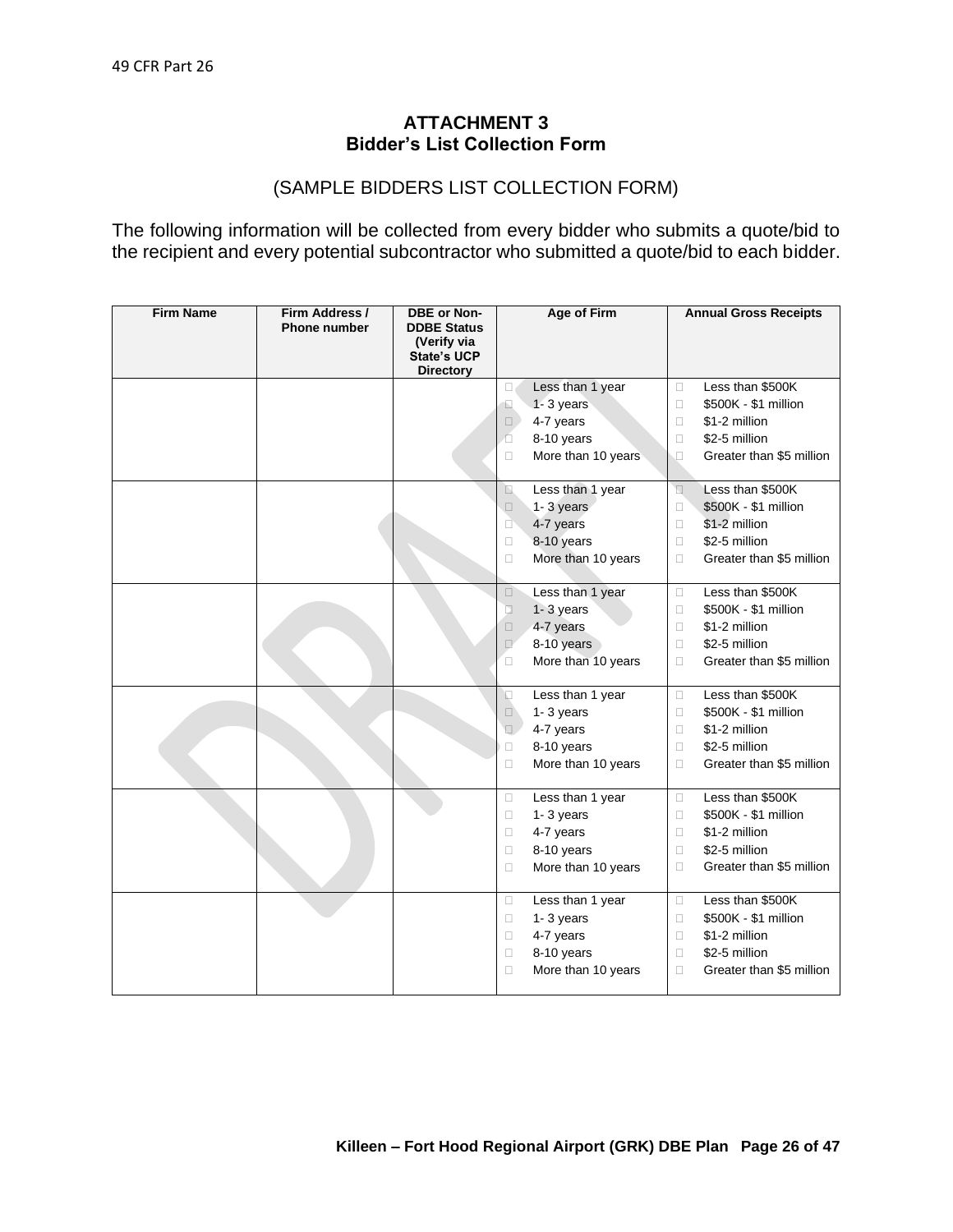## **ATTACHMENT 4** DBE Directory (Link to DBE Directory)

<https://txdot.txdotcms.com/>

**Killeen – Fort Hood Regional Airport (GRK) DBE Plan Page 27 of 47**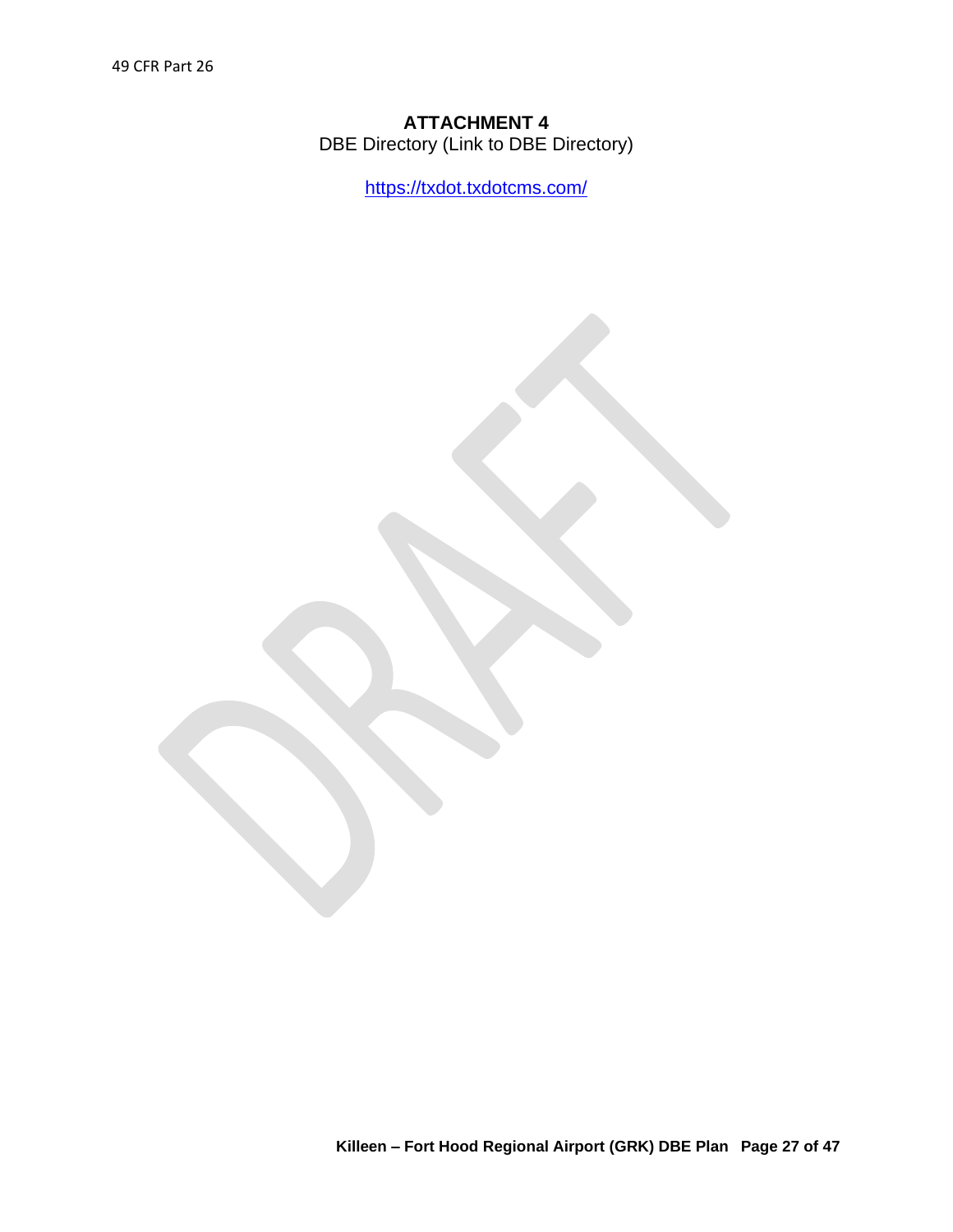## Overall DBE Three-Year Goal Methodology

**Name of Recipient:** GRK Regional Airport (GRK), City of GRK, Texas

**Goal Period: 3-Year Goal Period:** FY-2022 / 2023 / 2024 (October 1, 2021 – September 30, 2023)

## **DOT – assisted contract amount(s):**

| FY-2022 | \$2,098,955.00 |
|---------|----------------|
| FY-2023 | \$ 540,000.00  |
| FY-2024 | \$2,460,000.00 |

**Overall Three-Year Goal: 8.72%** to be accomplished through 0.00% RN and 8.72% RC

Total dollar amount to be expended on DBE(s): **\$444,659.00** 

Number and types of contracts Airport anticipate awarding:

Contracts for Fiscal Year #1

- 1. Rehabilitate Taxiway Bravo (B) (Construction)
- 2. Apron Rehabilitation Phase II (Construction)

Contracts for Fiscal Year #2

- 1. Rehabilitate Taxiway (Pavement Maintenance)
- 2. Taxiway Echo (E) (Design)

Contracts for Fiscal Year #3

- 1. Rehabilitate Runway (Pavement Maintenance)
- 2. Taxiway Echo (E) (Construction)

**Market Area:** The State of Texas with consideration given to all Texas Department of Transportation (TxDOT) Districts, and close consideration given to Bell County and the adjacent nearby counties of Burnet, Coryell, Falls, Lampasas, McLennan, Milam, and Willamson.

This market area was chosen because some prime contractors will travel from many TxDOT Districts to perform this type of work, but trucking companies, surveyors, and testing labs are likely to come from the adjacent or nearby counties. The nearby TxDOT Waco and Austin districts are the areas where the substantial majority of contractors and subcontractors would seek to do business with the airport and the areas the airport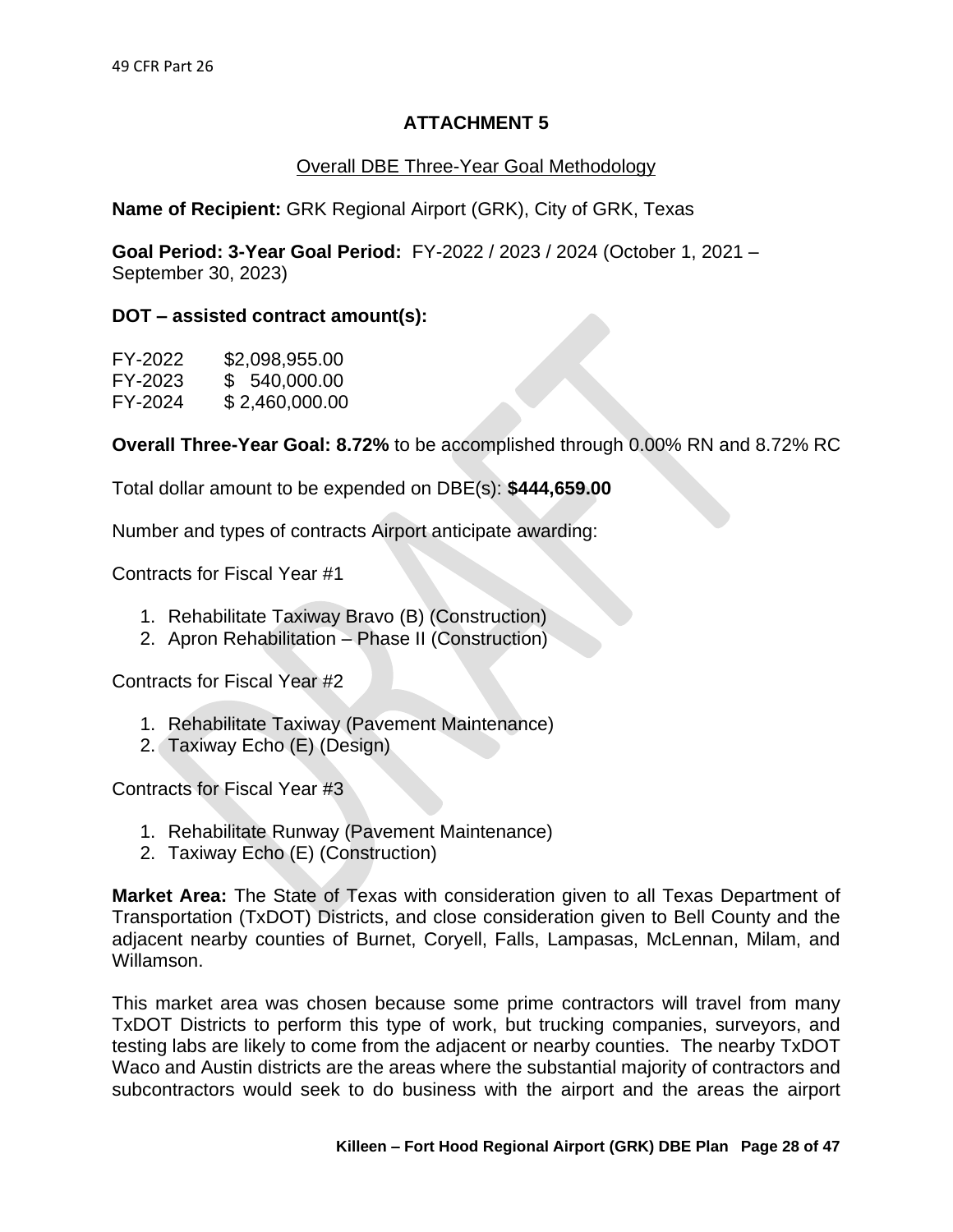spends the substantial majority of its contracting dollars. This marketing area includes primarily the counties surrounding the airport where prime contractors and subcontractors can be found to do the types of contracts being awarded at the airport.

## **Step 1 - Analysis: Actual relative availability of DBE(s)**

The data used to calculate the DBE base figure was derived utilizing information collected from the US Census Bureau (County Business Patterns) concerning State of Texas (using the National American Industry Classification System – NAICS):

<https://www.census.gov/programs-surveys/cbp/data/tables.html>

and; The Texas Department of Transportation (TXDOT) DBE Certified Contractors list:

#### <https://txdot.txdotcms.com/>

The ratios listed are determined by dividing the DBE firms in the local market area by the total of all firms within the same market area.

(Unweighted) DBE Goal per activity =  $\frac{Total number of DBE \text{ Firms}}{Total number of all f times}$ Total number of all firms

The base figure was determined by dividing the total DBE firms in the local market area by the total of all firms (compiled from Census Bureau Data according to the relevant NAICS project codes):

- The data source used to derive the numerator was the Texas Department of Transportation (TXDOT) DBE Certified Contractors list for the market area.
- The data source used to derive the denominator was the US Census Bureau concerning the State of Texas County Business Patterns.

Weighted Availability of DBE firms:

Dividing the total number of DBE(s) by the total number of "All Firms" gives a base DBE availability figure for each contract.

The (Weighted) DBE Goal (in dollars) =

Total number of DBE Firms  $\frac{6\pi a}{\pi}$  rander by DBE FITHS  $x$  (% of the project activity costs x the total project costs)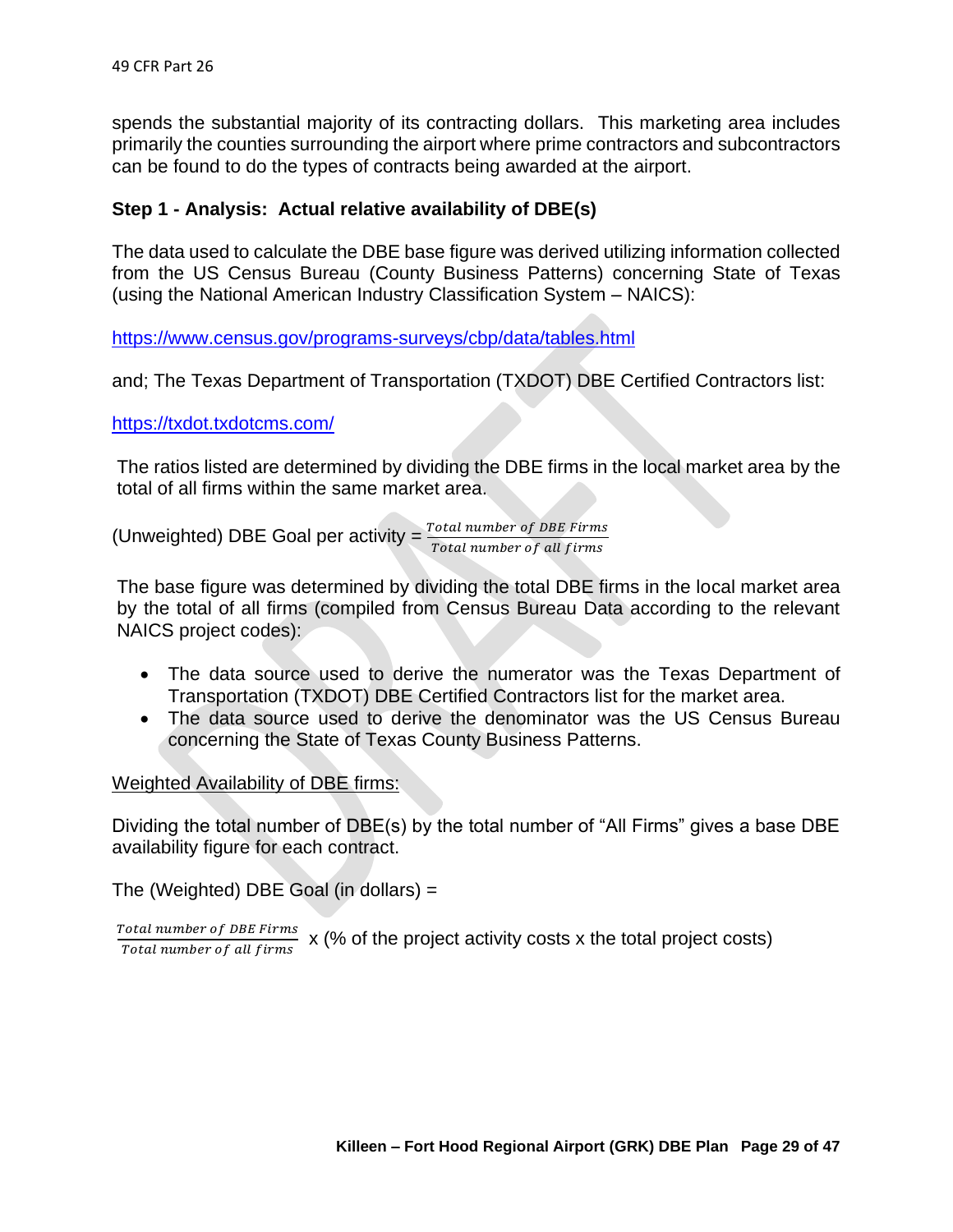**Fiscal Year 22** – \$2,098,955.00 – Rehabilitate Taxiway Bravo (B) (Construction) and Apron Rehabilitation – Phase II (Construction). Award of the following is anticipated:

| <b>GRK FY-22</b><br><b>Amendment</b><br><b>Activity -</b><br>Step $(1)$ | <b>NAICS</b><br><b>Codes</b> | <b>DBE</b><br><b>Firms</b><br>(A) | All<br><b>Firms</b><br>(B) | DBE %<br>$(A/B) =$<br>(C) | <b>Project</b><br>activity %<br>(D) | <b>Activity</b><br>(Dollars) (E) | DBE Goal (C)x<br>$(E) = (F)$<br>(Dollars) |
|-------------------------------------------------------------------------|------------------------------|-----------------------------------|----------------------------|---------------------------|-------------------------------------|----------------------------------|-------------------------------------------|
| Engineering                                                             |                              |                                   |                            |                           |                                     |                                  |                                           |
| services                                                                | 541330                       | 11                                | 218                        | 5.05%                     | 18.00%                              | \$377,811.90                     | \$19,063.90                               |
| Surveying                                                               | 541370                       |                                   | 27                         | 3.70%                     | $9.00\%$                            | \$188,905.95                     | \$6,996.52                                |
| <b>Testing Labs</b>                                                     | 541380                       |                                   | 20                         | 5.00%                     | 8.00%                               | \$167,916.40                     | \$8,395.82                                |
| <b>Trucking</b>                                                         | 484220                       | 2                                 | 91                         | 2.20%                     | 9.00%                               | \$188,905.95                     | \$4,151.78                                |
| Construction                                                            | 237310                       | 5                                 | 32                         | 15.63%                    | 56.00%                              | \$1,175,414.80                   | \$183,658.56                              |
| Total(s)                                                                |                              | 15                                | 388                        | 3.87%                     | 100.00%                             | \$2,098,955.00                   | \$222,266.58                              |
| <b>Rehab TXY</b><br><b>B</b> and Apron<br>Rehab                         |                              |                                   |                            |                           |                                     |                                  | 10.59%                                    |

The base goal projection for FY-22 after weighting is as follows:

- Total Weighted DBE Availability divided by:
- Total for All Trades of FY-22 projects

| <b>Total DBE Activity</b>                 | \$222.266.58   |
|-------------------------------------------|----------------|
| Total FY-22 Proiect Costs                 | \$2,098,955,00 |
| <b>FY-22 DBE Target Goal (percentage)</b> | 10.59%         |

**Fiscal Year 23** – \$3,095,000 - Rehabilitate Taxiway (Pavement Maintenance) and Taxiway Echo (E) (Design). Award of the following is anticipated:

| <b>GRK FY-23</b><br>Amendment<br><b>Activity - Step</b>                    | <b>NAICS</b><br><b>Codes</b> | <b>DBE</b><br><b>Firms</b><br>(A) | <b>All Firms</b><br>(B) | DBE <sub>%</sub><br>$(A/B) =$<br>(C) | <b>Project</b><br>activity<br>% (D) | <b>Activity</b><br>(Dollars) (E) | DBE Goal (C)x<br>$(E) = (F)$<br>(Dollars) |
|----------------------------------------------------------------------------|------------------------------|-----------------------------------|-------------------------|--------------------------------------|-------------------------------------|----------------------------------|-------------------------------------------|
| Engineering                                                                |                              |                                   |                         |                                      |                                     |                                  |                                           |
| services                                                                   | 541330                       | 11                                | 218                     | 5.05%                                | 79.00%                              | \$426,600.00                     | \$21,525.69                               |
| Surveying                                                                  | 541370                       |                                   | 27                      | 3.70%                                | 13.00%                              | \$70,200.00                      | \$2,600.00                                |
| Construction                                                               | 237310                       | 5                                 | 32                      | 15.63%                               | 8.00%                               | \$43,200,00                      | \$6,750.00                                |
| Total(s)                                                                   |                              | 12                                | 277                     | 4.33%                                | 100.00%                             | \$540,000,00                     | \$30,875.69                               |
| <b>Rehab TXY</b><br>(Maintenance)<br>and Relocate<br><b>TXY E (Design)</b> |                              |                                   |                         |                                      |                                     |                                  | 5.72%                                     |

The base goal projection for FY-23 after weighting is as follows:

- Total Weighted DBE Availability divided by:
- Total for All Trades of FY-23 projects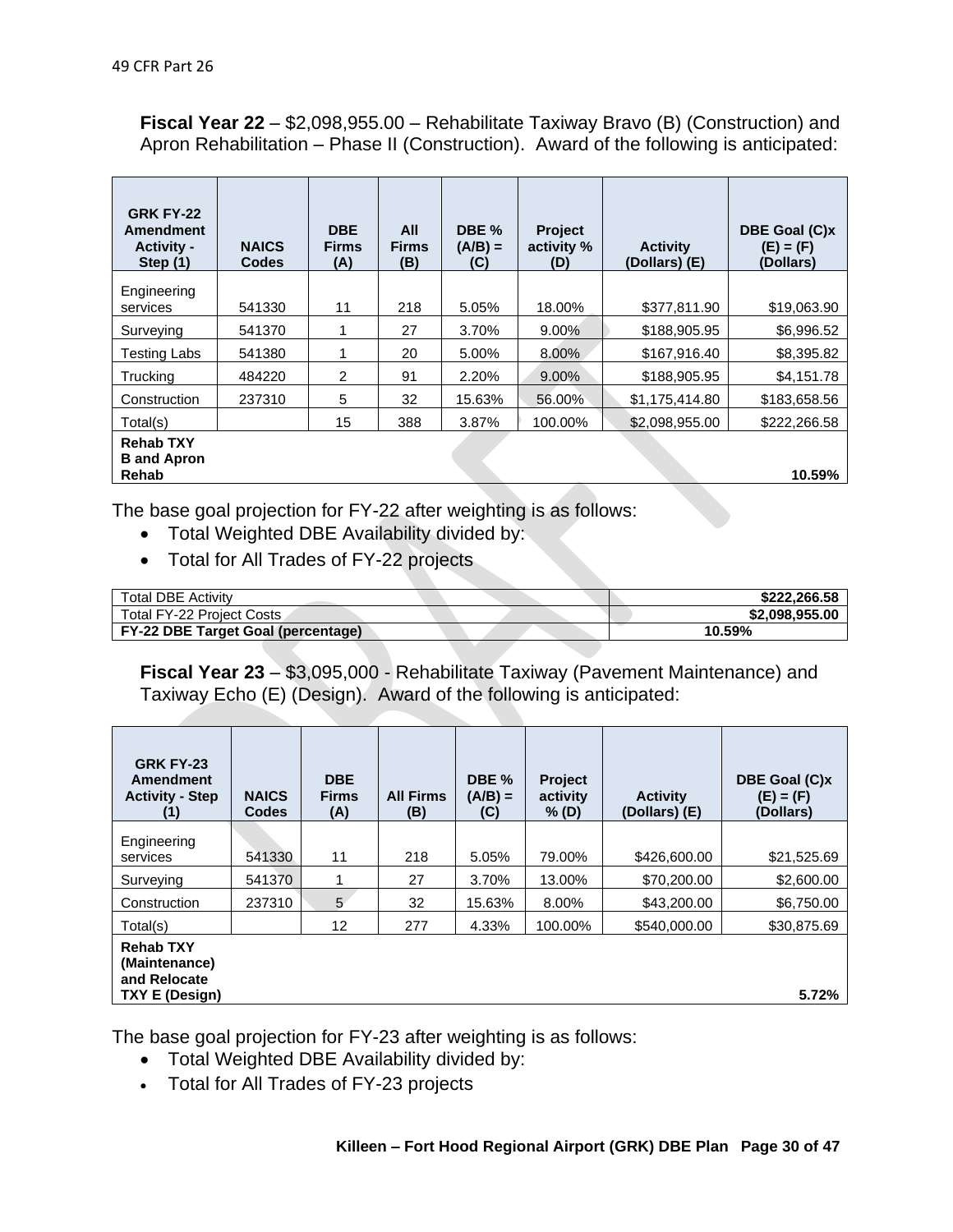| <b>Total DBE Activity</b>          | \$30.875.69  |
|------------------------------------|--------------|
| <b>Total FY-23 Project Costs</b>   | \$540.000.00 |
| FY-23 DBE Target Goal (percentage) | 5.72%        |

**Fiscal Year 24** – \$ 646,000.00 - Rehabilitate Runway (Pavement Maintenance) and Taxiway Echo (E) (Construction). Award of the following is anticipated:

| <b>GRK FY-24</b><br>Amendment<br><b>Activity - Step</b>                            | <b>NAICS</b><br><b>Codes</b> | <b>DBE</b><br><b>Firms</b><br>(A) | <b>All Firms</b><br>(B) | DBE %<br>$(A/B) =$<br>(C) | <b>Project</b><br>activity<br>% (D) | <b>Activity</b><br>(Dollars) (E) | DBE Goal (C)x<br>$(E) = (F)$<br>(Dollars) |
|------------------------------------------------------------------------------------|------------------------------|-----------------------------------|-------------------------|---------------------------|-------------------------------------|----------------------------------|-------------------------------------------|
| Engineering                                                                        |                              |                                   |                         |                           |                                     |                                  |                                           |
| services                                                                           | 541330                       | 11                                | 218                     | 5.05%                     | 18.00%                              | \$442,800.00                     | \$22,343.12                               |
| Surveying                                                                          | 541370                       | 1                                 | 27                      | 3.70%                     | 8.00%                               | \$196,800.00                     | \$7,288.89                                |
| <b>Testing Labs</b>                                                                | 541380                       | 1                                 | 20                      | 5.00%                     | 8.00%                               | \$196,800.00                     | \$9,840.00                                |
| Trucking                                                                           | 484220                       | 2                                 | 91                      | 2.20%                     | 10.00%                              | \$246,000.00                     | \$5,406.59                                |
| Construction                                                                       | 237310                       | 5                                 | 32                      | 15.63%                    | 56.00%                              | \$1,377,600.00                   | \$215,250.00                              |
| Total(s)                                                                           |                              | 12                                | 388                     | 3.09%                     | 100.00%                             | \$2,460,000.00                   | \$260,128.60                              |
| <b>Rehab TXY</b><br>(Maintenance)<br>and Relocate<br><b>TXYE</b><br>(Construction) |                              |                                   |                         |                           |                                     |                                  | 10.57%                                    |

The base goal projection for FY-24 after weighting is as follows:

- Total Weighted DBE Availability divided by:
- Total for All Trades of FY-24 projects

| <b>Total DBE Activity</b>                 | \$260,128,60   |
|-------------------------------------------|----------------|
| <b>Total FY-24 Project Costs</b>          | \$2,460,000,00 |
| <b>FY-24 DBE Target Goal (percentage)</b> | 10.57%         |

Averaging the base goal projections for all fiscal years serves as the basis for the threeyear overall goal:

| FY-22 DBE Target Goal (percentage)                            | 10.59% |
|---------------------------------------------------------------|--------|
| FY-23 DBE Target Goal (percentage)                            | 5.72%  |
| FY-24 DBE Target Goal (percentage)                            | 10.57% |
| Total calculated base goal for FY-22-23-24 (Average) - Step 1 | 8.96%  |

**The calculated base of the DBE Goal (Step 1): 8.96%**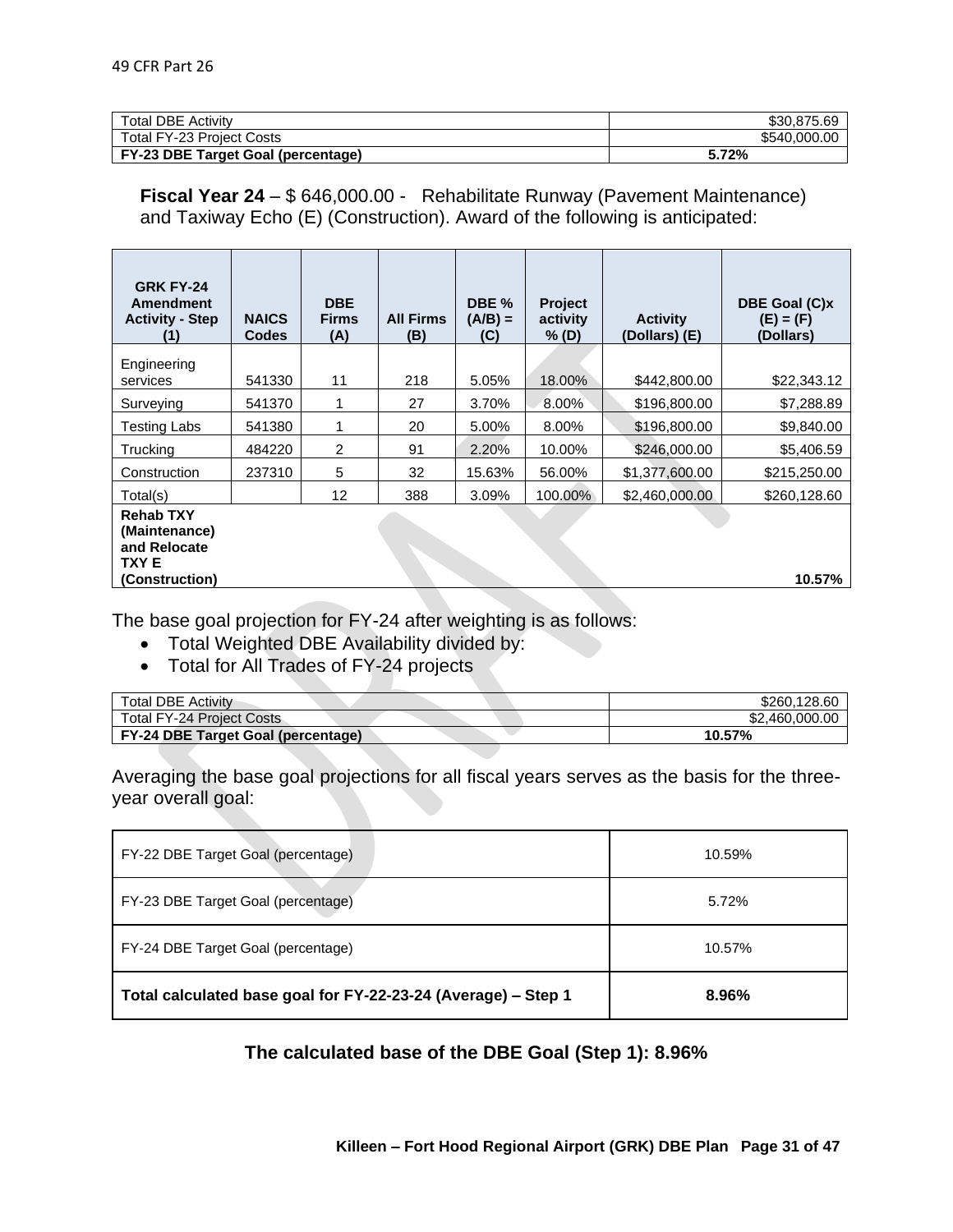## **Step 2 – Adjustments to Step 1 base figures**

## Breakout of Estimated Race-Neutral and Race-Conscious Participation

Killeen - Fort Hood Regional Airport will meet the maximum feasible portion of its overall goal by using race-neutral means of facilitating DBE participation. The city will use the RN measures to obtain DBE participation:

- 1. Advertising contracting opportunities to as many small businesses as possible, and by making free plan inspection available at the office of the project engineer.
- 2. Arranging solicitations, times for the presentation of bids, quantities, specifications, and delivery schedules in ways that facilitates DBE, and other small business participation.

First, Killeen - Fort Hood Regional Airport researched its market area for any disparity studies that may have been conducted in the last 5 years and found the following:

- Texas Department of Transportation Disparity Study 2019: https://f tp.dot.state.tx.us/pub/txdot/civ/txdot-disparity-study-2019.pdf
	- o Finding: The distribution of State Funded Contract Dollars by Race and Gender (share of total dollars) to Historically Underutilized Businesses (HUB) for NAICS code 237310 – Highway, Street, Bridge Construction is 6.4%. (Source FHWA Contracts – Table 4-24)

Second, community participation was solicited for comments. The following offices were contacted:

- Greater Killeen Chamber of Commerce: [boconnor@gkcc.com](mailto:boconnor@gkcc.com)
- Copperas Cove Chamber of Commerce: [chamber@copperascove.com](mailto:chamber@copperascove.com)
- Harker Heights Chamber of Commerce: [gina@hhchamber.com](mailto:gina@hhchamber.com)
- Innovation Black Chamber of Commerce: [innovationblackchamber@gmail.com](mailto:innovationblackchamber@gmail.com)
- Hispanic American Chamber of Commerce Central Texas: [hispanicchamber@haccctx.org](mailto:hispanicchamber@haccctx.org)
- Cen-Tex African American Chamber of Commerce: [john@centexchamber.com](mailto:john@centexchamber.com)
- Cedar Park Chamber of Commerce: [Tony@CedarParkChamber.org](mailto:Tony@CedarParkChamber.org)
- Round Rock Chamber of Commerce: [swprice@roundrockchamber.org](mailto:swprice@roundrockchamber.org)
- Leander Chamber of Commerce: [president@leandercc.org](mailto:president@leandercc.org)
- Georgetown Chamber of Commerce: [Kaylene@georgetownchamber.org](mailto:Kaylene@georgetownchamber.org)
- Temple Chamber of Commerce: [kaylee@templechamber.com](mailto:kaylee@templechamber.com)
- Belton Chamber of Commerce: [dawn@beltonchamber.com](mailto:dawn@beltonchamber.com)
- Gatesville Chamber of Commerce: [chamber@gatesvilletx.info](mailto:chamber@gatesvilletx.info)
- Lampasas Chamber of Commerce: **lampasasinfo@sbcglobal.net**
- Jarrell Chamber of Commerce: [info@jarrellcoc.com](mailto:info@jarrellcoc.com)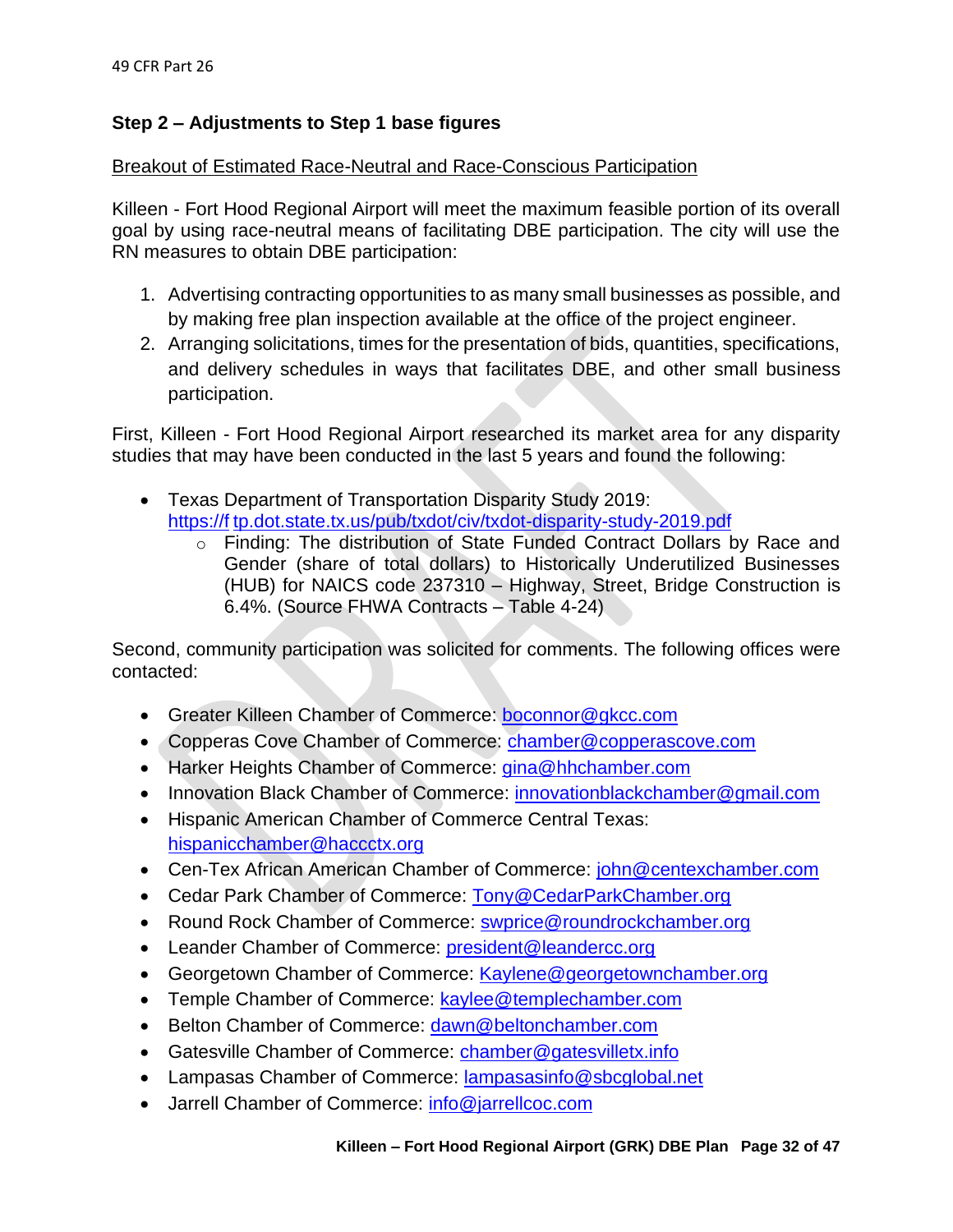- Killeen Economic Development Corporation: [info@killeenedc.com;](mailto:info@killeenedc.com) [phyllis@killeenchamber.com](mailto:phyllis@killeenchamber.com)
- Copperas Cove Economic Development Corporation: [ddrussell@coveedc.com](mailto:ddrussell@coveedc.com)
- Garver Engineering Consulting Firm: [JBCrawford@GarverUSA.com](mailto:JBCrawford@GarverUSA.com)
- Bradlink, LLC: [helen@bradlinkllc.com](mailto:helen@bradlinkllc.com)
- Cen-Tex Hispanic Chamber of Commerce: [info@wacohispanicchamber.com](mailto:info@wacohispanicchamber.com)
- First National Bank Texas: [sandy.blaisdell@1stnb.com](mailto:sandy.blaisdell@1stnb.com)

Lastly, the historic DBE goal accomplishments at the airport were examined for the past 3 years. GRK Regional Airport (GRK) received AIP grants for five (5) projects in FY2019 and FY-2020. The grants help the airport fund several of eligible projects. GRK significantly exceeded the FY-19 DBE goal of 5.79% during this period. Therefore, the accomplishment of this program is used as evidence for an adjustment to the FY-22/23/24 DBE goal:

| <b>Report</b>  | Approved                    |                       |              | Type of work                                                                                                          |
|----------------|-----------------------------|-----------------------|--------------|-----------------------------------------------------------------------------------------------------------------------|
| <b>Period</b>  | Goal                        | <b>Total DBE Goal</b> | Over / Under |                                                                                                                       |
| FY-2019        | 5.79%                       | 12.85%                | 7.06%        | Replace equipment -<br>٠<br>Terminal<br>Rehabilitate runway<br>٠<br>(Pavement Maintenance)<br>Rehabilitate Apron<br>٠ |
| FY-2020        | 2.16%                       | 1.90%                 | $-0.26%$     | Rehabilitate Taxiway<br>٠<br>(Pavement Maintenance)<br><b>Terminal PA System</b><br>٠<br>Upgrade)                     |
| FY-2021        | Data not yet<br>unavailable |                       |              |                                                                                                                       |
| <b>Results</b> | <b>Median</b>               | 7.38%                 | $+3.40%$     | <b>Use Race Neutral</b>                                                                                               |
|                |                             |                       |              |                                                                                                                       |

## **Past History of GRK DBE Participation**

| <b>Fiscal</b> |                           |        |        | <b>Adjusted</b> |                     | DBE (in      |
|---------------|---------------------------|--------|--------|-----------------|---------------------|--------------|
| Year          | <b>Project</b>            | Step 1 | Step 2 | Goal(s)         | <b>Grant Amount</b> | dollars)     |
|               | <b>Rehabilitate TXY B</b> |        |        |                 |                     |              |
|               | and Apron                 |        |        |                 |                     | \$188,532.26 |
| FY-2022       | <b>Rehabilitation</b>     | 10.59% | 7.38%  | 8.98%           | \$2,098,955.00      |              |
|               | <b>Rehabilitate TXY</b>   |        |        |                 |                     |              |
|               | (Maintenance) and         |        |        |                 |                     | \$35,350.34  |
|               | <b>Relocate TXY E</b>     |        |        |                 |                     |              |
| FY-2023       | (Design)                  | 5.72%  | 7.38%  | 6.55%           | \$540,000,00        |              |
|               | <b>Rehabilitate TXY</b>   |        |        |                 |                     |              |
|               | (Maintenance) and         |        |        |                 |                     | \$220,776.80 |
|               | <b>Relocate TXY E</b>     |        |        |                 |                     |              |
| FY-2024       | (Construction)            | 10.57% | 7.38%  | 8.97%           | \$2,460,000.00      |              |
| <b>Recomm</b> |                           |        |        |                 |                     |              |
| ended         |                           |        |        |                 |                     |              |
| adjustme      |                           |        |        |                 |                     | \$444,659.40 |
| nt (Step      |                           |        |        |                 |                     |              |
| 2)            | <b>Overall Goal</b>       |        |        | 8.72%           | \$5,098,955.00      |              |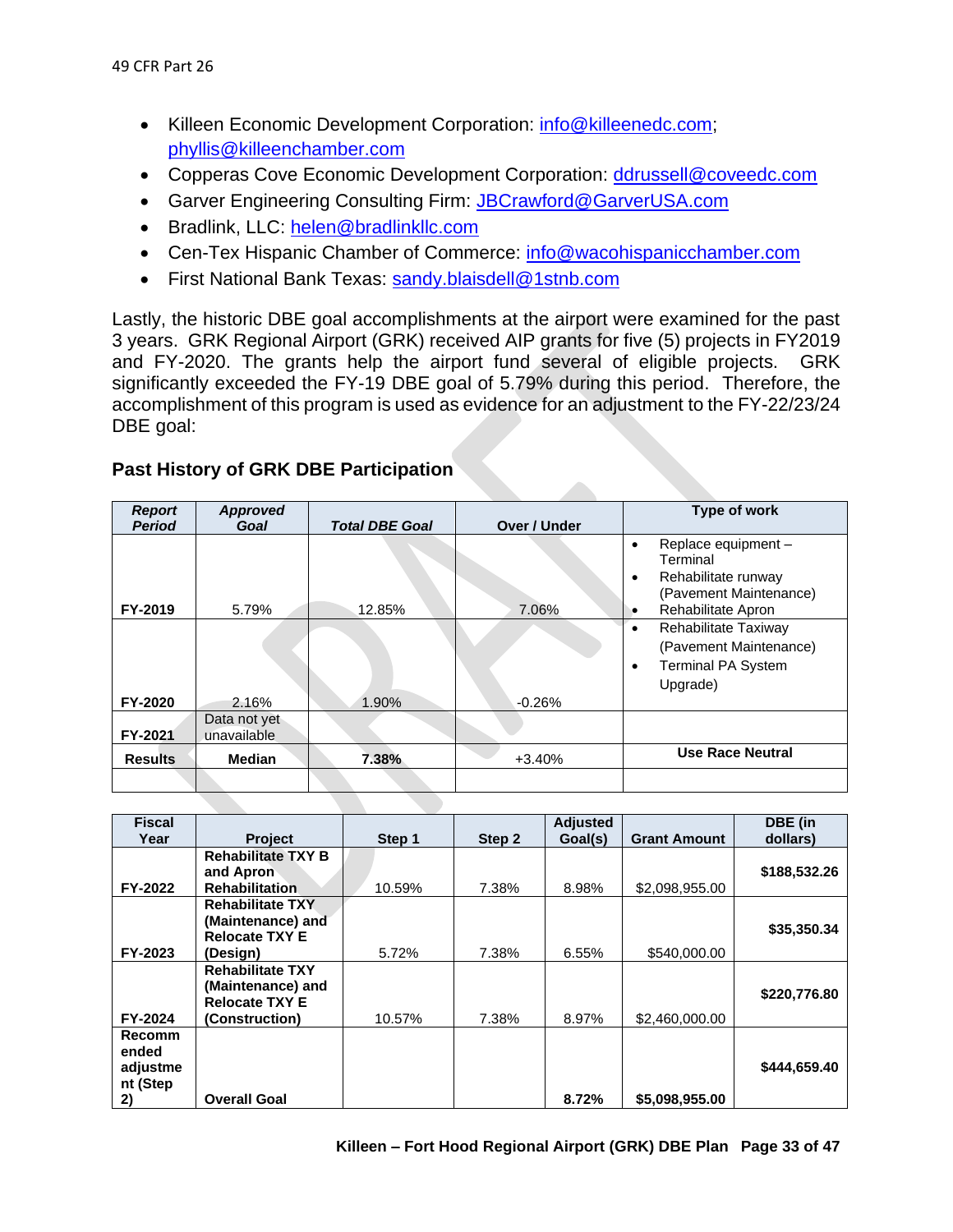To arrive at an overall goal, the Step 1 base figures for each fiscal year was averaged with the past history accomplishments median percentage 7.38% (Step 2), and adjusted. Then three adjusted goals were averaged, arriving at an overall goal of 8.72**%.** Killeen - Fort Hood Regional Airport believes this adjusted goal accurately reflects DBE participation that can be achieved for the type of work being awarded during this threeyear period.

| FY-22 DBE Target Goal (percentage) – Step 2         | 8.98% |
|-----------------------------------------------------|-------|
| FY-23 DBE Target Goal (percentage) – Step 2         | 6.55% |
| FY-24 DBE Target Goal (percentage) - Step 2         | 8.97% |
| Total calculated base goal for FY-22-23-24 - Step 2 | 8.72% |
|                                                     |       |

| FY-22-23-24 Overall Goal | 8.72% |
|--------------------------|-------|
|--------------------------|-------|

## **Breakout of Estimated "Race and Gender Neutral" (RN) and "Race and Gender Conscious" (RC) Participation**

Killeen - Fort Hood Regional Airport will meet the maximum feasible portion of its overall goal by using race-neutral means of facilitating race-neutral DBE participation. Raceneutral DBE participation includes any time a DBE wins a prime contract through customary competitive procurement procedures or is awarded a subcontract on a prime contract that does not carry a DBE contract goal.

Race-neutral means include, but are not limited to the following:

- (1) Arranging solicitations, times for the presentation of bids, quantities, specifications, and delivery schedules in ways that facilitate participation by DBEs and other small businesses and by making contracts more accessible to small businesses, by means such as those provided under §26.39.
- (2) Providing assistance in overcoming limitations such as inability to obtain bonding or financing (e.g., by such means as simplifying the bonding process, reducing bonding requirements, eliminating the impact of surety costs from bids, and providing services to help DBEs, and other small businesses, obtain bonding and financing);
- (3) Providing technical assistance and other services;
- (4) Carrying out information and communications programs on contracting procedures and specific contract opportunities (e.g., ensuring the inclusion of DBEs, and other small businesses, on recipient mailing lists for bidders; ensuring the dissemination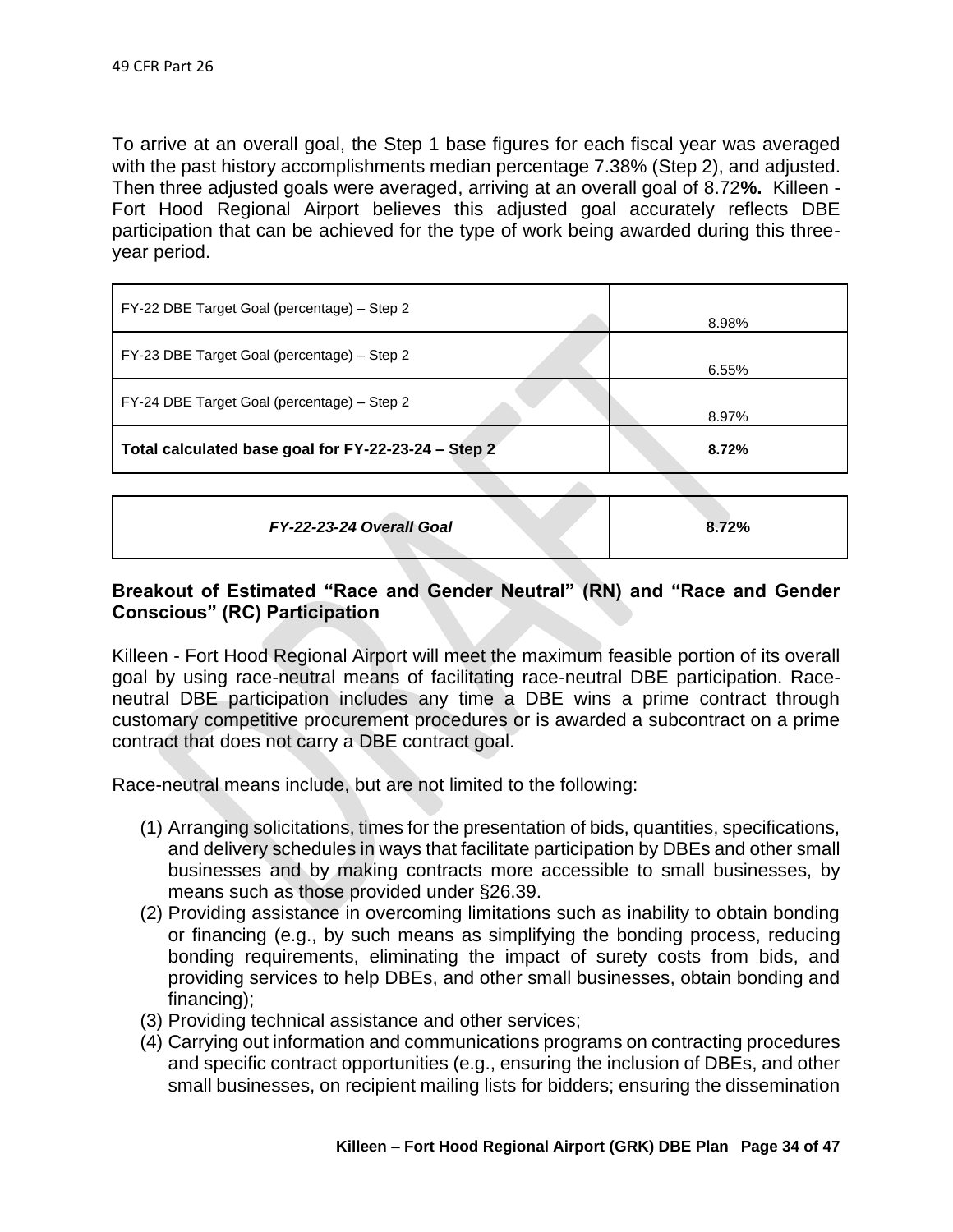to bidders on prime contracts of lists of potential subcontractors; provision of information in languages other than English, where appropriate);

- (5) Implementing a supportive services program to develop and improve immediate and long-term business management, record keeping, and financial and accounting capability for DBEs and other small businesses;(6) Providing services to help DBEs, and other small businesses, improve long-term development, increase opportunities to participate in a variety of kinds of work, handle increasingly significant projects, and achieve eventual self-sufficiency;
- (6) Establishing a program to assist new, start-up firms, particularly in fields in which DBE participation has historically been low;
- (7) Ensuring distribution of the DBE directory, through print and electronic means, to the widest feasible universe of potential prime contractors; and
- (8) Assisting DBEs, and other small businesses, to develop their capability to utilize emerging technology and conduct business through electronic media.

**Killeen - Fort Hood Regional Airport estimates that in meeting the established overall goal of 8.72%, it will obtain 0.00% from RC participation and 8.72% through RC measures.**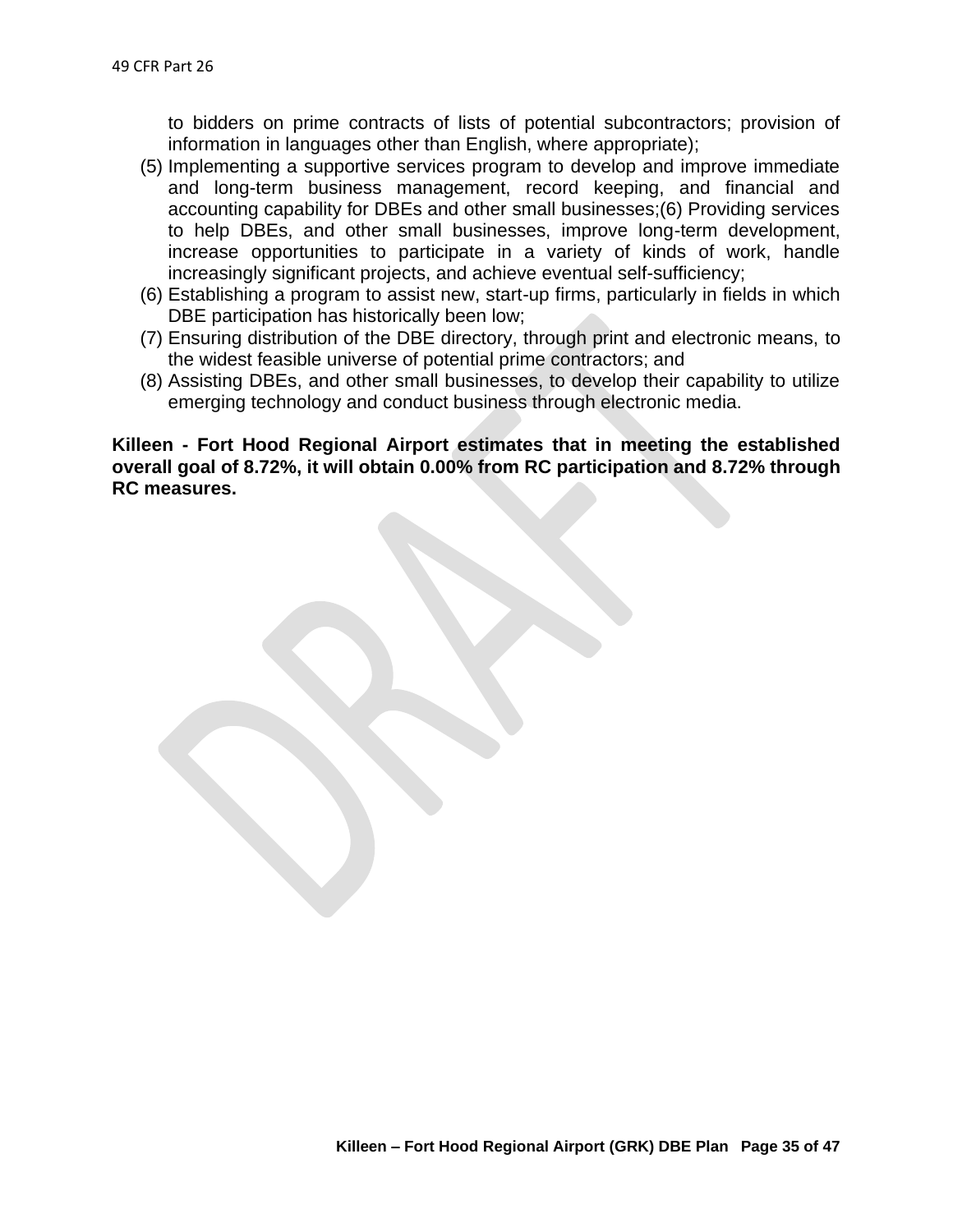## **PUBLIC PARTICIPATION**

## **Consultation:**

In establishing the overall goal, Killeen - Fort Hood Regional Airport provided for consultation and publication. This process included an opportunity for consultation with minority, women, and general contractor groups, community organizations, and other officials or organizations which could be expected to have information concerning the availability of disadvantaged and non-disadvantaged businesses, the effects of discrimination on opportunities for DBEs, and Killeen - Fort Hood Regional Airport efforts to establish a level playing field for the participation of DBEs. The consultation included a scheduled, direct, interactive exchange with interested stakeholders and the meeting focused on obtaining information relevant to the goal setting process. This meeting was conducted before the goal methodology was submitted to the operating administration for review. Details of the consultation are as follows.

Published Notice: An invitation to a Public Consultation and Open House meeting was published in the listed publication on **June 28, 2021.**

A notice of the proposed goal was (will be) published on Killeen - Fort Hood Regional Airport official website before the methodology is submitted to the Federal Aviation Administration. The notice informed the public that the proposed goal and its rationale are available for inspection during normal business hours at the GRK Regional Airport offices for 30 days following the date of the notice and informing the public that Killeen - Fort Hood Regional Airport will accept comments on the goals for 30 days from the date of the notice.

If the proposed goal changes following review by the Federal Aviation Administration, the revised goal will be posted on Killeen - Fort Hood Regional Airport official website.

Notwithstanding paragraph (f)(4) of §26.45, Killeen - Fort Hood Regional Airport proposed goals will not be implemented until this requirement has been met.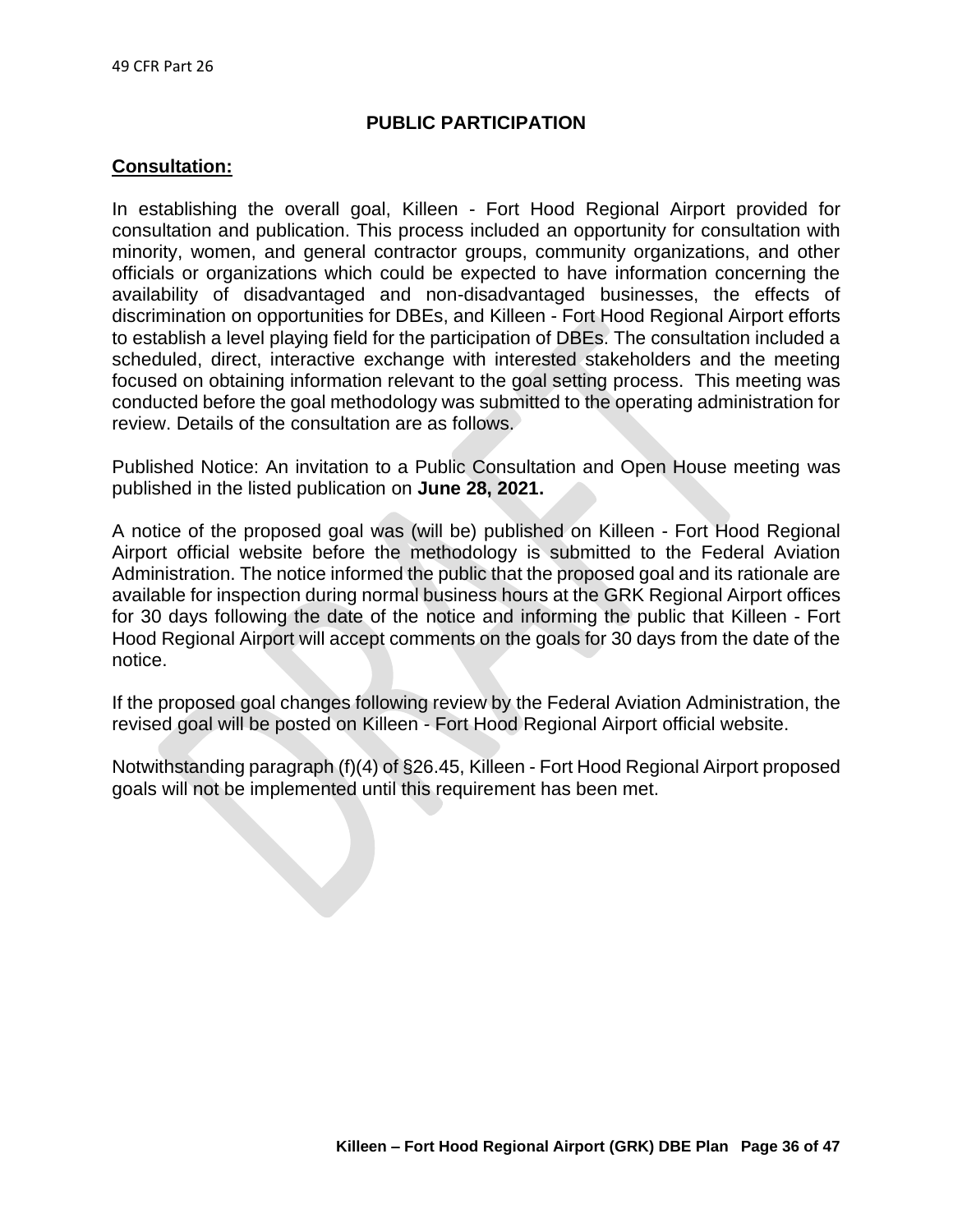## **Sample Public Notice Language:**

### **PUBLIC NOTICE**

In accordance with the U.S. Department of Transportation's Title 49 Code of Federal Regulations, Part 26, the Killeen – Fort Hood Regional Airport hereby announces its proposed Disadvantaged Business Enterprise (DBE) participation goal of 8.72% for Federal Aviation Administration funded contracts / agreements. The proposed goal pertains to federal fiscal years 2022 through 2024. A meeting was held on **Thursday, July 1, 2021at 11:00 a.m.** at the Killeen – Fort Hood Regional Airport Conference Room 8101 Clear Creek Road, Killeen, Texas 76549, for the purpose of consulting with stakeholders to obtain information relevant to the goal-setting process.

The proposed goal and its attendant methodology are available for inspection between 8:00 a.m. and 5:00 p.m. Monday through Friday, except City Holidays, at the city of Killeen City Hall 101 N. College Street Killeen, TX 76541 – Monday through Friday 8:00 am to 5:00 pm; for 30 days from the date of this publication.

Comments on the DBE goal will be accepted for 30 days from the date of this publication and can be sent to the following:

> ATTENTION: Mr. Michael (Mike) Wilson Executive Director of Aviation Killeen-Fort Hood Regional Airport mwilson@killeentexas.gov 254-501-8700 Office 254-501-8744 Fax 8101 Clear Creek Road Killeen, Texas, 76549

> > or

Federal Aviation Administration FAA Southwest Regional Office Office of Civil Rights 10101 Hillwood Parkway Fort Worth, TX 76177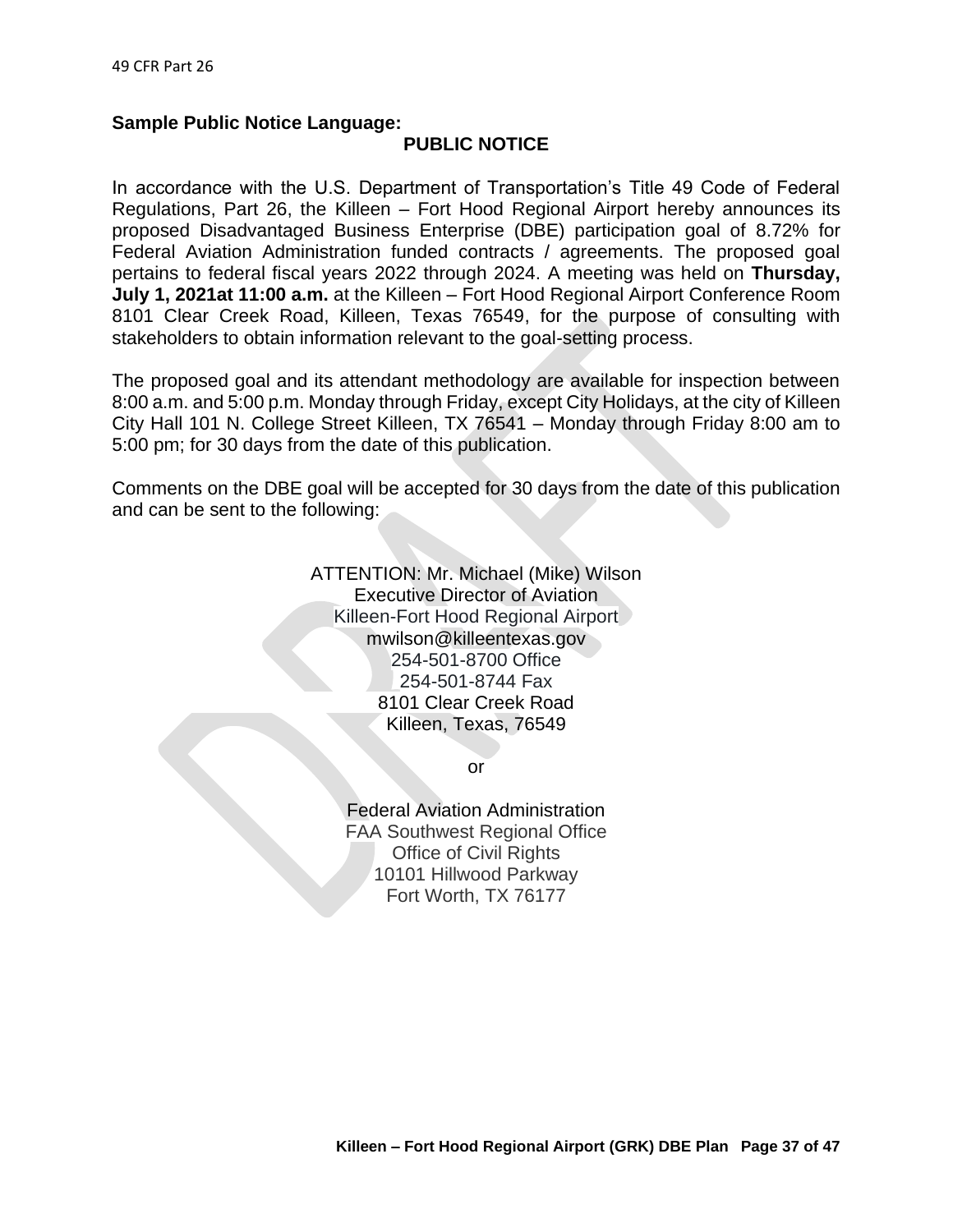**GRK Public Consultation Ad**



Invites you to our:

# **Disadvantaged Business Enterprise (DBE) Open House**

Our DBE open house for all certified DBE firms and other companies interested in doing business with Killeen - Fort Hood Regional Airport

The Open House will include information about our DBE Program, DBE Goals, and future airport construction projects

Please RSVP today and share this information with other DBE businesses that might be interested in working with Killeen - Fort Hood Regional Airport!

## Thursday, July 1, 2021 at 11:00 a.m.

Killeen – Fort Hood Regional Airport Main Conference Room (3rd Floor, Administrative Offices), 8101 Clear Creek Rd., Killeen, Texas 76549

To RSVP Call 254-501-8700/4

**Killeen – Fort Hood Regional Airport (GRK) DBE Plan Page 38 of 47**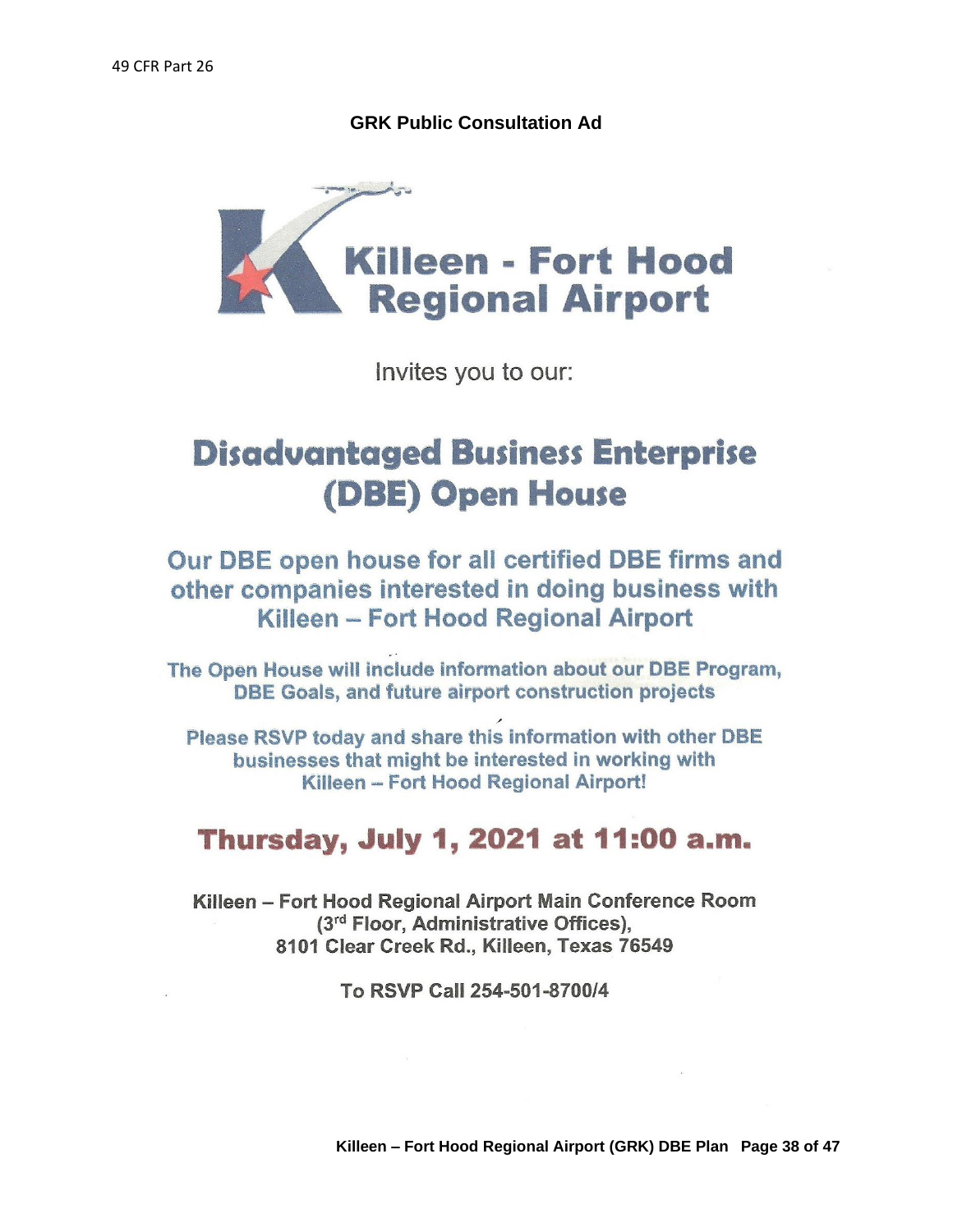**GRK Regional Airport Public Consultation Meeting Sign-In Sheet**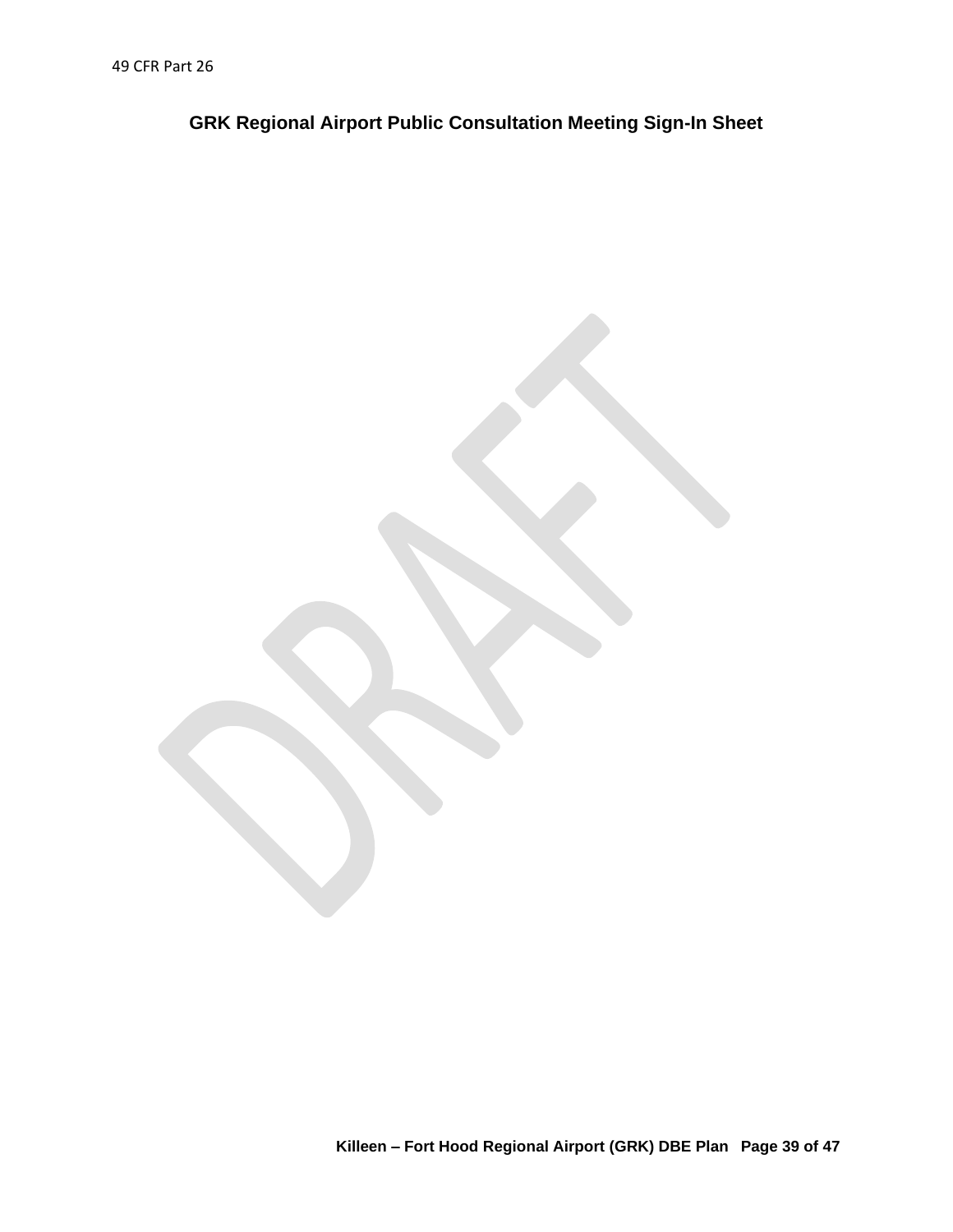#### **RESULTS OF THE July 1, 2021 PUBLIC CONSULTATION MEETING**

The meeting participants were briefed on the goal methodology and the need for more DBE firms in the local area. The group discussed some of the potential upcoming projects and the types of sub-contracts that may be needed. The participants were briefed on the availability of DBE engineering services, surveying, testing, and construction, since these prime and subcontracting services are likely to be needed during the triennial period. The airport addressed questions about the solicitation process and certification for disabled veterans. After careful consideration of the discussions, the overall three-year goal of 8.72% is (still) considered reasonable and achievable. No additional adjustments to the goal will be made unless we received requests for adjustments or make new findings during the public review process.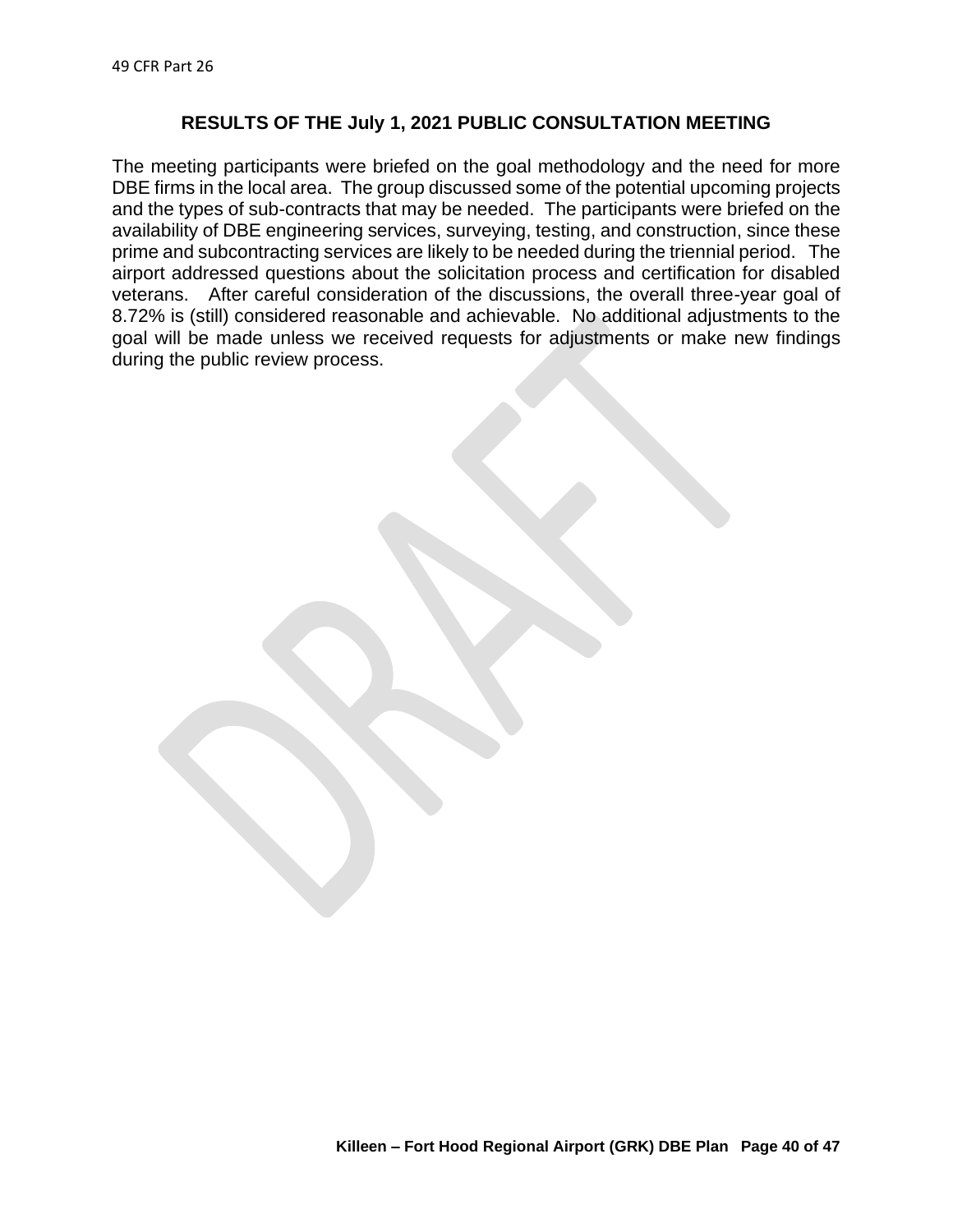## Demonstration of Good Faith Efforts – Forms 1 & 2

## **FORM 1: DISADVANTAGED BUSINESS ENTERPRISE (DBE) UTILIZATION**

The undersigned bidder/offeror has satisfied the requirements of the bid specification in the following manner (please check the appropriate space):

- $\Box$  The bidder/offeror has met the DBE contract goal.
	- $\circ$  The bidder/offeror is committed to a minimum of  $\bullet$  % DBE utilization on this contract.
- $\Box$  The bidder/offeror (if unable to meet the DBE goal of  $\%$ )
	- o The bidder/offeror is committed to a minimum of \_\_\_% DBE utilization on this contract and should submit documentation demonstrating good faith efforts.

Legal name of the bidder/offeror's firm:

Bidder / Offeror Representative:

 $\blacksquare$ (Name) (Title)

(Signature) (Date)

State Registration No. **We are all the Contract Contract Contract Contract Contract Contract Contract Contract Contract Contract Contract Contract Contract Contract Contract Contract Contract Contract Contract Contract Con** 

 $\overline{\phantom{a}}$  , and the contract of the contract of the contract of the contract of the contract of the contract of the contract of the contract of the contract of the contract of the contract of the contract of the contrac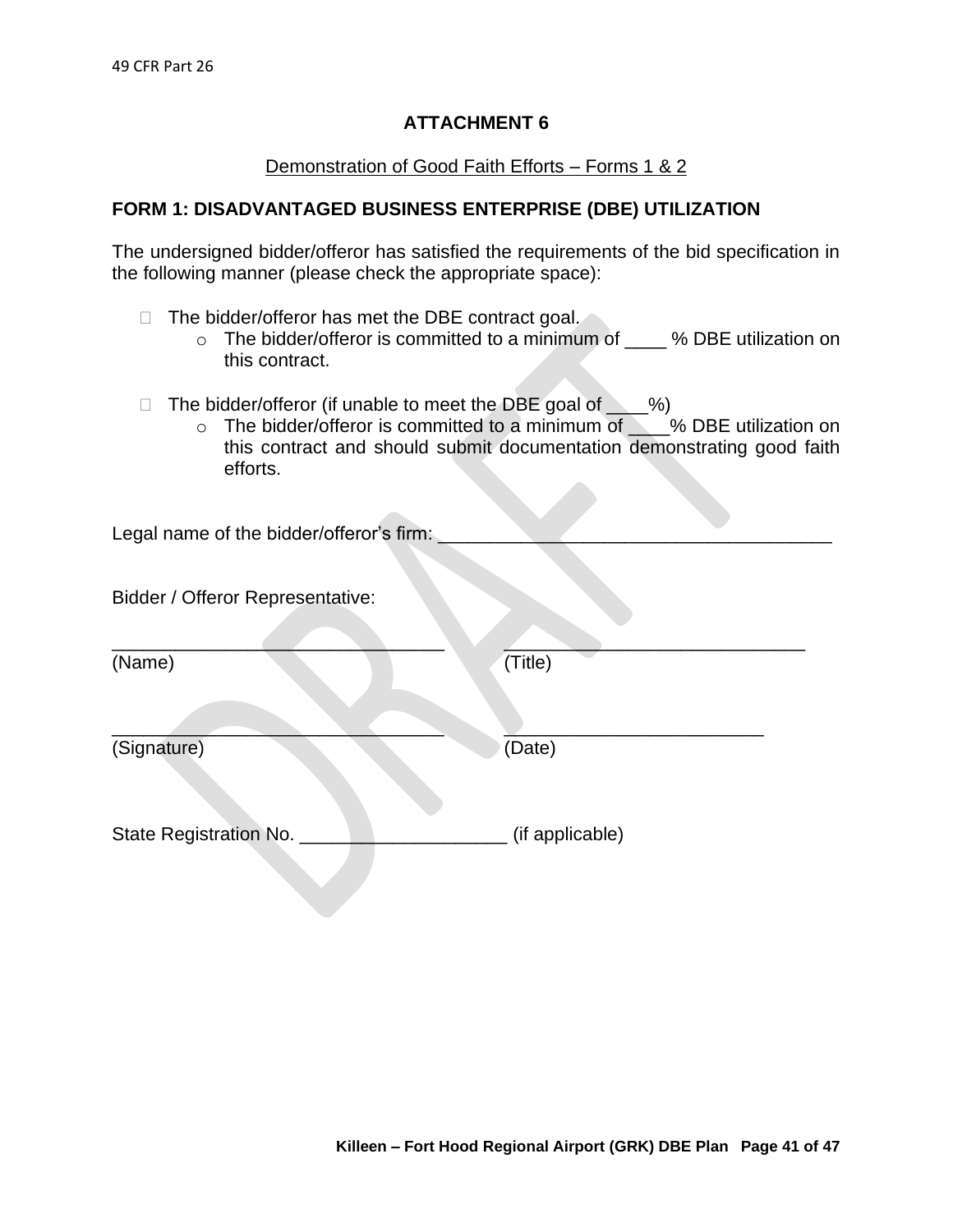## **FORM 2 LETTER OF INTENT**

*Note: The authorized representative (AR) named below must be an individual vested with the authority to make contracting decisions on behalf of the firm.* 

| State: <u>Zip:</u> |
|--------------------|
|                    |

Work to be performed by DBE firm:

| <b>Description of Work</b> | <b>NAICS Code</b> | Dollar amount / %* | Dealer or<br>Manufacturer** |
|----------------------------|-------------------|--------------------|-----------------------------|
|                            |                   |                    |                             |
|                            |                   |                    |                             |
|                            |                   |                    |                             |

\*Note: Percentage is to be used only in negotiated procurements, including design-build contracts

\*\*For material suppliers only, indicated whether the DBE is a manufacturer, or a regular dealer as defined by §26.55.

The bidder/offeror is committed to utilizing the above-named DBE firm for the work described above. The estimated dollar value of this work is \$  $\sim$  The bidder/offeror understands that if it is awarded the contract / agreement resulting from this procurement, it must enter into a subcontract with the DBE firm identified above that is representative of the type and amount of work listed. Bidder/offeror understands that upon submitting this form with its bid/offer, it may not substitute or terminate the DBE listed above without following the procedures of 49 CFR Part 26, §26.55.

Signature of Bidder/Offeror's Authorized Representative Date:

The undersigned DBE affirms that it is ready, willing, and able to perform the amount and type of work as described above and is properly certified to be counted for DBE participation, therefore.

\_\_\_\_\_\_\_\_\_\_\_\_\_\_\_\_\_\_\_\_\_\_\_\_\_\_\_\_\_\_\_\_\_\_\_\_\_\_\_\_\_\_\_ \_\_\_\_\_\_\_\_\_\_\_\_\_\_\_\_\_

\_\_\_\_\_\_\_\_\_\_\_\_\_\_\_\_\_\_\_\_\_\_\_\_\_\_\_\_\_\_\_\_\_\_\_\_\_\_\_\_\_ \_\_\_\_\_\_\_\_\_\_\_\_\_\_\_\_\_ Signature of Bidder/Offeror's Authorized Representative Date:

**If the bidder/offeror does not receive award of the prime contract, any and all representations in this Letter of Intent and Affirmation shall be null and void.**  Submit this page for each DBE subcontractor.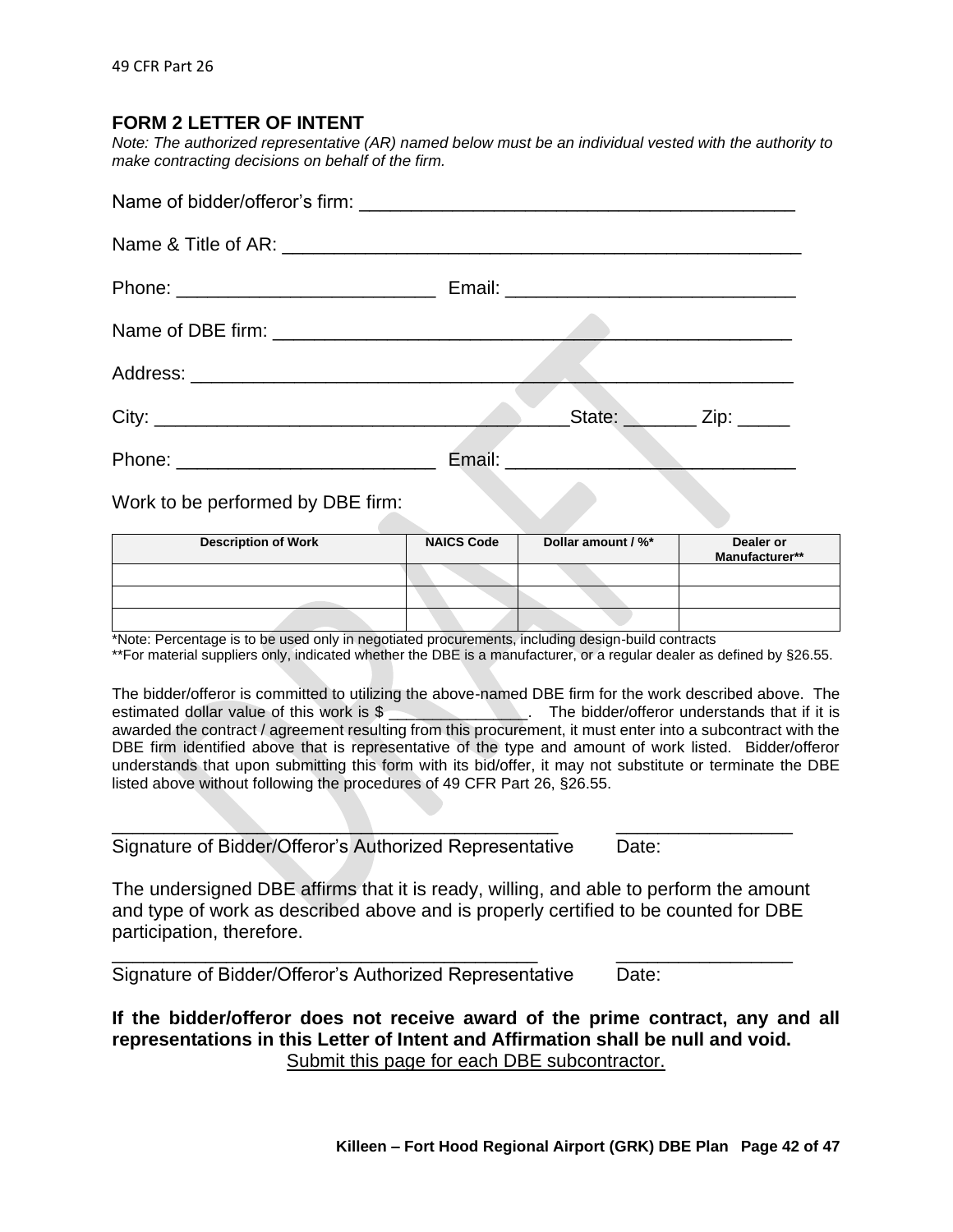## **DBE Monitoring and Enforcement Mechanisms**

Killeen - Fort Hood Regional Airport has available several remedies to enforce the DBE requirements contained in its contracts, including, but not limited to, the following:

- 1. Breach of contract action, pursuant to the terms of the contract;
- 2. Breach of contract action, pursuant to Texas Statutes, Title 15.

In addition, the Federal government has available several enforcement mechanisms that it may apply to firms participating in the DBE problem, including, but not limited to, the following:

- 1. Suspension or debarment proceedings pursuant to 49 CFR Part 26
- 2. Enforcement action pursuant to 49 CFR Part 31
- 3. Prosecution pursuant to 18 USC 1001.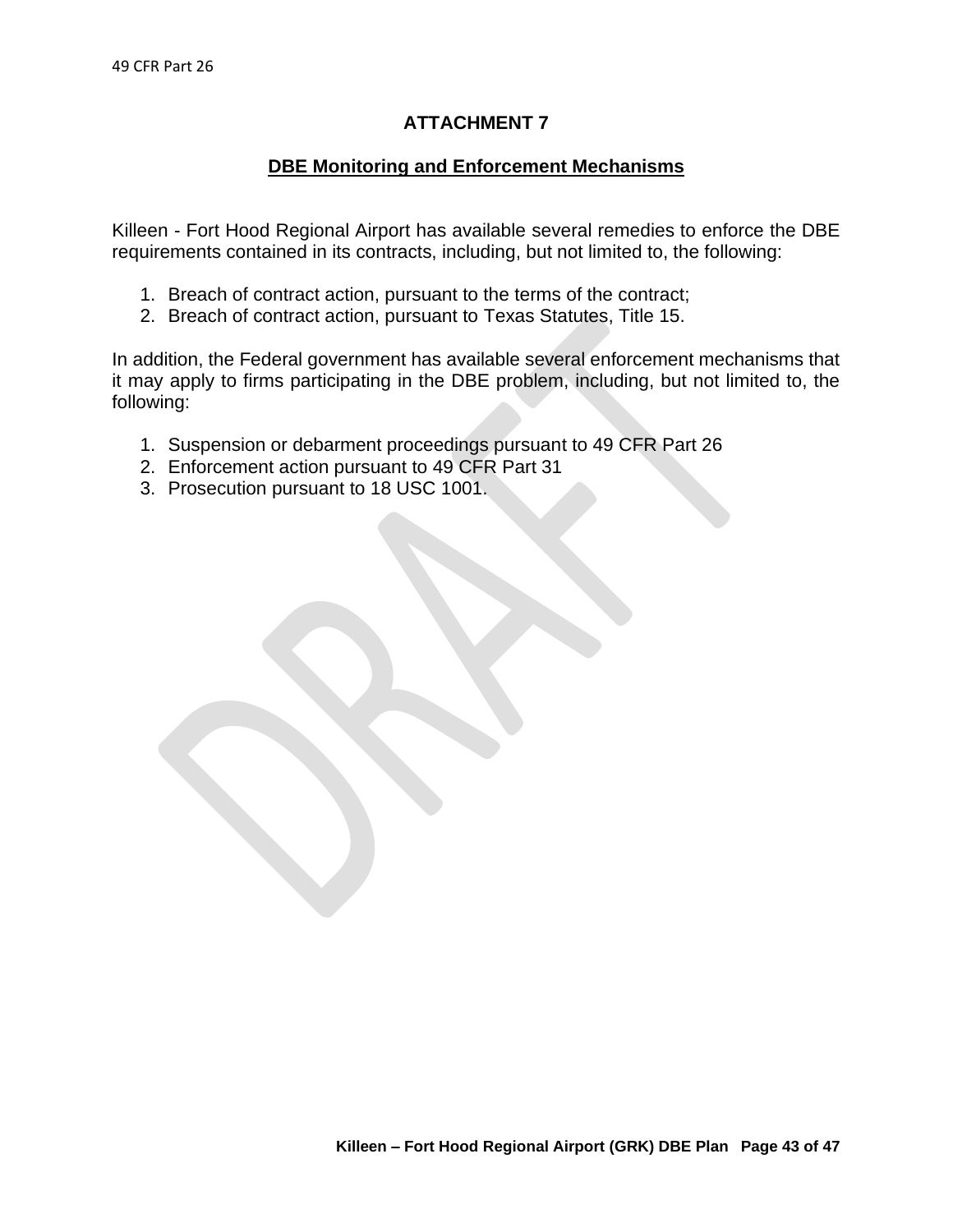DBE Certification Application Form

https://w[ww.transportation.gov/civil-rights/disadvantaged-business-enterprise/uniform](https://www.transportation.gov/civil-rights/disadvantaged-business-enterprise/uniform-certification-application-english)[certification-application-english](https://www.transportation.gov/civil-rights/disadvantaged-business-enterprise/uniform-certification-application-english)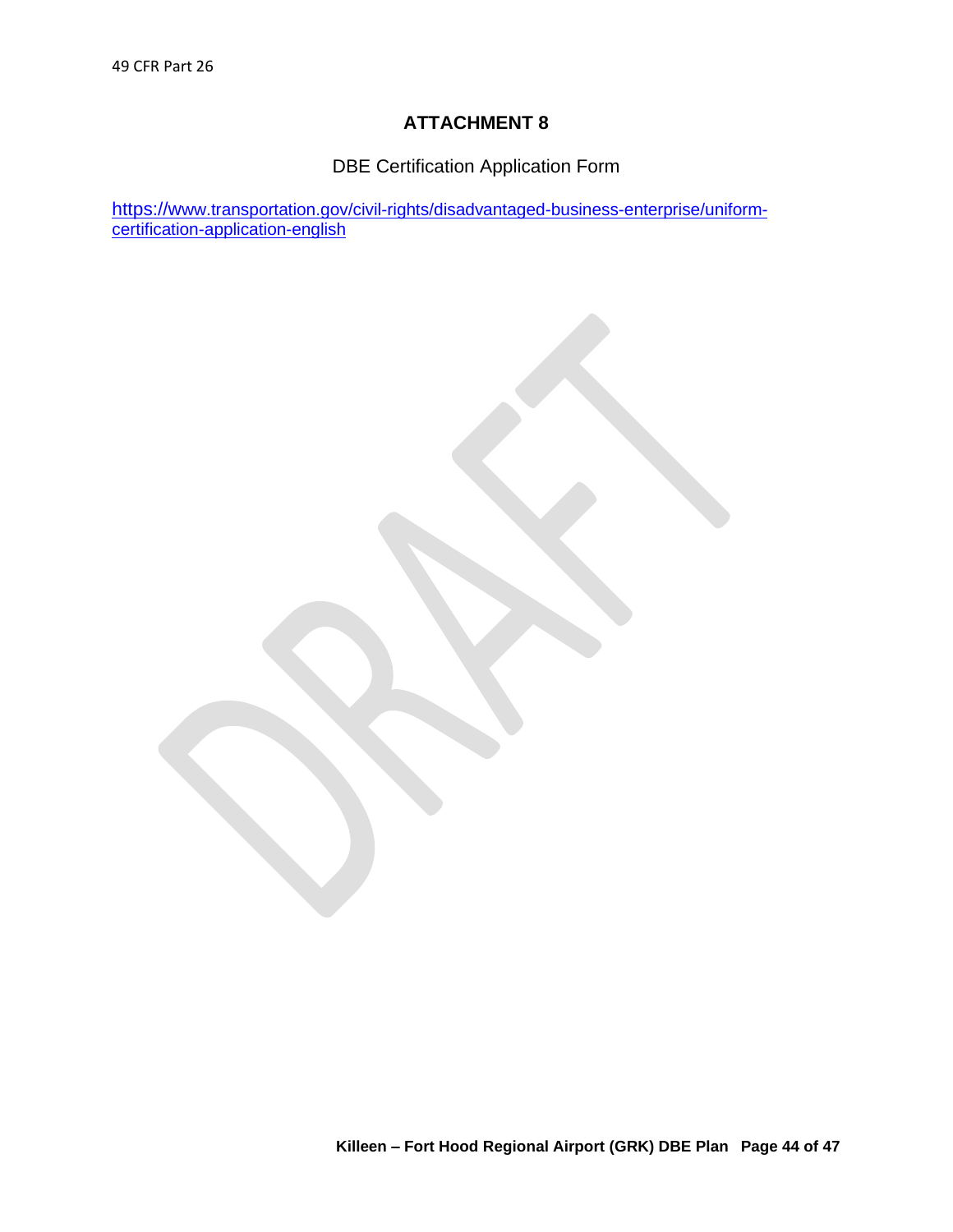State of Texas UCP Agreement

[http://ftp.dot.state.tx.us/pub/txdot-info/bop/tucp\\_moa.pdf](http://ftp.dot.state.tx.us/pub/txdot-info/bop/tucp_moa.pdf)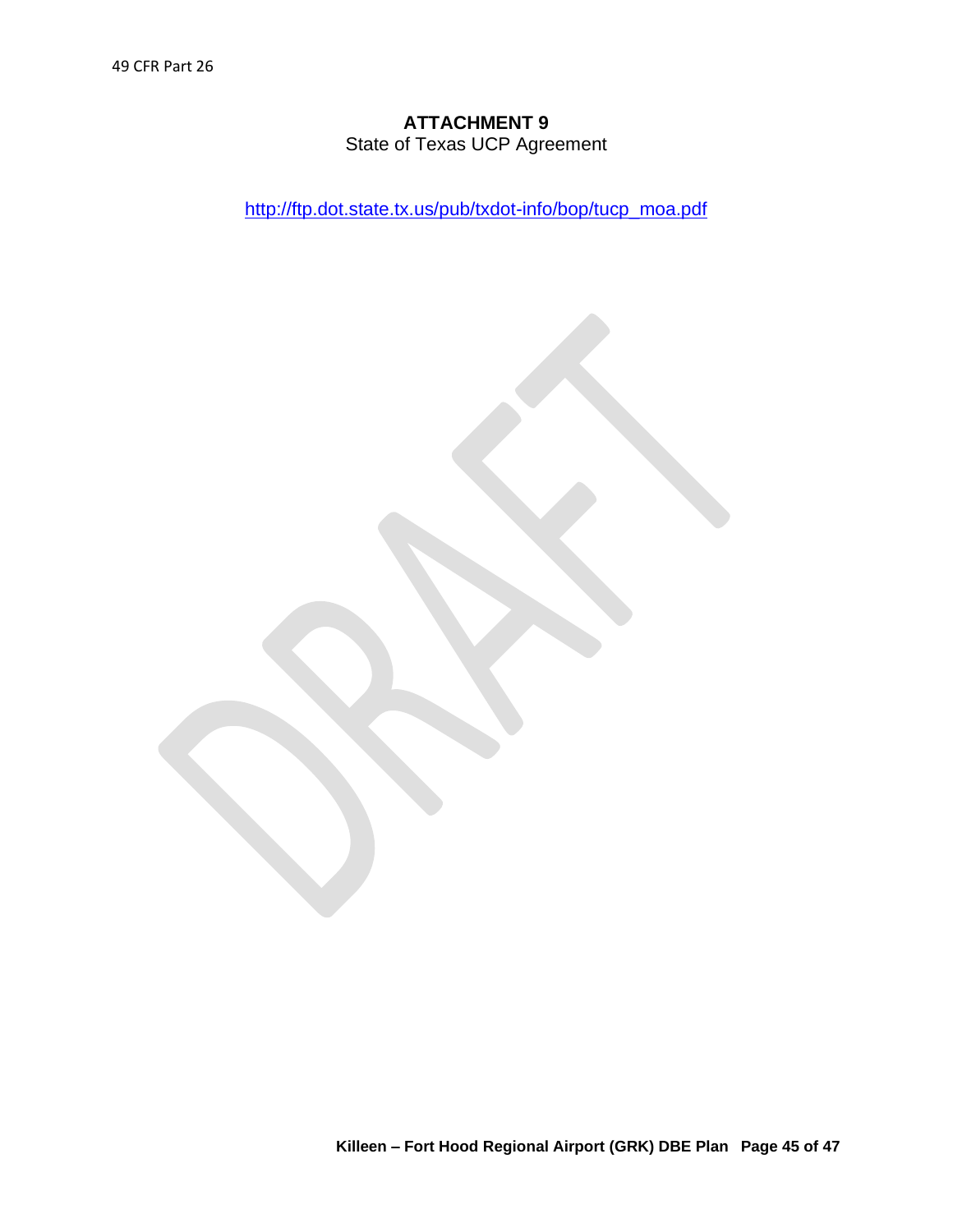## **ATTACHMENT 10 Small Business Element**

Killeen - Fort Hood Regional Airport will create and implement a race-neutral small business element as part of the GRK Regional Airport program, in compliance with §26.39. The following components are strategies that will be used.

### **1. Objective/Strategies**

Killeen - Fort Hood Regional Airport plans to use the following strategies to help eliminate obstacles for Small Business Enterprises (SBE) participation on DOT-assisted projects. These strategies have been selected because they can be successfully implemented by the current airport staff and have the greatest opportunity for race- and gender-neutral DBE participation at the Airport. This program will include, but not be limited to, the following strategies:

- (1) For large construction contracts (those over \$1,000,000), the Airport will require bidders on the prime construction contract to specify elements of the contract or specific subcontracts that are of a size that small businesses can reasonably perform.
- (2) Killeen Fort Hood Regional Airport will structure procurements to allow joint ventures consisting of small businesses, including DBEs, to compete for and perform prime contracts.
- (3) Killeen Fort Hood Regional Airport will unbundle some large engineering and construction contracts, when possible, to a size that SBEs can reasonably perform.
- (4) Killeen Fort Hood Regional Airport will advertise in small business or statewide publications the steps required for a DBE firm to become certified.

### **2. Definition**

- (1) For this program, a small business is defined as one meeting the requirements of a CFR Part 26 for a "Small Business Concern". Only SBEs meeting this definition will be considered for inclusion in the small business program. SBEs shall be certified as small businesses with the US Small Business Administration (www.SBA.gov). Killeen - Fort Hood Regional Airport will use these sources to verify SBE certification.
- (2) Personal Net Worth standards should be consistent with 49 CFR Part 26.